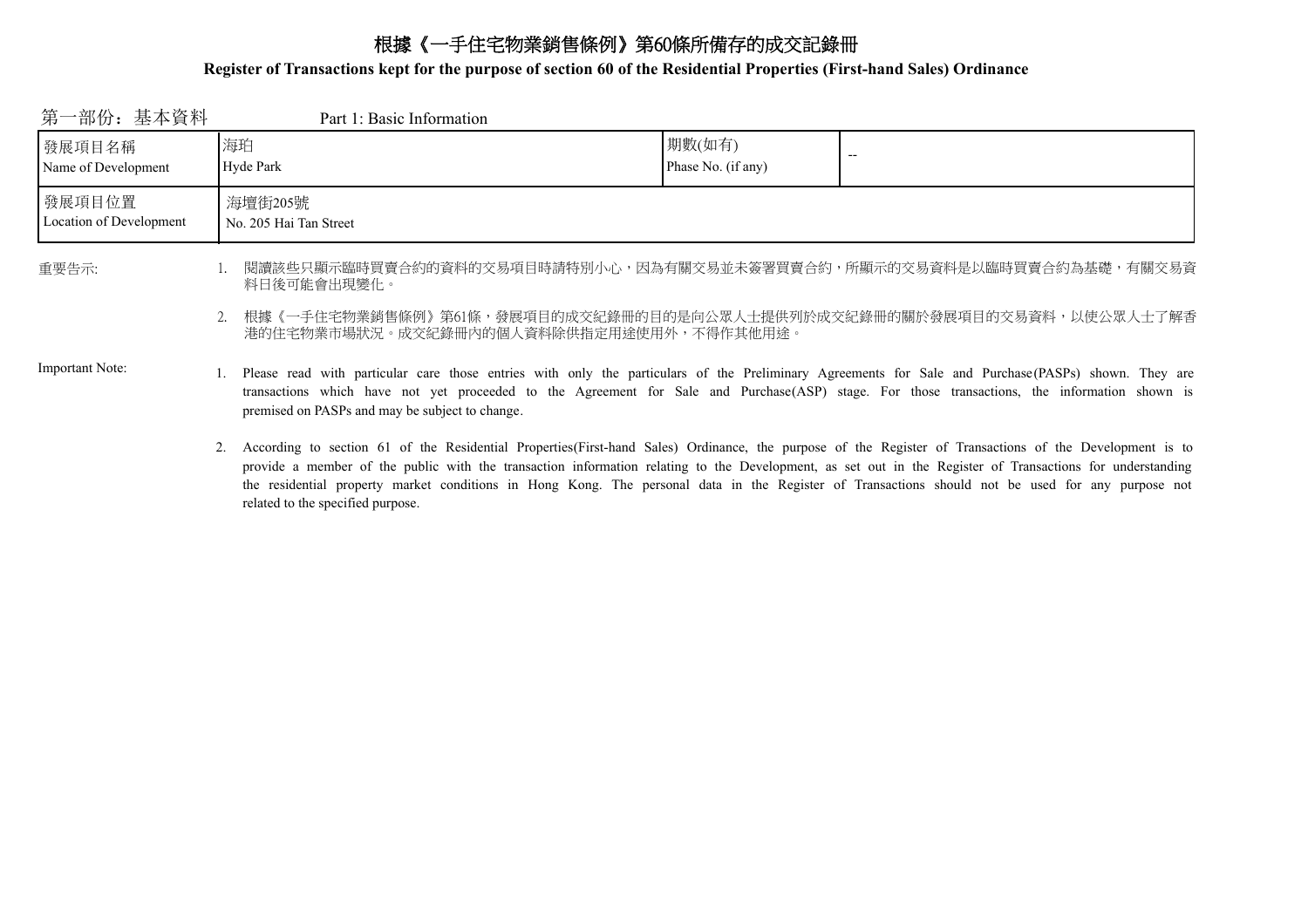| (A)                                                      | (B)                                                   | $\overline{(C)}$                                                                                        |                           | (D)         |                                                                                               |                                                                                                                          | (E)                          | (F)                                                                                   | $\overline{(G)}$                                                                                                       | (H)                                                                               |
|----------------------------------------------------------|-------------------------------------------------------|---------------------------------------------------------------------------------------------------------|---------------------------|-------------|-----------------------------------------------------------------------------------------------|--------------------------------------------------------------------------------------------------------------------------|------------------------------|---------------------------------------------------------------------------------------|------------------------------------------------------------------------------------------------------------------------|-----------------------------------------------------------------------------------|
| 臨時買賣合約<br>的日期<br>(日-月-年)<br>Date of PASP<br>(DD-MM-YYYY) | 買賣合約的日<br>期<br>(日-月-年)<br>Date of ASP<br>(DD-MM-YYYY) | 終止買賣合約<br>的日期<br>(如適用)<br>(日-月-年)<br>Date of<br>termination of<br>ASP(if<br>applicable)<br>(DD-MM-YYYY) | 大廈名稱<br><b>Block Name</b> | 樓層<br>Floor | 住宅物業的描述<br>Description of Residential Property<br>details of the parking space)<br>單位<br>Unit | (如包括車位,請一併提供有關車位的資料)<br>(if parking space is included, please also provide<br>車位(如有)<br>Car-parking<br>space<br>(if any) | 成交金額<br>Transaction<br>Price | 售價修改的細節及日期<br>(日-月-年)<br>Details and Date<br>(DD-MM-YYYY)<br>of any revision of price | 支付條款<br>Terms of Payment                                                                                               | 買方是賣<br>方的有關<br>連人士<br>The<br>purchaser<br>is a related<br>party to<br>the vendor |
| 26-09-2020                                               | 06-10-2020                                            |                                                                                                         | 海珀                        | 20          | $\mathbf{A}$                                                                                  |                                                                                                                          | \$9,726,000                  |                                                                                       | 價單第1號 Price List No.1<br>建築期付款計劃 Stage Payment<br>Plan<br>見備註7(c)(i) / See Remark 7(c)(i)<br>見備註7(d) / See Remark 7(d) |                                                                                   |
| 26-09-2020                                               | 06-10-2020                                            |                                                                                                         | 海珀                        | 21          | $\mathbf C$                                                                                   |                                                                                                                          | \$6,366,000                  |                                                                                       | 價單第1號 Price List No.1<br>建築期付款計劃 Stage Payment<br>Plan<br>見備註7(c)(i) / See Remark 7(c)(i)<br>見備註7(d) / See Remark 7(d) |                                                                                   |
| 26-09-2020                                               | 06-10-2020                                            |                                                                                                         | 海珀                        | 11          | $\overline{B}$                                                                                |                                                                                                                          | \$5,762,000                  |                                                                                       | 價單第1號 Price List No.1<br>建築期付款計劃 Stage Payment<br>Plan<br>見備註7(c)(i) / See Remark 7(c)(i)<br>見備註7(d) / See Remark 7(d) |                                                                                   |
| 26-09-2020                                               | 06-10-2020                                            |                                                                                                         | 海珀                        | 6           | B                                                                                             |                                                                                                                          | \$5,584,000                  |                                                                                       | 價單第1號 Price List No.1<br>建築期付款計劃 Stage Payment<br>Plan<br>見備註7(c)(i) / See Remark 7(c)(i)<br>見備註7(d) / See Remark 7(d) |                                                                                   |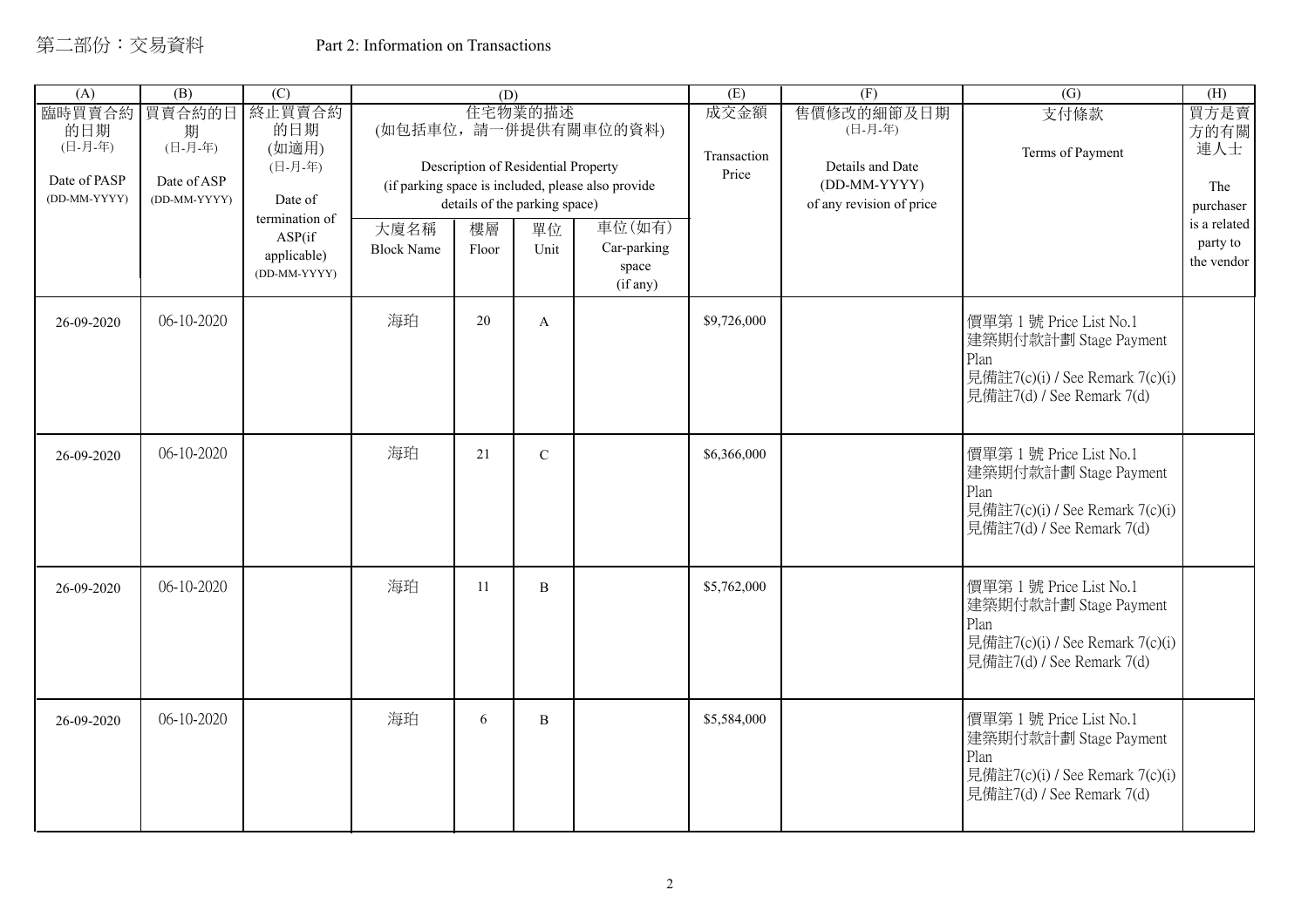| (A)                                                      | (B)                                                   | $\overline{(C)}$                                        |                           | (D)             |                                                                                 |                                                                            | (E)                          | (F)                                                                                   | $\overline{(G)}$                                                                                                       | (H)                                     |
|----------------------------------------------------------|-------------------------------------------------------|---------------------------------------------------------|---------------------------|-----------------|---------------------------------------------------------------------------------|----------------------------------------------------------------------------|------------------------------|---------------------------------------------------------------------------------------|------------------------------------------------------------------------------------------------------------------------|-----------------------------------------|
| 臨時買賣合約<br>的日期<br>(日-月-年)<br>Date of PASP<br>(DD-MM-YYYY) | 買賣合約的日<br>期<br>(日-月-年)<br>Date of ASP<br>(DD-MM-YYYY) | 終止買賣合約<br>的日期<br>(如適用)<br>(日-月-年)<br>Date of            |                           |                 | 住宅物業的描述<br>Description of Residential Property<br>details of the parking space) | (如包括車位,請一併提供有關車位的資料)<br>(if parking space is included, please also provide | 成交金額<br>Transaction<br>Price | 售價修改的細節及日期<br>(日-月-年)<br>Details and Date<br>(DD-MM-YYYY)<br>of any revision of price | 支付條款<br>Terms of Payment                                                                                               | 買方是賣<br>方的有關<br>連人士<br>The<br>purchaser |
|                                                          |                                                       | termination of<br>ASP(if<br>applicable)<br>(DD-MM-YYYY) | 大廈名稱<br><b>Block Name</b> | 樓層<br>Floor     | 單位<br>Unit                                                                      | 車位(如有)<br>Car-parking<br>space<br>(if any)                                 |                              |                                                                                       |                                                                                                                        | is a related<br>party to<br>the vendor  |
| 26-09-2020                                               | 06-10-2020                                            |                                                         | 海珀                        | $8\,$           | $\mathbf C$                                                                     |                                                                            | \$5,720,000                  |                                                                                       | 價單第1號 Price List No.1<br>建築期付款計劃 Stage Payment<br>Plan<br>見備註7(c)(i) / See Remark 7(c)(i)<br>見備註7(d) / See Remark 7(d) |                                         |
| 26-09-2020                                               | 06-10-2020                                            |                                                         | 海珀                        | 10              | B                                                                               |                                                                            | \$5,745,000                  |                                                                                       | 價單第1號 Price List No.1<br>建築期付款計劃 Stage Payment<br>Plan<br>見備註7(c)(i) / See Remark 7(c)(i)<br>見備註7(d) / See Remark 7(d) |                                         |
| 26-09-2020                                               | 06-10-2020                                            |                                                         | 海珀                        | 19              | $\mathbf C$                                                                     |                                                                            | \$6,225,000                  |                                                                                       | 價單第1號 Price List No.1<br>建築期付款計劃 Stage Payment<br>Plan<br>見備註7(c)(i) / See Remark 7(c)(i)<br>見備註7(d) / See Remark 7(d) |                                         |
| 26-09-2020                                               | 06-10-2020                                            |                                                         | 海珀                        | $7\phantom{.0}$ | $\mathbf C$                                                                     |                                                                            | \$5,709,000                  |                                                                                       | 價單第1號 Price List No.1<br>建築期付款計劃 Stage Payment<br>Plan<br>見備註7(c)(i) / See Remark 7(c)(i)<br>見備註7(d) / See Remark 7(d) |                                         |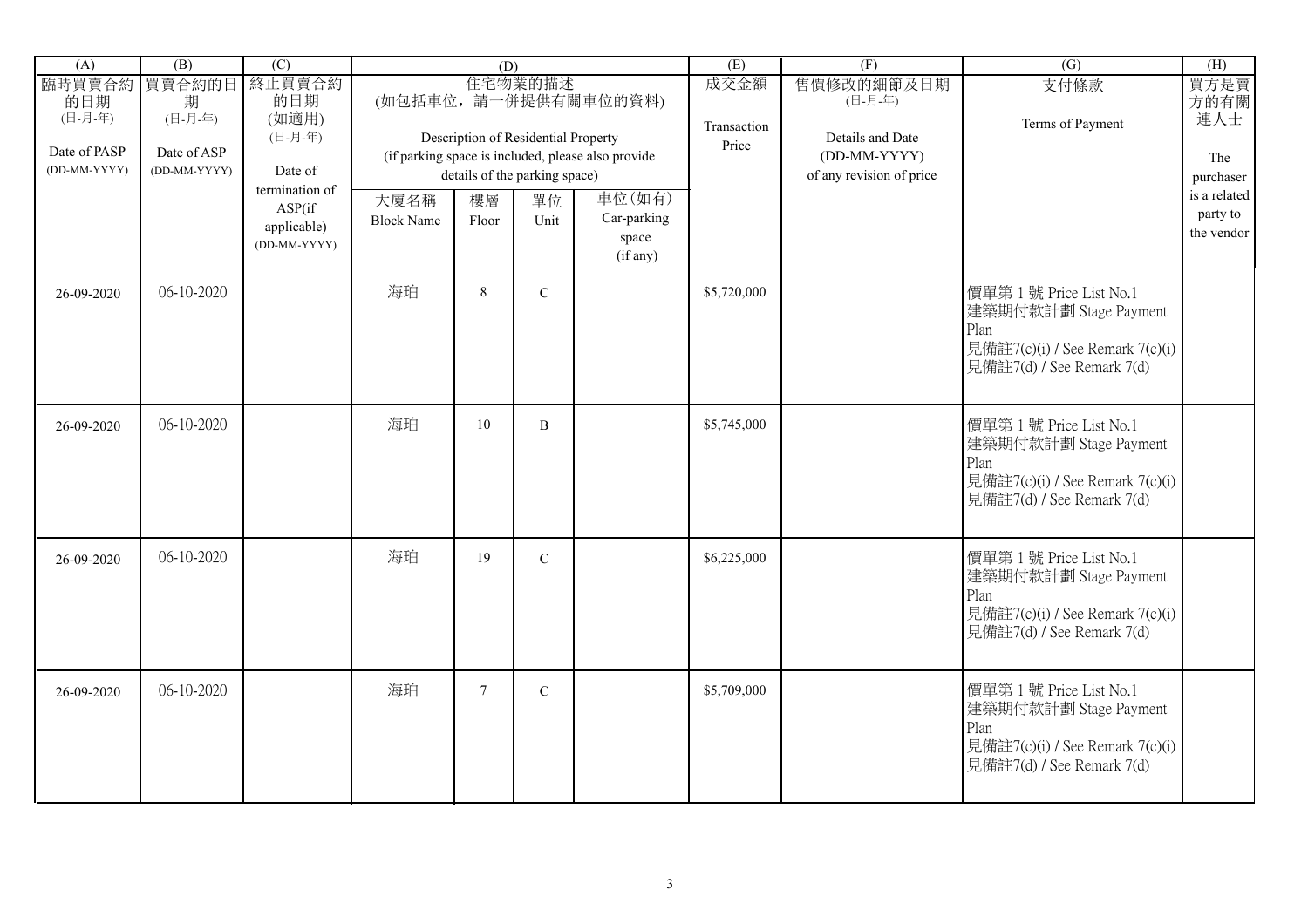| (A)                                                      | (B)                                                   | $\overline{(C)}$                                               |                           | (D)         |                                                                                 |                                                                            | (E)                          | (F)                                                                                   | $\overline{(G)}$                                                                                                       | (H)                                     |
|----------------------------------------------------------|-------------------------------------------------------|----------------------------------------------------------------|---------------------------|-------------|---------------------------------------------------------------------------------|----------------------------------------------------------------------------|------------------------------|---------------------------------------------------------------------------------------|------------------------------------------------------------------------------------------------------------------------|-----------------------------------------|
| 臨時買賣合約<br>的日期<br>(日-月-年)<br>Date of PASP<br>(DD-MM-YYYY) | 買賣合約的日<br>期<br>(日-月-年)<br>Date of ASP<br>(DD-MM-YYYY) | 終止買賣合約<br>的日期<br>(如適用)<br>(日-月-年)<br>Date of<br>termination of |                           |             | 住宅物業的描述<br>Description of Residential Property<br>details of the parking space) | (如包括車位,請一併提供有關車位的資料)<br>(if parking space is included, please also provide | 成交金額<br>Transaction<br>Price | 售價修改的細節及日期<br>(日-月-年)<br>Details and Date<br>(DD-MM-YYYY)<br>of any revision of price | 支付條款<br>Terms of Payment                                                                                               | 買方是賣<br>方的有關<br>連人士<br>The<br>purchaser |
|                                                          |                                                       | ASP(if<br>applicable)<br>(DD-MM-YYYY)                          | 大廈名稱<br><b>Block Name</b> | 樓層<br>Floor | 單位<br>Unit                                                                      | 車位(如有)<br>Car-parking<br>space<br>(if any)                                 |                              |                                                                                       |                                                                                                                        | is a related<br>party to<br>the vendor  |
| 26-09-2020                                               | 06-10-2020                                            |                                                                | 海珀                        | 5           | B                                                                               |                                                                            | \$5,367,000                  |                                                                                       | 價單第1號 Price List No.1<br>建築期付款計劃 Stage Payment<br>Plan<br>見備註7(c)(i) / See Remark 7(c)(i)<br>見備註7(d) / See Remark 7(d) |                                         |
| 26-09-2020                                               | 06-10-2020                                            |                                                                | 海珀                        | 12          | $\mathbf C$                                                                     |                                                                            | \$5,897,000                  |                                                                                       | 價單第1號 Price List No.1<br>建築期付款計劃 Stage Payment<br>Plan<br>見備註7(c)(i) / See Remark 7(c)(i)<br>見備註7(d) / See Remark 7(d) |                                         |
| 26-09-2020                                               | 06-10-2020                                            |                                                                | 海珀                        | 20          | $\, {\bf B}$                                                                    |                                                                            | \$6,190,000                  |                                                                                       | 價單第1號 Price List No.1<br>建築期付款計劃 Stage Payment<br>Plan<br>見備註7(c)(i) / See Remark 7(c)(i)<br>見備註7(d) / See Remark 7(d) |                                         |
| 26-09-2020                                               | 06-10-2020                                            |                                                                | 海珀                        | 9           | $\mathbf C$                                                                     |                                                                            | \$5,731,000                  |                                                                                       | 價單第1號 Price List No.1<br>建築期付款計劃 Stage Payment<br>Plan<br>見備註7(c)(i) / See Remark 7(c)(i)<br>見備註7(d) / See Remark 7(d) |                                         |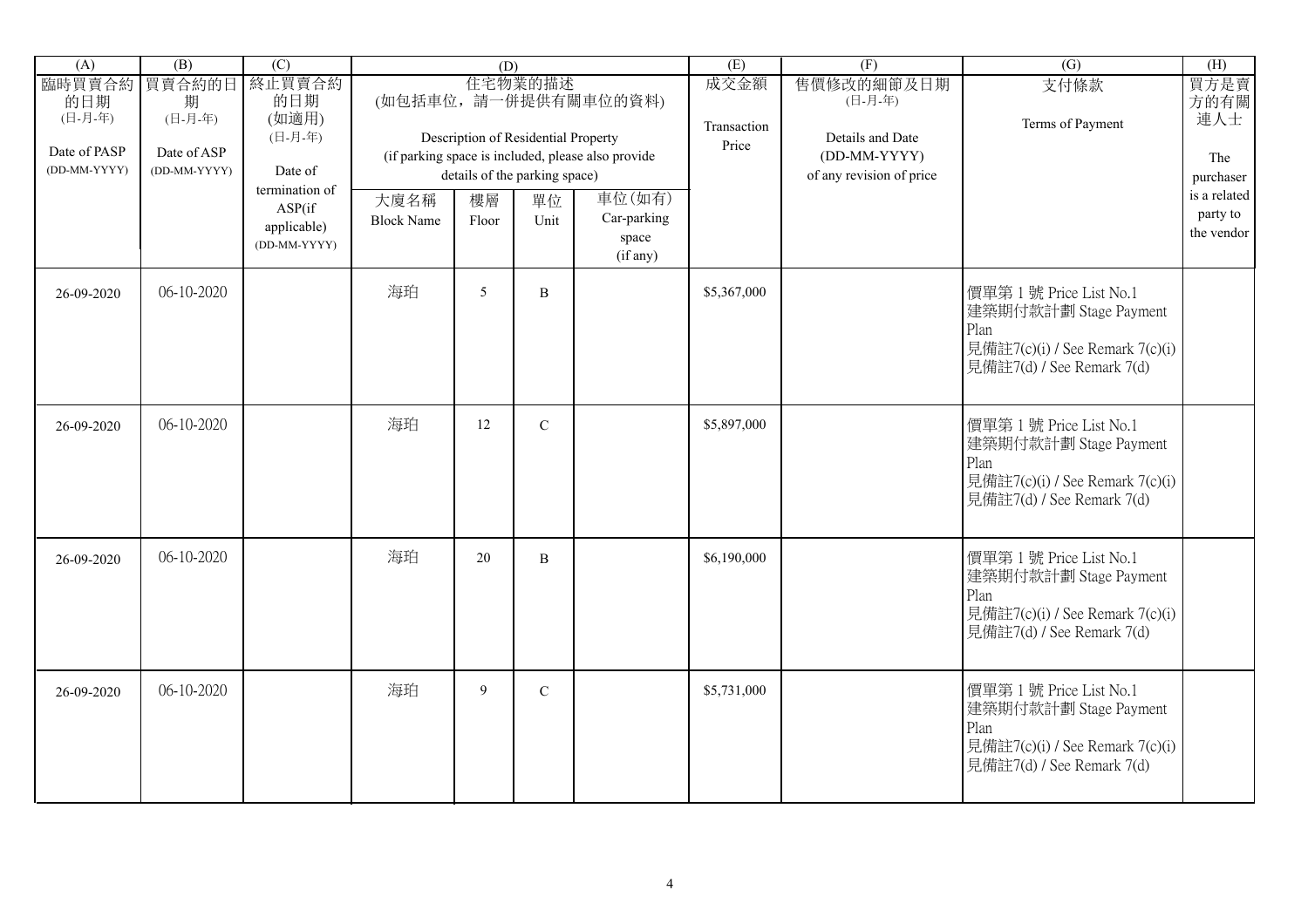| (A)                          | (B)                         | $\overline{(C)}$                                        |                           | (D)         |                                                |                                                    | (E)                          | (F)                                       | $\overline{(G)}$                                                                                                       | (H)                                    |
|------------------------------|-----------------------------|---------------------------------------------------------|---------------------------|-------------|------------------------------------------------|----------------------------------------------------|------------------------------|-------------------------------------------|------------------------------------------------------------------------------------------------------------------------|----------------------------------------|
| 臨時買賣合約<br>的日期<br>(日-月-年)     | 買賣合約的日<br>期<br>(日-月-年)      | 終止買賣合約<br>的日期<br>(如適用)<br>(日-月-年)                       |                           |             | 住宅物業的描述<br>Description of Residential Property | (如包括車位,請一併提供有關車位的資料)                               | 成交金額<br>Transaction<br>Price | 售價修改的細節及日期<br>(日-月-年)<br>Details and Date | 支付條款<br>Terms of Payment                                                                                               | 買方是賣<br>方的有關<br>連人士                    |
| Date of PASP<br>(DD-MM-YYYY) | Date of ASP<br>(DD-MM-YYYY) | Date of                                                 |                           |             | details of the parking space)                  | (if parking space is included, please also provide |                              | (DD-MM-YYYY)<br>of any revision of price  |                                                                                                                        | The<br>purchaser                       |
|                              |                             | termination of<br>ASP(if<br>applicable)<br>(DD-MM-YYYY) | 大廈名稱<br><b>Block Name</b> | 樓層<br>Floor | 單位<br>Unit                                     | 車位(如有)<br>Car-parking<br>space<br>(if any)         |                              |                                           |                                                                                                                        | is a related<br>party to<br>the vendor |
| 26-09-2020                   | 06-10-2020                  |                                                         | 海珀                        | 9           | B                                              |                                                    | \$5,616,000                  |                                           | 價單第1號 Price List No.1<br>建築期付款計劃 Stage Payment<br>Plan<br>見備註7(c)(i) / See Remark 7(c)(i)<br>見備註7(d) / See Remark 7(d) |                                        |
| 26-09-2020                   | 06-10-2020                  |                                                         | 海珀                        | 15          | $\, {\bf B}$                                   |                                                    | \$5,796,000                  |                                           | 價單第1號 Price List No.1<br>建築期付款計劃 Stage Payment<br>Plan<br>見備註7(c)(i) / See Remark 7(c)(i)<br>見備註7(d) / See Remark 7(d) |                                        |
| 26-09-2020                   | 06-10-2020                  |                                                         | 海珀                        | 17          | $\mathbf C$                                    |                                                    | \$6,076,000                  |                                           | 價單第1號 Price List No.1<br>建築期付款計劃 Stage Payment<br>Plan<br>見備註7(c)(i) / See Remark 7(c)(i)<br>見備註7(d) / See Remark 7(d) |                                        |
| 26-09-2020                   | 06-10-2020                  |                                                         | 海珀                        | $8\,$       | $\, {\bf B}$                                   |                                                    | \$5,606,000                  |                                           | 價單第1號 Price List No.1<br>建築期付款計劃 Stage Payment<br>Plan<br>見備註7(c)(i) / See Remark 7(c)(i)<br>見備註7(d) / See Remark 7(d) |                                        |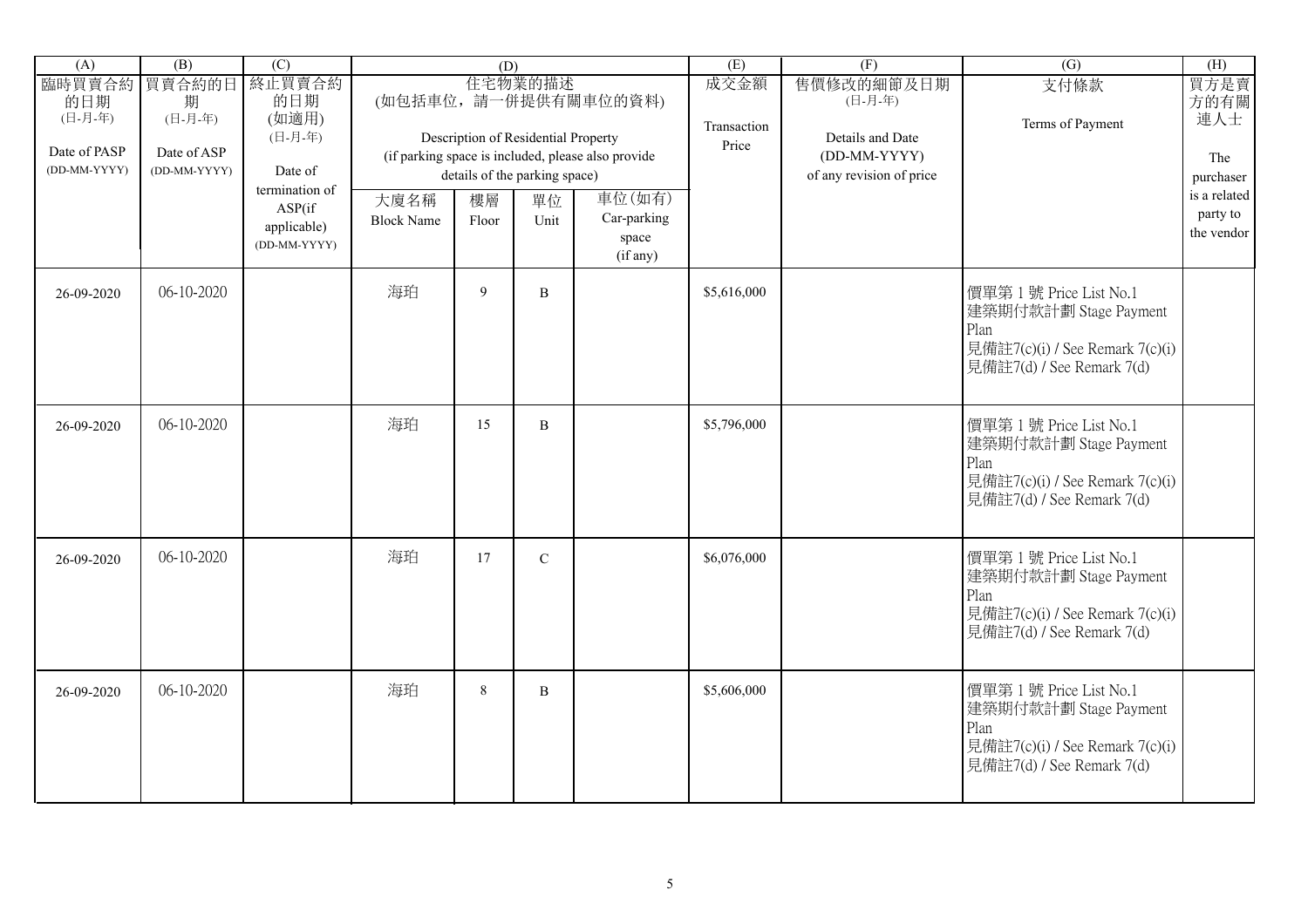| (A)                                                      | (B)                                                   | $\overline{(C)}$                                               |                           | (D)         |                                                                                 |                                                                            | (E)                          | (F)                                                                                   | $\overline{(G)}$                                                                                                       | (H)                                     |
|----------------------------------------------------------|-------------------------------------------------------|----------------------------------------------------------------|---------------------------|-------------|---------------------------------------------------------------------------------|----------------------------------------------------------------------------|------------------------------|---------------------------------------------------------------------------------------|------------------------------------------------------------------------------------------------------------------------|-----------------------------------------|
| 臨時買賣合約<br>的日期<br>(日-月-年)<br>Date of PASP<br>(DD-MM-YYYY) | 買賣合約的日<br>期<br>(日-月-年)<br>Date of ASP<br>(DD-MM-YYYY) | 終止買賣合約<br>的日期<br>(如適用)<br>(日-月-年)<br>Date of<br>termination of |                           |             | 住宅物業的描述<br>Description of Residential Property<br>details of the parking space) | (如包括車位,請一併提供有關車位的資料)<br>(if parking space is included, please also provide | 成交金額<br>Transaction<br>Price | 售價修改的細節及日期<br>(日-月-年)<br>Details and Date<br>(DD-MM-YYYY)<br>of any revision of price | 支付條款<br>Terms of Payment                                                                                               | 買方是賣<br>方的有關<br>連人士<br>The<br>purchaser |
|                                                          |                                                       | ASP(if<br>applicable)<br>(DD-MM-YYYY)                          | 大廈名稱<br><b>Block Name</b> | 樓層<br>Floor | 單位<br>Unit                                                                      | 車位(如有)<br>Car-parking<br>space<br>(if any)                                 |                              |                                                                                       |                                                                                                                        | is a related<br>party to<br>the vendor  |
| 26-09-2020                                               | 06-10-2020                                            |                                                                | 海珀                        | 15          | $\mathbf C$                                                                     |                                                                            | \$5,914,000                  |                                                                                       | 價單第1號 Price List No.1<br>建築期付款計劃 Stage Payment<br>Plan<br>見備註7(c)(i) / See Remark 7(c)(i)<br>見備註7(d) / See Remark 7(d) |                                         |
| 26-09-2020                                               | 06-10-2020                                            |                                                                | 海珀                        | 17          | B                                                                               |                                                                            | \$5,955,000                  |                                                                                       | 價單第1號 Price List No.1<br>建築期付款計劃 Stage Payment<br>Plan<br>見備註7(c)(i) / See Remark 7(c)(i)<br>見備註7(d) / See Remark 7(d) |                                         |
| 26-09-2020                                               | 06-10-2020                                            |                                                                | 海珀                        | 19          | B                                                                               |                                                                            | \$6,101,000                  |                                                                                       | 價單第1號 Price List No.1<br>建築期付款計劃 Stage Payment<br>Plan<br>見備註7(c)(i) / See Remark 7(c)(i)<br>見備註7(d) / See Remark 7(d) |                                         |
| 26-09-2020                                               | 06-10-2020                                            |                                                                | 海珀                        | 12          | B                                                                               |                                                                            | \$5,780,000                  |                                                                                       | 價單第1號 Price List No.1<br>建築期付款計劃 Stage Payment<br>Plan<br>見備註7(c)(i) / See Remark 7(c)(i)<br>見備註7(d) / See Remark 7(d) |                                         |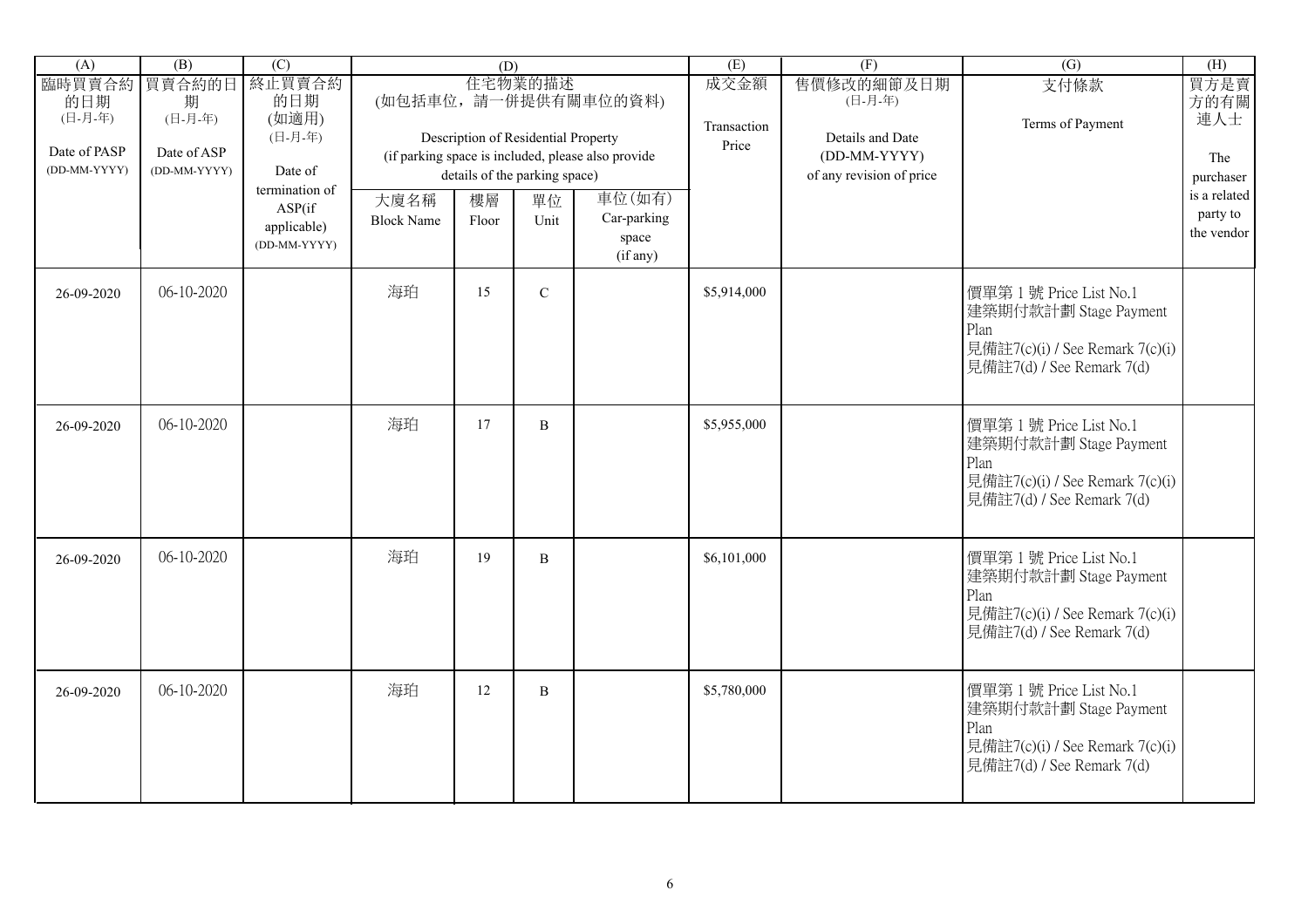| (A)                                                      | (B)                                                   | $\overline{(C)}$                                        |                           | (D)         |                                                                                 |                                                                            | (E)                          | (F)                                                                                   | $\overline{(G)}$                                                                                                       | (H)                                                 |
|----------------------------------------------------------|-------------------------------------------------------|---------------------------------------------------------|---------------------------|-------------|---------------------------------------------------------------------------------|----------------------------------------------------------------------------|------------------------------|---------------------------------------------------------------------------------------|------------------------------------------------------------------------------------------------------------------------|-----------------------------------------------------|
| 臨時買賣合約<br>的日期<br>(日-月-年)<br>Date of PASP<br>(DD-MM-YYYY) | 買賣合約的日<br>期<br>(日-月-年)<br>Date of ASP<br>(DD-MM-YYYY) | 終止買賣合約<br>的日期<br>(如適用)<br>(日-月-年)<br>Date of            |                           |             | 住宅物業的描述<br>Description of Residential Property<br>details of the parking space) | (如包括車位,請一併提供有關車位的資料)<br>(if parking space is included, please also provide | 成交金額<br>Transaction<br>Price | 售價修改的細節及日期<br>(日-月-年)<br>Details and Date<br>(DD-MM-YYYY)<br>of any revision of price | 支付條款<br>Terms of Payment                                                                                               | 買方是賣<br>方的有關<br>連人士<br>The                          |
|                                                          |                                                       | termination of<br>ASP(if<br>applicable)<br>(DD-MM-YYYY) | 大廈名稱<br><b>Block Name</b> | 樓層<br>Floor | 單位<br>Unit                                                                      | 車位(如有)<br>Car-parking<br>space<br>(if any)                                 |                              |                                                                                       |                                                                                                                        | purchaser<br>is a related<br>party to<br>the vendor |
| 27-09-2020                                               | 06-10-2020                                            |                                                         | 海珀                        | 10          | $\mathbf C$                                                                     |                                                                            | \$5,862,000                  |                                                                                       | 價單第1號 Price List No.1<br>建築期付款計劃 Stage Payment<br>Plan<br>見備註7(c)(i) / See Remark 7(c)(i)<br>見備註7(d) / See Remark 7(d) |                                                     |
| 27-09-2020                                               | 06-10-2020                                            |                                                         | 海珀                        | $\tau$      | $\, {\bf B}$                                                                    |                                                                            | \$5,595,000                  |                                                                                       | 價單第1號 Price List No.1<br>建築期付款計劃 Stage Payment<br>Plan<br>見備註7(c)(i) / See Remark 7(c)(i)<br>見備註7(d) / See Remark 7(d) |                                                     |
| 27-09-2020                                               | 06-10-2020                                            |                                                         | 海珀                        | 15          | $\mathbf D$                                                                     |                                                                            | \$6,355,000                  |                                                                                       | 價單第1號 Price List No.1<br>建築期付款計劃 Stage Payment<br>Plan<br>見備註7(c)(i) / See Remark 7(c)(i)<br>見備註7(d) / See Remark 7(d) |                                                     |
| 27-09-2020                                               | 06-10-2020                                            |                                                         | 海珀                        | 19          | ${\bf D}$                                                                       |                                                                            | \$6,702,000                  |                                                                                       | 價單第1號 Price List No.1<br>建築期付款計劃 Stage Payment<br>Plan<br>見備註7(c)(i) / See Remark 7(c)(i)<br>見備註7(d) / See Remark 7(d) |                                                     |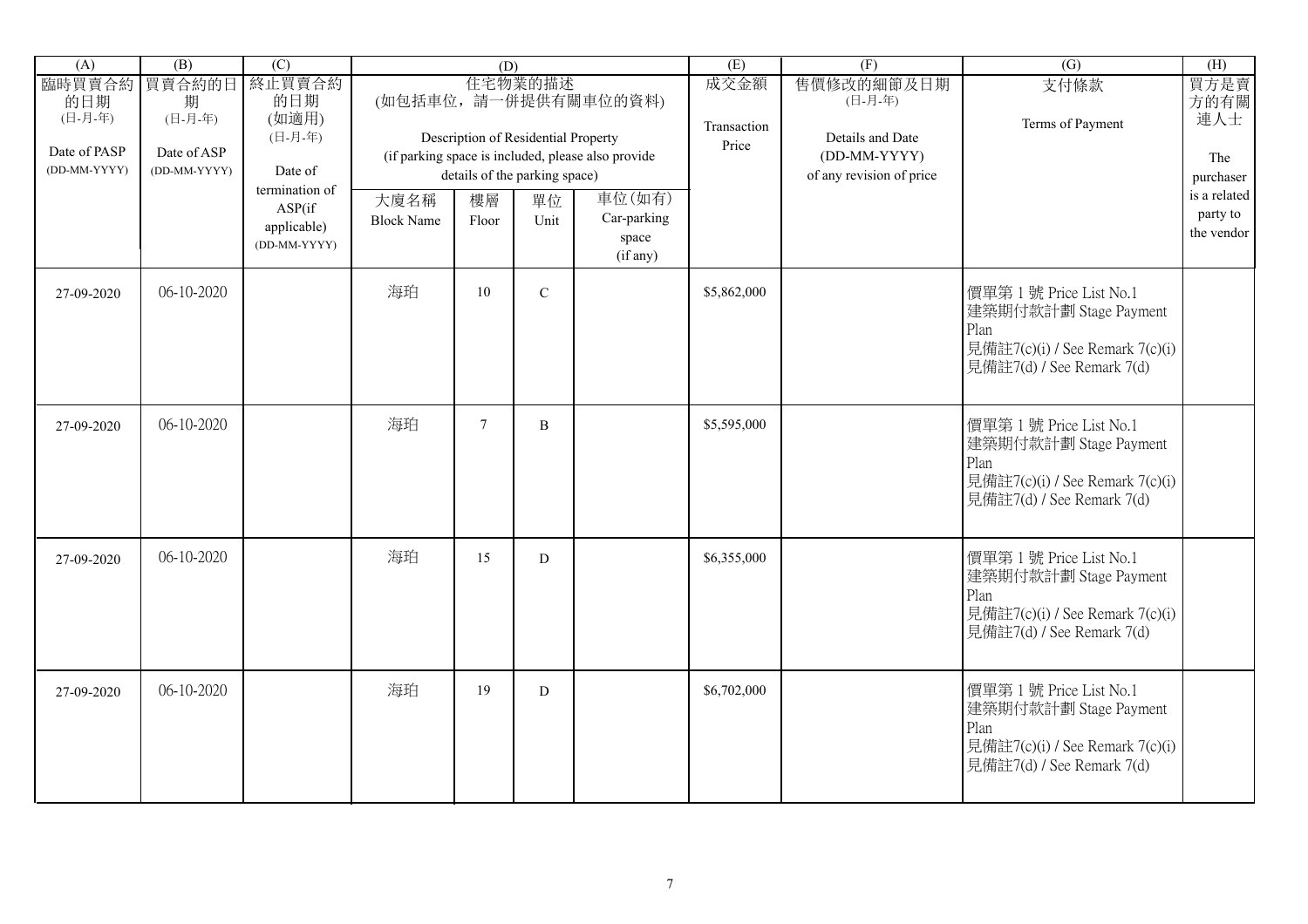| (A)                                                      | (B)                                                   | $\overline{(C)}$                             |                           | (D)            |                                                |                                                                            | (E)                          | (F)                                                       | $\overline{(G)}$                                                                                                       | (H)                        |
|----------------------------------------------------------|-------------------------------------------------------|----------------------------------------------|---------------------------|----------------|------------------------------------------------|----------------------------------------------------------------------------|------------------------------|-----------------------------------------------------------|------------------------------------------------------------------------------------------------------------------------|----------------------------|
| 臨時買賣合約<br>的日期<br>(日-月-年)<br>Date of PASP<br>(DD-MM-YYYY) | 買賣合約的日<br>期<br>(日-月-年)<br>Date of ASP<br>(DD-MM-YYYY) | 終止買賣合約<br>的日期<br>(如適用)<br>(日-月-年)<br>Date of |                           |                | 住宅物業的描述<br>Description of Residential Property | (如包括車位,請一併提供有關車位的資料)<br>(if parking space is included, please also provide | 成交金額<br>Transaction<br>Price | 售價修改的細節及日期<br>(日-月-年)<br>Details and Date<br>(DD-MM-YYYY) | 支付條款<br>Terms of Payment                                                                                               | 買方是賣<br>方的有關<br>連人士<br>The |
|                                                          |                                                       | termination of                               |                           |                | details of the parking space)                  | 車位(如有)                                                                     |                              | of any revision of price                                  |                                                                                                                        | purchaser<br>is a related  |
|                                                          |                                                       | ASP(if<br>applicable)<br>(DD-MM-YYYY)        | 大廈名稱<br><b>Block Name</b> | 樓層<br>Floor    | 單位<br>Unit                                     | Car-parking<br>space<br>(if any)                                           |                              |                                                           |                                                                                                                        | party to<br>the vendor     |
| 30-09-2020                                               | 09-10-2020                                            |                                              | 海珀                        | 20             | D                                              |                                                                            | \$6,898,000                  |                                                           | 價單第1號 Price List No.1<br>建築期付款計劃 Stage Payment<br>Plan<br>見備註7(c)(i) / See Remark 7(c)(i)<br>見備註7(d) / See Remark 7(d) |                            |
| 04-10-2020                                               | 09-10-2020                                            |                                              | 海珀                        | 6              | $\mathbf C$                                    |                                                                            | \$5,697,000                  |                                                           | 價單第1號 Price List No.1<br>建築期付款計劃 Stage Payment<br>Plan<br>見備註7(c)(i) / See Remark 7(c)(i)<br>見備註7(d) / See Remark 7(d) |                            |
| $11 - 10 - 2020$                                         | 16-10-2020                                            |                                              | 海珀                        | $\mathfrak{Z}$ | $\, {\bf B}$                                   |                                                                            | \$5,574,000                  |                                                           | 價單第2號 Price List No.2<br>建築期付款計劃 Stage Payment<br>Plan<br>見備註7(c)(i) / See Remark 7(c)(i)<br>見備註7(d) / See Remark 7(d) |                            |
| $11 - 10 - 2020$                                         | 16-10-2020                                            |                                              | 海珀                        | $\mathfrak{Z}$ | $\mathbf C$                                    |                                                                            | \$5,753,000                  |                                                           | 價單第2號 Price List No.2<br>建築期付款計劃 Stage Payment<br>Plan<br>見備註7(c)(i) / See Remark 7(c)(i)<br>見備註7(d) / See Remark 7(d) |                            |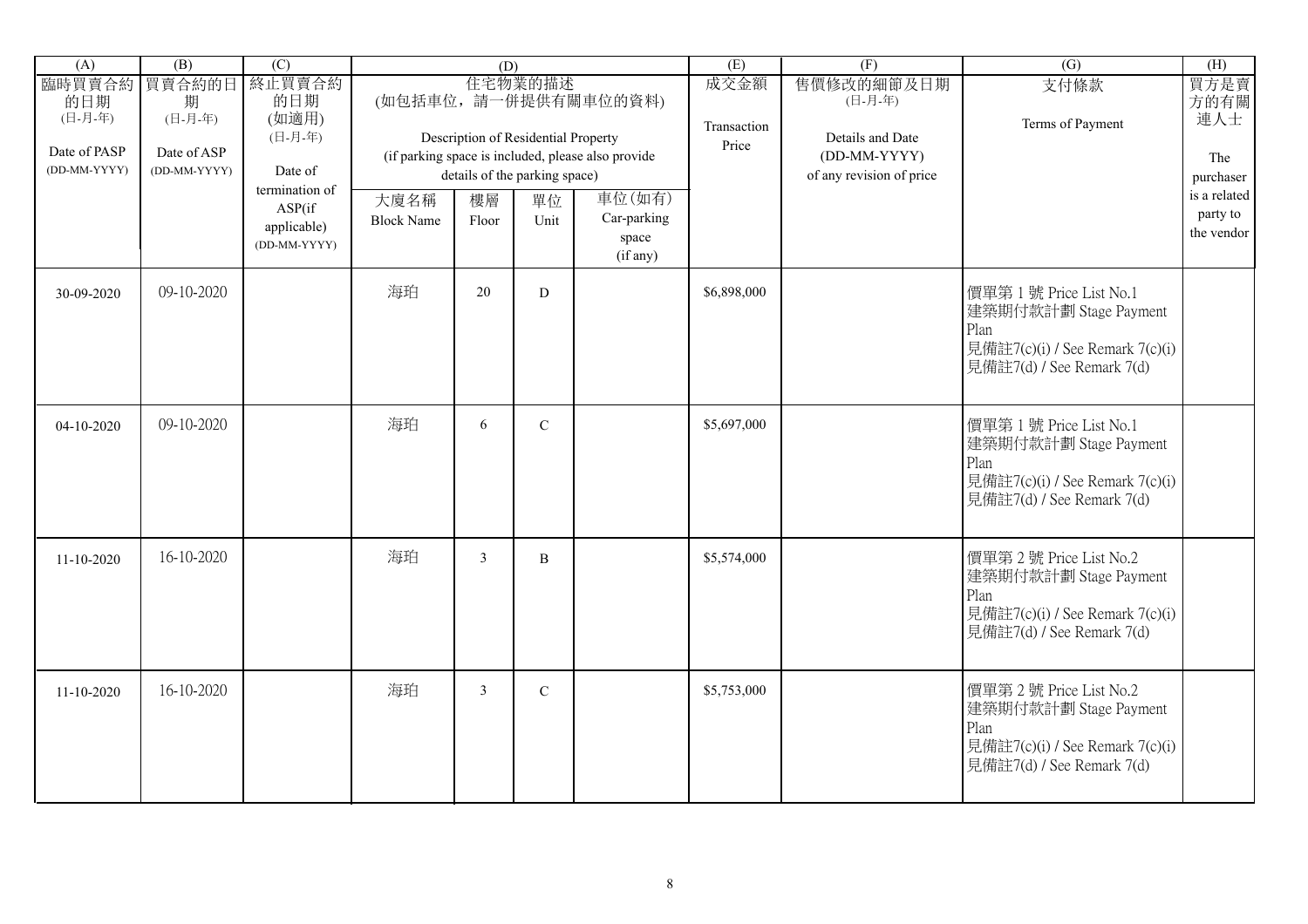| (A)                                                      | (B)                                                   | $\overline{(C)}$                                               |                           | (D)            |                                                                                 |                                                                            | (E)                          | (F)                                                                                   | $\overline{(G)}$                                                                                                       | (H)                                     |
|----------------------------------------------------------|-------------------------------------------------------|----------------------------------------------------------------|---------------------------|----------------|---------------------------------------------------------------------------------|----------------------------------------------------------------------------|------------------------------|---------------------------------------------------------------------------------------|------------------------------------------------------------------------------------------------------------------------|-----------------------------------------|
| 臨時買賣合約<br>的日期<br>(日-月-年)<br>Date of PASP<br>(DD-MM-YYYY) | 買賣合約的日<br>期<br>(日-月-年)<br>Date of ASP<br>(DD-MM-YYYY) | 終止買賣合約<br>的日期<br>(如適用)<br>(日-月-年)<br>Date of<br>termination of |                           |                | 住宅物業的描述<br>Description of Residential Property<br>details of the parking space) | (如包括車位,請一併提供有關車位的資料)<br>(if parking space is included, please also provide | 成交金額<br>Transaction<br>Price | 售價修改的細節及日期<br>(日-月-年)<br>Details and Date<br>(DD-MM-YYYY)<br>of any revision of price | 支付條款<br>Terms of Payment                                                                                               | 買方是賣<br>方的有關<br>連人士<br>The<br>purchaser |
|                                                          |                                                       | ASP(if<br>applicable)<br>(DD-MM-YYYY)                          | 大廈名稱<br><b>Block Name</b> | 樓層<br>Floor    | 單位<br>Unit                                                                      | 車位(如有)<br>Car-parking<br>space<br>(if any)                                 |                              |                                                                                       |                                                                                                                        | is a related<br>party to<br>the vendor  |
| 13-10-2020                                               | 20-10-2020                                            |                                                                | 海珀                        | 22             | $\, {\bf B}$                                                                    |                                                                            | \$6,287,000                  |                                                                                       | 價單第2號 Price List No.2<br>建築期付款計劃 Stage Payment<br>Plan<br>見備註7(c)(i) / See Remark 7(c)(i)<br>見備註7(d) / See Remark 7(d) |                                         |
| 17-10-2020                                               | 23-10-2020                                            |                                                                | 海珀                        | 11             | $\mathbf C$                                                                     |                                                                            | \$5,880,000                  |                                                                                       | 價單第1號 Price List No.1<br>建築期付款計劃 Stage Payment<br>Plan<br>見備註7(c)(i) / See Remark 7(c)(i)<br>見備註7(d) / See Remark 7(d) |                                         |
| 24-10-2020                                               | $02 - 11 - 2020$                                      |                                                                | 海珀                        | 18             | $\, {\bf B}$                                                                    |                                                                            | \$6,072,000                  |                                                                                       | 價單第2號 Price List No.2<br>建築期付款計劃 Stage Payment<br>Plan<br>見備註7(c)(i) / See Remark 7(c)(i)<br>見備註7(d) / See Remark 7(d) |                                         |
| 26-10-2020                                               | $02 - 11 - 2020$                                      |                                                                | 海珀                        | $\mathfrak{Z}$ | ${\bf D}$                                                                       |                                                                            | \$6,196,000                  |                                                                                       | 價單第2號 Price List No.2<br>建築期付款計劃 Stage Payment<br>Plan<br>見備註7(c)(i) / See Remark 7(c)(i)<br>見備註7(d) / See Remark 7(d) |                                         |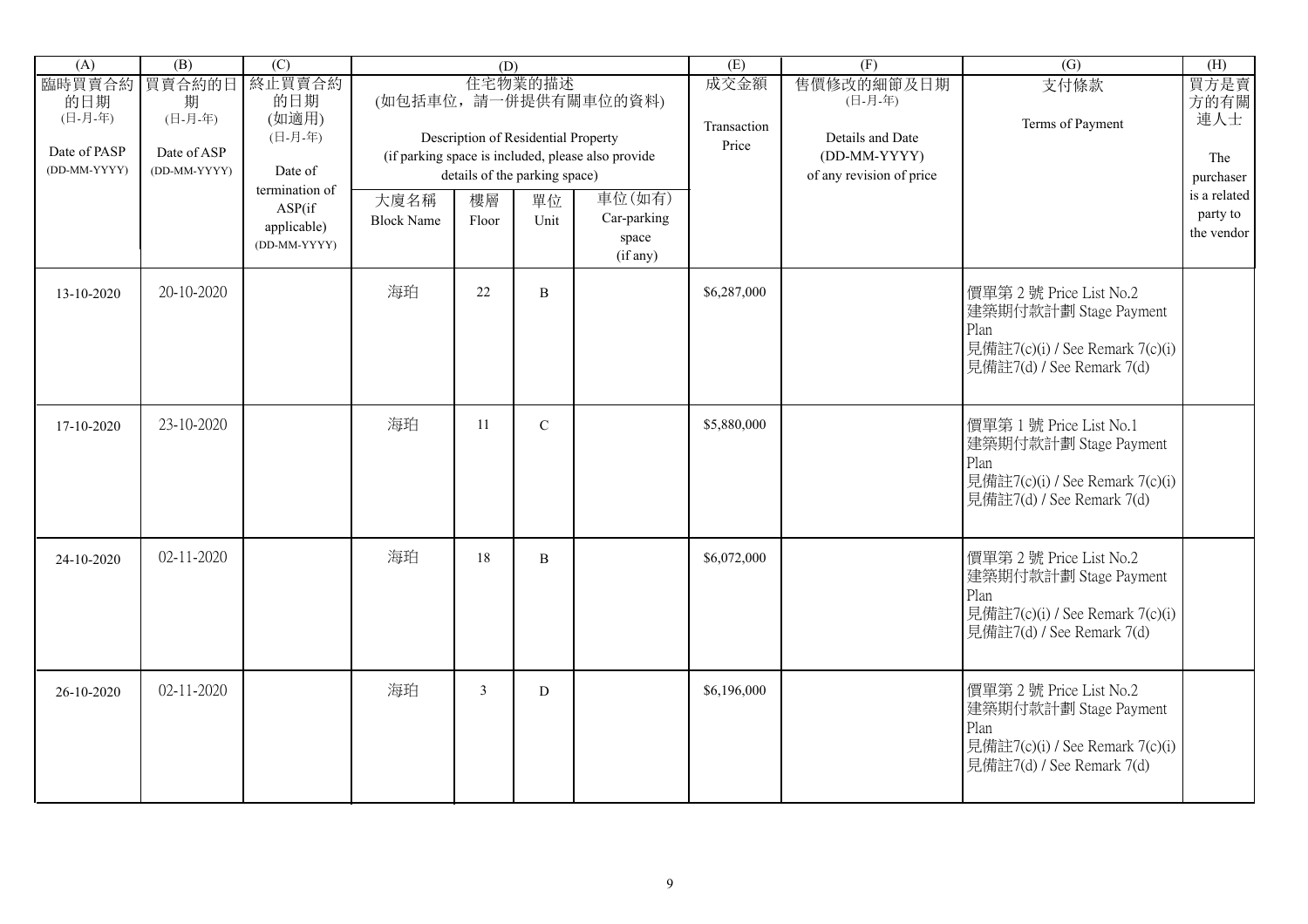| (A)                          | $\overline{(B)}$            | (C)                                                     |                           | (D)         |                                                                      |                                                    | (E)                  | (F)                                                          | (G)                                                                                                                                                                                 | (H)                                    |
|------------------------------|-----------------------------|---------------------------------------------------------|---------------------------|-------------|----------------------------------------------------------------------|----------------------------------------------------|----------------------|--------------------------------------------------------------|-------------------------------------------------------------------------------------------------------------------------------------------------------------------------------------|----------------------------------------|
| 臨時買賣合約<br>的日期<br>(日-月-年)     | 買賣合約的日<br>期<br>(日-月-年)      | 終止買賣合約<br>的日期<br>(如適用)                                  |                           |             | 住宅物業的描述                                                              | (如包括車位,請一併提供有關車位的資料)                               | 成交金額                 | 售價修改的細節及日期<br>(日-月-年)                                        | 支付條款                                                                                                                                                                                | 買方是賣<br>方的有關                           |
| Date of PASP<br>(DD-MM-YYYY) | Date of ASP<br>(DD-MM-YYYY) | (日-月-年)<br>Date of                                      |                           |             | Description of Residential Property<br>details of the parking space) | (if parking space is included, please also provide | Transaction<br>Price | Details and Date<br>(DD-MM-YYYY)<br>of any revision of price | Terms of Payment                                                                                                                                                                    | 連人士<br>The<br>purchaser                |
|                              |                             | termination of<br>ASP(if<br>applicable)<br>(DD-MM-YYYY) | 大廈名稱<br><b>Block Name</b> | 樓層<br>Floor | 單位<br>Unit                                                           | 車位(如有)<br>Car-parking<br>space<br>(if any)         |                      |                                                              |                                                                                                                                                                                     | is a related<br>party to<br>the vendor |
| 26-10-2020                   | $02 - 11 - 2020$            |                                                         | 海珀                        | 16          | B                                                                    |                                                    | \$5,909,000          |                                                              | 價單第2號 Price List No.2<br>建築期付款計劃 Stage Payment<br>Plan<br>見備註7(c)(i) / See Remark 7(c)(i)<br>見備註7(d) / See Remark 7(d)                                                              |                                        |
| 31-10-2020                   | $06-11-2020$                |                                                         | 海珀                        | 5           | $\mathbf C$                                                          |                                                    | \$5,687,000          |                                                              | 價單第1號 Price List No.1<br>建築期付款計劃 Stage Payment<br>Plan<br>見備註7(c)(i) / See Remark 7(c)(i)<br>見備註7(d) / See Remark 7(d)                                                              |                                        |
| 23-01-2021                   | 29-01-2021                  |                                                         | 海珀                        | 16          | $\mathbf C$                                                          |                                                    | \$6,029,000          |                                                              | 價單第 2A 號 Price List No.2A<br>120天現金付款計劃(照售價<br>減4%) 120 Days Cash Payment<br>Plan (4% discount from the Price)<br>見備註7(c)(ii) / See Remark 7(c)<br>(i)<br>見備註7(d) / See Remark 7(d) |                                        |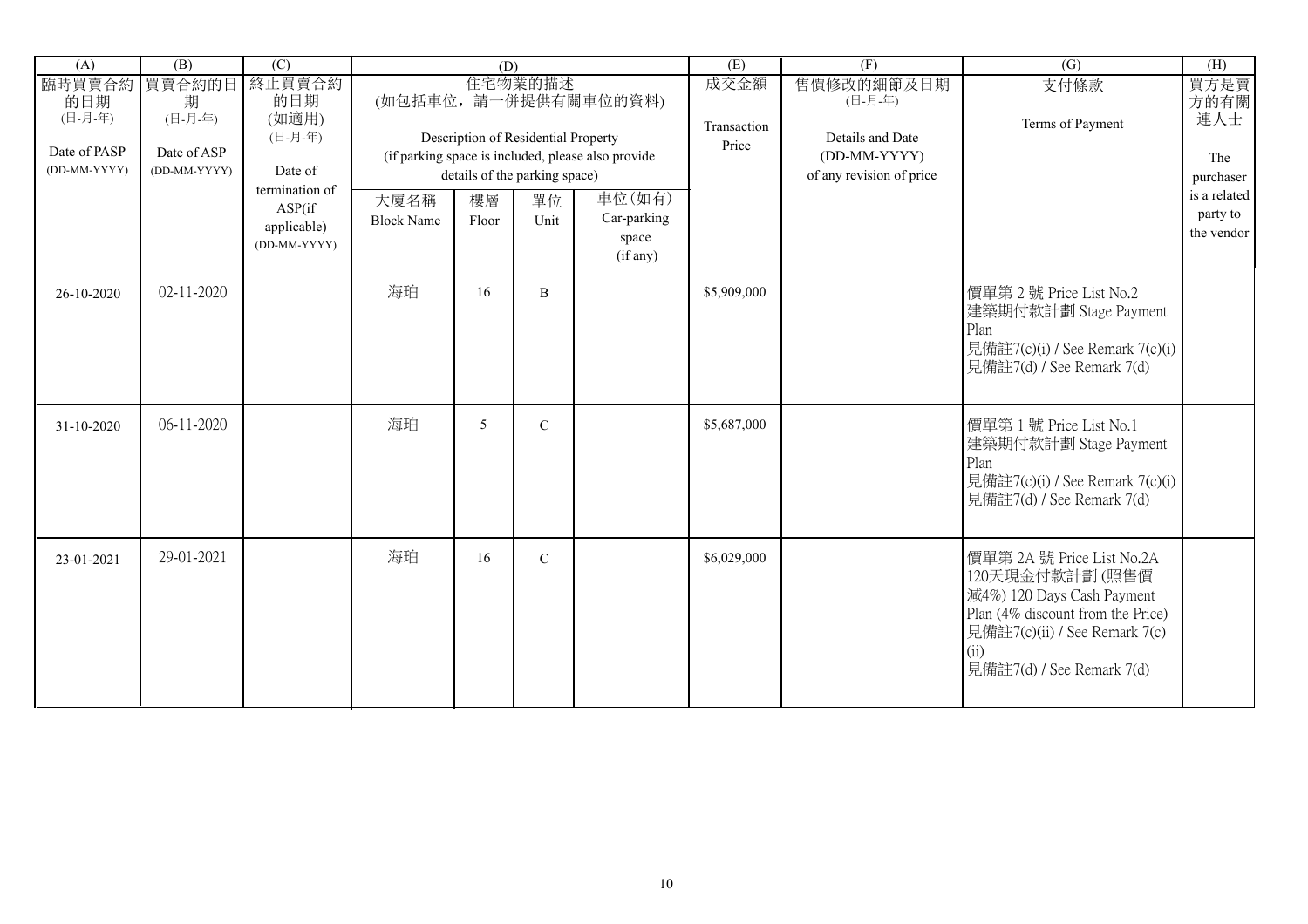| (A)                          | (B)                         | $\overline{(C)}$                                         |                           | (D)         |                                                |                                                    | (E)                 | (F)                                       | $\overline{(G)}$                                                                                                                                                                     | (H)                                    |
|------------------------------|-----------------------------|----------------------------------------------------------|---------------------------|-------------|------------------------------------------------|----------------------------------------------------|---------------------|-------------------------------------------|--------------------------------------------------------------------------------------------------------------------------------------------------------------------------------------|----------------------------------------|
| 臨時買賣合約<br>的日期<br>(日-月-年)     | 買賣合約的日<br>期<br>(日-月-年)      | 終止買賣合約<br>的日期<br>(如適用)<br>(日-月-年)                        |                           |             | 住宅物業的描述<br>Description of Residential Property | (如包括車位,請一併提供有關車位的資料)                               | 成交金額<br>Transaction | 售價修改的細節及日期<br>(日-月-年)<br>Details and Date | 支付條款<br>Terms of Payment                                                                                                                                                             | 買方是賣<br>方的有關<br>連人士                    |
| Date of PASP<br>(DD-MM-YYYY) | Date of ASP<br>(DD-MM-YYYY) | Date of                                                  |                           |             | details of the parking space)                  | (if parking space is included, please also provide | Price               | (DD-MM-YYYY)<br>of any revision of price  |                                                                                                                                                                                      | The<br>purchaser                       |
|                              |                             | termination of<br>ASP(if)<br>applicable)<br>(DD-MM-YYYY) | 大廈名稱<br><b>Block Name</b> | 樓層<br>Floor | 單位<br>Unit                                     | 車位(如有)<br>Car-parking<br>space<br>(if any)         |                     |                                           |                                                                                                                                                                                      | is a related<br>party to<br>the vendor |
| 24-01-2021                   | 29-01-2021                  |                                                          | 海珀                        | 20          | $\overline{C}$                                 |                                                    | \$6,316,000         |                                           | 價單第 1A 號 Price List No.1A<br>120天現金付款計劃(照售價<br>減4%) 120 Days Cash Payment<br>Plan (4% discount from the Price)<br>見備註7(c)(ii) / See Remark 7(c)<br>(ii)<br>見備註7(d) / See Remark 7(d) |                                        |
| 06-02-2021                   | 16-02-2021                  |                                                          | 海珀                        | 21          | B                                              |                                                    | \$6,239,000         |                                           | 價單第 1A 號 Price List No.1A<br>120天現金付款計劃(照售價<br>減4%) 120 Days Cash Payment<br>Plan (4% discount from the Price)<br>見備註7(c)(ii) / See Remark 7(c)<br>(ii)<br>見備註7(d) / See Remark 7(d) |                                        |
| 11-02-2021                   | 22-02-2021                  |                                                          | 海珀                        | 18          | $\mathbf D$                                    |                                                    | \$6,670,000         |                                           | 價單第 2A 號 Price List No.2A<br>120天現金付款計劃(照售價<br>減4%) 120 Days Cash Payment<br>Plan (4% discount from the Price)<br>見備註7(c)(ii) / See Remark 7(c)<br>(ii)<br>見備註7(d) / See Remark 7(d) |                                        |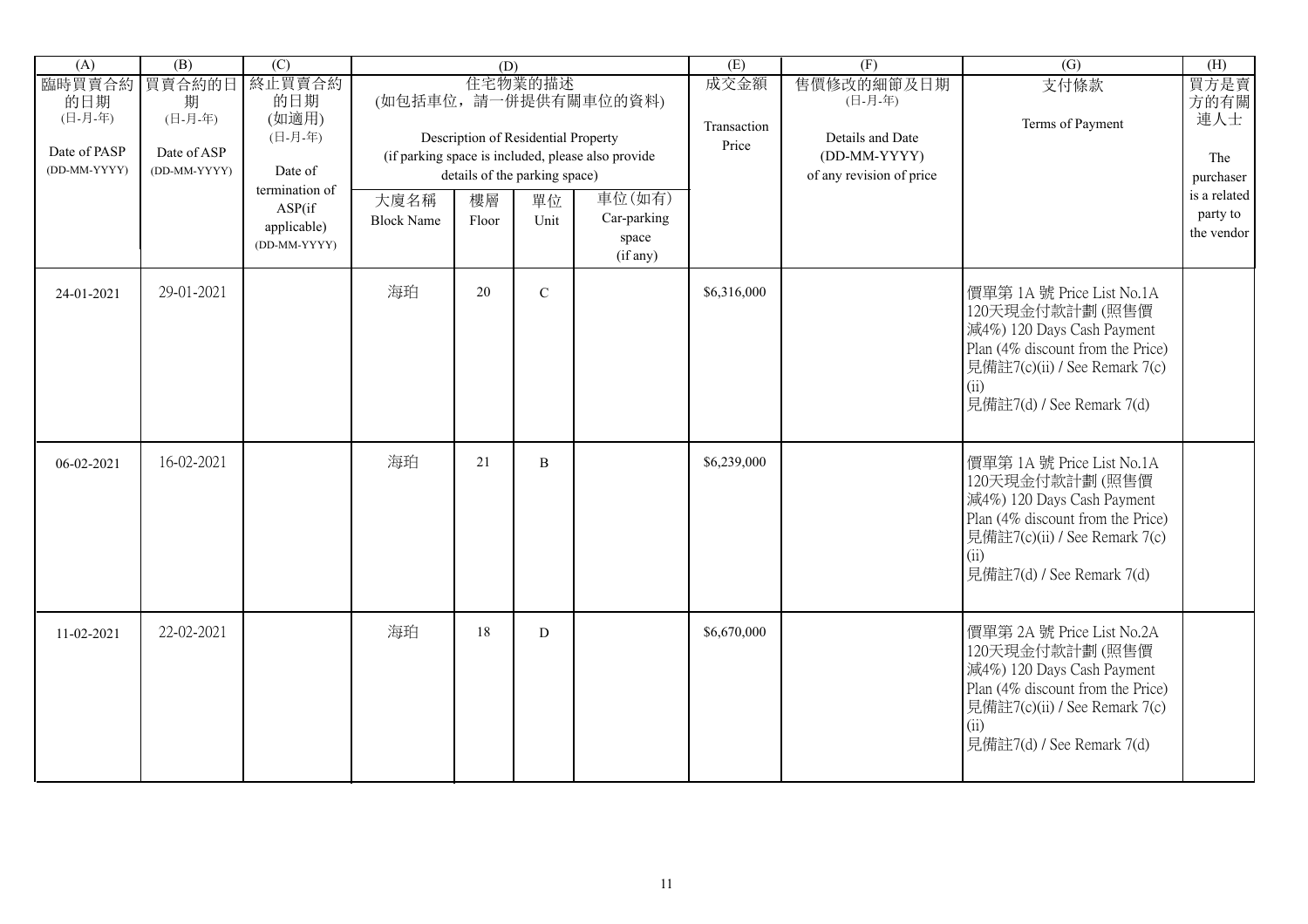| (A)                          | (B)                         | $\overline{(C)}$                  |                   | (D)            |                                                |                                                    | (E)                          | (F)                                       | $\overline{(G)}$                                                                                                                                                                     | (H)                       |
|------------------------------|-----------------------------|-----------------------------------|-------------------|----------------|------------------------------------------------|----------------------------------------------------|------------------------------|-------------------------------------------|--------------------------------------------------------------------------------------------------------------------------------------------------------------------------------------|---------------------------|
| 臨時買賣合約<br>的日期<br>(日-月-年)     | 買賣合約的日<br>期<br>(日-月-年)      | 終止買賣合約<br>的日期<br>(如適用)<br>(日-月-年) |                   |                | 住宅物業的描述<br>Description of Residential Property | (如包括車位,請一併提供有關車位的資料)                               | 成交金額<br>Transaction<br>Price | 售價修改的細節及日期<br>(日-月-年)<br>Details and Date | 支付條款<br>Terms of Payment                                                                                                                                                             | 買方是賣<br>方的有關<br>連人士       |
| Date of PASP<br>(DD-MM-YYYY) | Date of ASP<br>(DD-MM-YYYY) | Date of                           |                   |                | details of the parking space)                  | (if parking space is included, please also provide |                              | (DD-MM-YYYY)<br>of any revision of price  |                                                                                                                                                                                      | The                       |
|                              |                             | termination of                    | 大廈名稱              | 樓層             | 單位                                             | 車位(如有)                                             |                              |                                           |                                                                                                                                                                                      | purchaser<br>is a related |
|                              |                             | ASP(if)<br>applicable)            | <b>Block Name</b> | Floor          | Unit                                           | Car-parking                                        |                              |                                           |                                                                                                                                                                                      | party to                  |
|                              |                             | (DD-MM-YYYY)                      |                   |                |                                                | space<br>(if any)                                  |                              |                                           |                                                                                                                                                                                      | the vendor                |
| 17-02-2021                   | 24-02-2021                  |                                   | 海珀                | $\overline{3}$ | $\mathbf{A}$                                   |                                                    | \$8,581,000                  |                                           | 價單第 2A 號 Price List No.2A<br>120天現金付款計劃(照售價<br>減4%) 120 Days Cash Payment<br>Plan (4% discount from the Price)<br>見備註7(c)(ii) / See Remark 7(c)<br>(ii)<br>見備註7(d) / See Remark 7(d) |                           |
| 20-02-2021                   | 26-02-2021                  |                                   | 海珀                | 23             | B                                              |                                                    | \$6,336,000                  |                                           | 價單第 2A 號 Price List No.2A<br>120天現金付款計劃(照售價<br>減4%) 120 Days Cash Payment<br>Plan (4% discount from the Price)<br>見備註7(c)(ii) / See Remark 7(c)<br>(ii)<br>見備註7(d) / See Remark 7(d) |                           |
| 21-02-2021                   | 26-02-2021                  |                                   | 海珀                | 18             | $\mathbf C$                                    |                                                    | \$6,195,000                  |                                           | 價單第 2A 號 Price List No.2A<br>120天現金付款計劃(照售價<br>減4%) 120 Days Cash Payment<br>Plan (4% discount from the Price)<br>見備註7(c)(ii) / See Remark 7(c)<br>(ii)<br>見備註7(d) / See Remark 7(d) |                           |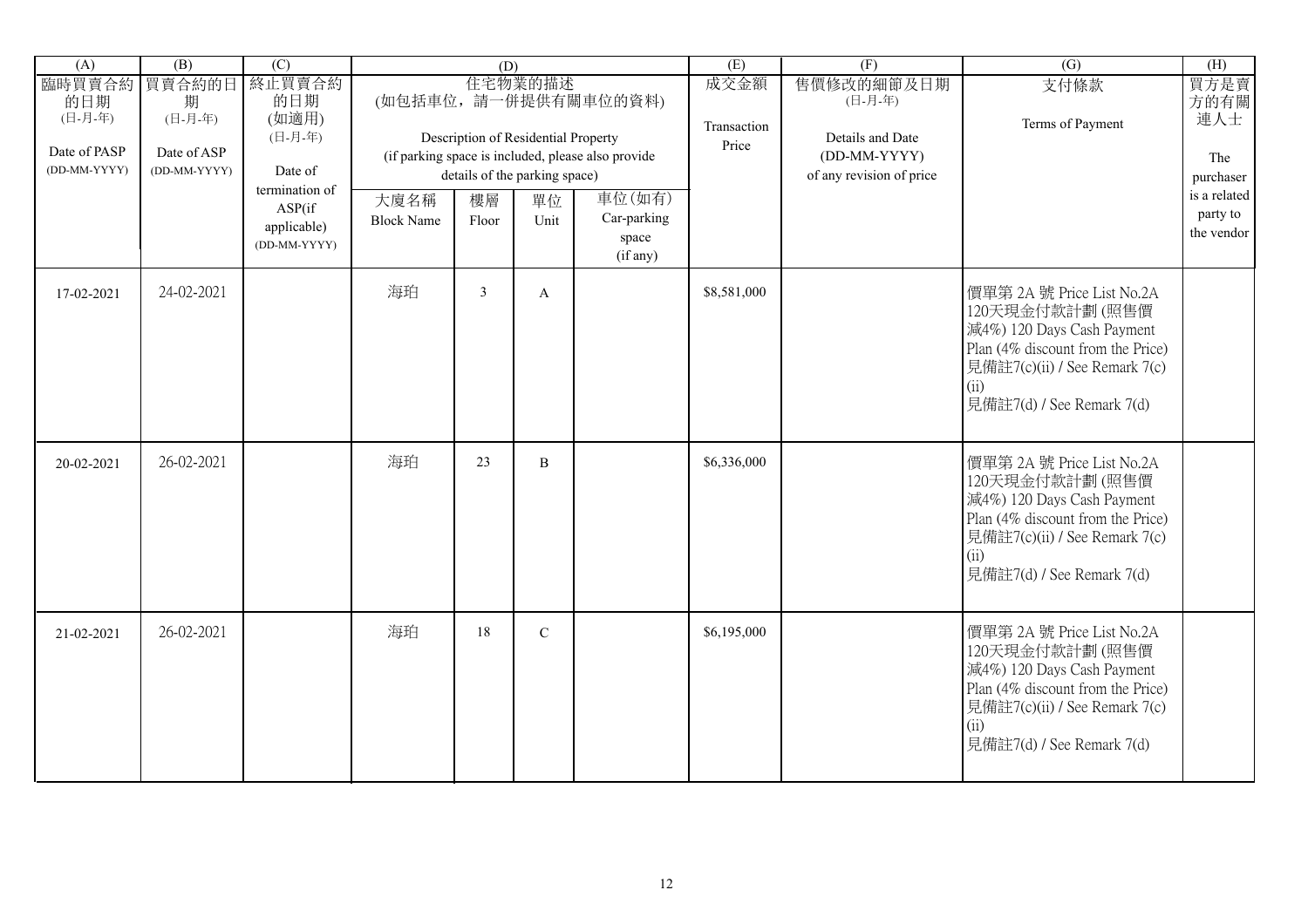| (A)                          | (B)                         | $\overline{(C)}$                  |                   | (D)   |                                                |                                                    | (E)                          | (F)                                       | $\overline{(G)}$                                                                                                                                                                                                                   | (H)                      |
|------------------------------|-----------------------------|-----------------------------------|-------------------|-------|------------------------------------------------|----------------------------------------------------|------------------------------|-------------------------------------------|------------------------------------------------------------------------------------------------------------------------------------------------------------------------------------------------------------------------------------|--------------------------|
| 臨時買賣合約<br>的日期<br>(日-月-年)     | 買賣合約的日<br>期<br>(日-月-年)      | 終止買賣合約<br>的日期<br>(如適用)<br>(日-月-年) |                   |       | 住宅物業的描述<br>Description of Residential Property | (如包括車位,請一併提供有關車位的資料)                               | 成交金額<br>Transaction<br>Price | 售價修改的細節及日期<br>(日-月-年)<br>Details and Date | 支付條款<br>Terms of Payment                                                                                                                                                                                                           | 買方是賣<br>方的有關<br>連人士      |
| Date of PASP<br>(DD-MM-YYYY) | Date of ASP<br>(DD-MM-YYYY) | Date of                           |                   |       | details of the parking space)                  | (if parking space is included, please also provide |                              | (DD-MM-YYYY)<br>of any revision of price  |                                                                                                                                                                                                                                    | The<br>purchaser         |
|                              |                             | termination of<br>ASP(if          | 大廈名稱              | 樓層    | 單位                                             | 車位(如有)                                             |                              |                                           |                                                                                                                                                                                                                                    | is a related<br>party to |
|                              |                             | applicable)<br>(DD-MM-YYYY)       | <b>Block Name</b> | Floor | Unit                                           | Car-parking<br>space<br>(if any)                   |                              |                                           |                                                                                                                                                                                                                                    | the vendor               |
| 21-02-2021                   | 26-02-2021                  |                                   | 海珀                | 17    | D                                              |                                                    | \$6,542,000                  |                                           | 價單第 1A 號 Price List No.1A<br>120天現金付款計劃(照售價<br>減4%) 120 Days Cash Payment<br>Plan (4% discount from the Price)<br>見備註7(c)(ii) / See Remark 7(c)<br>(ii)<br>見備註7(d) / See Remark 7(d)                                               |                          |
| 23-02-2021                   | 02-03-2021                  |                                   | 海珀                | 22    | $\mathbf C$                                    |                                                    | \$6,415,000                  |                                           | 價單第 2A 號 Price List No.2A<br>120天現金付款計劃(照售價<br>減4%) 120 Days Cash Payment<br>Plan (4% discount from the Price)<br>見備註7(c)(ii) / See Remark 7(c)<br>(ii)<br>見備註7(d) / See Remark 7(d)                                               |                          |
| 27-02-2021                   | 05-03-2021                  |                                   | 海珀                | 9     | D                                              |                                                    | \$6,078,000                  |                                           | 價單第 1A 號 Price List No.1A<br>120天現金付款計劃(照售價<br>減4%) 120 Days Cash Payment<br>Plan (4% discount from the Price)<br>見備註7(c)(ii) / See Remark 7(c)<br>(ii)<br>見備註7(d) / See Remark 7(d)<br>見備註7(e)(2)(ii) / See Remark<br>7(e)(2)(ii) |                          |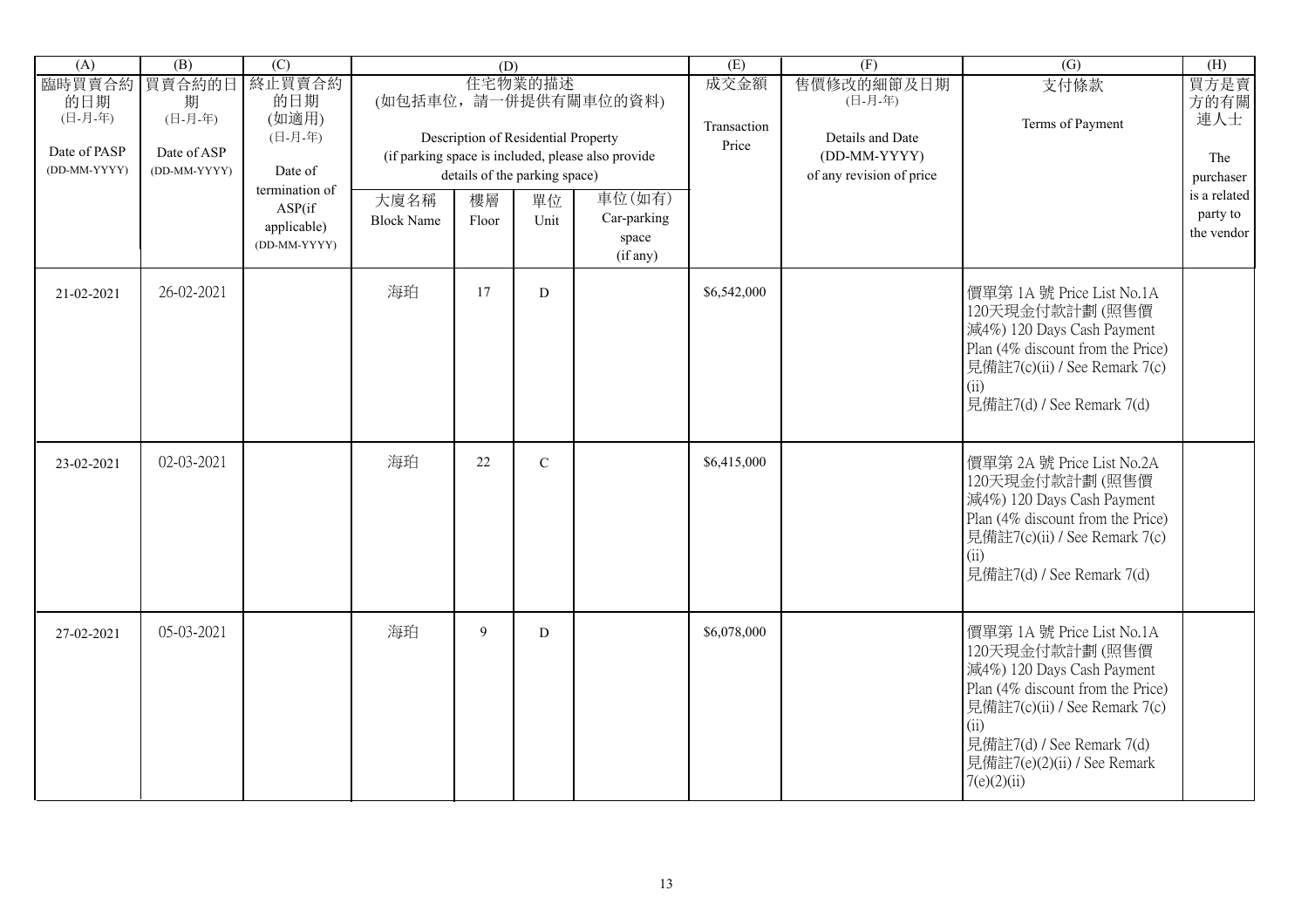| $\overline{(A)}$                         | $\overline{(B)}$            | $\overline{C}$                                           |                           | (D)         |                                                |                                                    | (E)                          | (F)                                       | $\overline{(G)}$                                                                                                                                                                                                                   | (H)                                    |
|------------------------------------------|-----------------------------|----------------------------------------------------------|---------------------------|-------------|------------------------------------------------|----------------------------------------------------|------------------------------|-------------------------------------------|------------------------------------------------------------------------------------------------------------------------------------------------------------------------------------------------------------------------------------|----------------------------------------|
| 臨時買賣合約<br>的日期<br>(日-月-年)<br>Date of PASP | 買賣合約的日<br>期<br>(日-月-年)      | 終止買賣合約<br>的日期<br>(如適用)<br>(日-月-年)                        |                           |             | 住宅物業的描述<br>Description of Residential Property | (如包括車位,請一併提供有關車位的資料)                               | 成交金額<br>Transaction<br>Price | 售價修改的細節及日期<br>(日-月-年)<br>Details and Date | 支付條款<br>Terms of Payment                                                                                                                                                                                                           | 買方是賣<br>方的有關<br>連人士                    |
| (DD-MM-YYYY)                             | Date of ASP<br>(DD-MM-YYYY) | Date of                                                  |                           |             | details of the parking space)                  | (if parking space is included, please also provide |                              | (DD-MM-YYYY)<br>of any revision of price  |                                                                                                                                                                                                                                    | The<br>purchaser                       |
|                                          |                             | termination of<br>ASP(if)<br>applicable)<br>(DD-MM-YYYY) | 大廈名稱<br><b>Block Name</b> | 樓層<br>Floor | 單位<br>Unit                                     | 車位(如有)<br>Car-parking<br>space<br>(if any)         |                              |                                           |                                                                                                                                                                                                                                    | is a related<br>party to<br>the vendor |
| 28-02-2021                               | 05-03-2021                  |                                                          | 海珀                        | 17          | $\mathbf{A}$                                   |                                                    | \$9,230,000                  |                                           | 價單第 1A 號 Price List No.1A<br>120天現金付款計劃(照售價<br>減4%) 120 Days Cash Payment<br>Plan (4% discount from the Price)<br>見備註7(c)(ii) / See Remark 7(c)<br>(ii)<br>見備註7(d) / See Remark 7(d)                                               |                                        |
| 28-02-2021                               | 05-03-2021                  |                                                          | 海珀                        | $\,8\,$     | $\mathbf{A}$                                   |                                                    | \$8,495,000                  |                                           | 價單第 1A 號 Price List No.1A<br>120天現金付款計劃(照售價<br>減4%) 120 Days Cash Payment<br>Plan (4% discount from the Price)<br>見備註7(c)(ii) / See Remark 7(c)<br>(ii)<br>見備註7(d) / See Remark 7(d)<br>見備註7(e)(1)(ii) / See Remark<br>7(e)(1)(ii) |                                        |
| 28-02-2021                               | 05-03-2021                  |                                                          | 海珀                        | 8           | D                                              |                                                    | \$6,065,000                  |                                           | 價單第 1A 號 Price List No.1A<br>120天現金付款計劃(照售價<br>減4%) 120 Days Cash Payment<br>Plan (4% discount from the Price)<br>見備註7(c)(ii) / See Remark 7(c)<br>(ii)<br>見備註7(d) / See Remark 7(d)<br>見備註7(e)(2)(ii) / See Remark<br>7(e)(2)(ii) |                                        |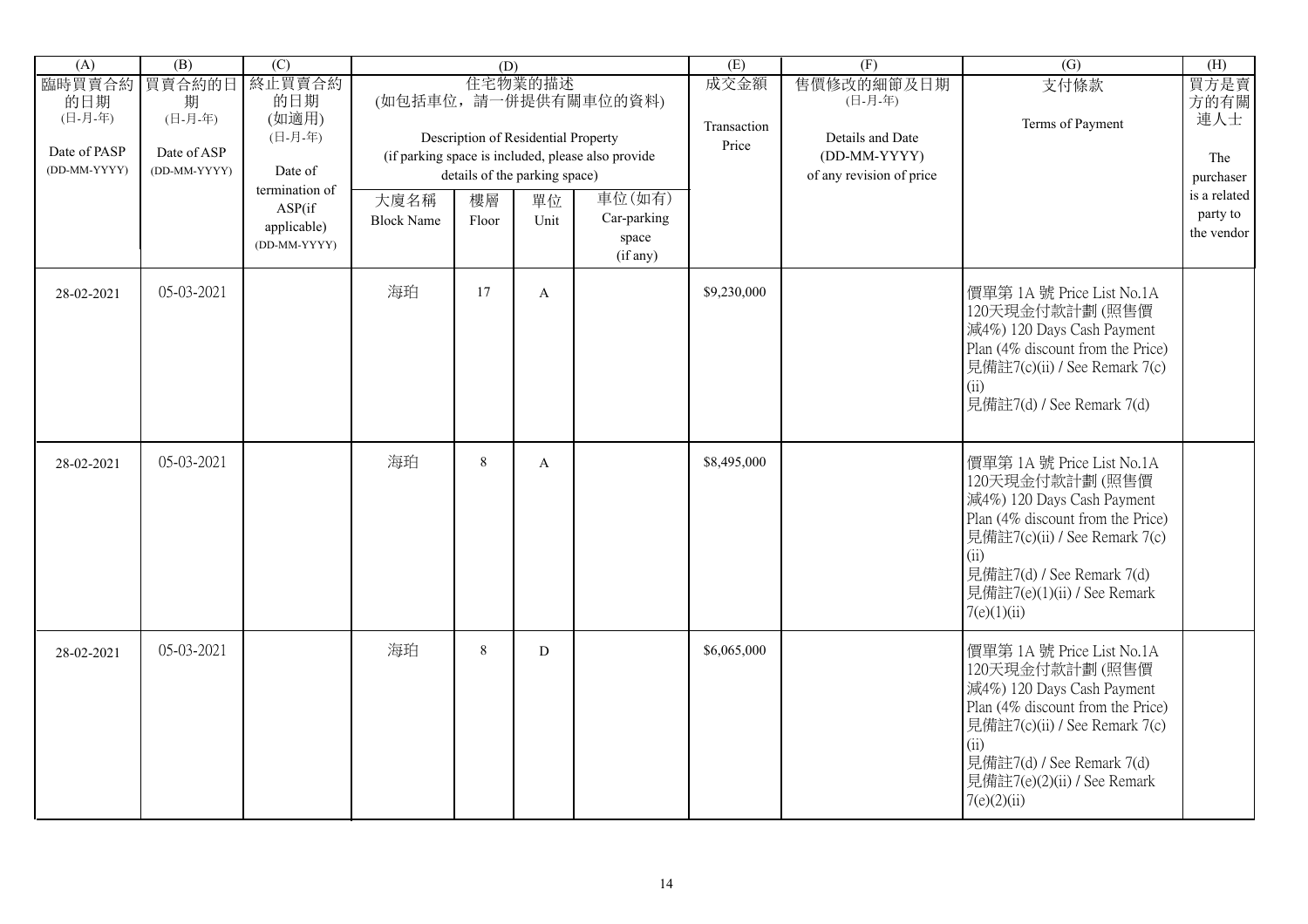| (A)                          | $\overline{(B)}$            | (C)                    |                   | (D)   |                                     |                                                    | (E)                  | (F)                                      | $\overline{(G)}$                                                                                                                                                                                                                   | (H)                       |
|------------------------------|-----------------------------|------------------------|-------------------|-------|-------------------------------------|----------------------------------------------------|----------------------|------------------------------------------|------------------------------------------------------------------------------------------------------------------------------------------------------------------------------------------------------------------------------------|---------------------------|
| 臨時買賣合約<br>的日期<br>(日-月-年)     | 買賣合約的日<br>期<br>(日-月-年)      | 終止買賣合約<br>的日期<br>(如適用) |                   |       | 住宅物業的描述                             | (如包括車位,請一併提供有關車位的資料)                               | 成交金額                 | 售價修改的細節及日期<br>(日-月-年)                    | 支付條款                                                                                                                                                                                                                               | 買方是賣<br>方的有關<br>連人士       |
|                              |                             | (日-月-年)                |                   |       | Description of Residential Property |                                                    | Transaction<br>Price | Details and Date                         | Terms of Payment                                                                                                                                                                                                                   |                           |
| Date of PASP<br>(DD-MM-YYYY) | Date of ASP<br>(DD-MM-YYYY) | Date of                |                   |       | details of the parking space)       | (if parking space is included, please also provide |                      | (DD-MM-YYYY)<br>of any revision of price |                                                                                                                                                                                                                                    | The                       |
|                              |                             | termination of         | 大廈名稱              | 樓層    | 單位                                  | 車位(如有)                                             |                      |                                          |                                                                                                                                                                                                                                    | purchaser<br>is a related |
|                              |                             | ASP(if<br>applicable)  | <b>Block Name</b> | Floor | Unit                                | Car-parking                                        |                      |                                          |                                                                                                                                                                                                                                    | party to                  |
|                              |                             | (DD-MM-YYYY)           |                   |       |                                     | space<br>(if any)                                  |                      |                                          |                                                                                                                                                                                                                                    | the vendor                |
| 01-03-2021                   | 08-03-2021                  |                        | 海珀                | 23    | $\mathbf C$                         |                                                    | \$6,466,000          |                                          | 價單第 2A 號 Price List No.2A<br>120天現金付款計劃(照售價<br>減4%) 120 Days Cash Payment<br>Plan (4% discount from the Price)<br>見備註7(c)(ii) / See Remark 7(c)<br>(ii)<br>見備註7(d) / See Remark 7(d)                                               |                           |
| 09-03-2021                   | 16-03-2021                  |                        | 海珀                | 15    | A                                   |                                                    | \$8,797,000          |                                          | 價單第 1A 號 Price List No.1A<br>120天現金付款計劃(照售價<br>減4%) 120 Days Cash Payment<br>Plan (4% discount from the Price)<br>見備註7(c)(ii) / See Remark 7(c)<br>(ii)<br>見備註7(d) / See Remark 7(d)<br>見備註7(e)(1)(ii) / See Remark<br>7(e)(1)(ii) |                           |
| 10-03-2021                   | 17-03-2021                  | 22-06-2021             | 海珀                | 12    | D                                   |                                                    | \$6,256,000          |                                          | 價單第 1A 號 Price List No.1A<br>120天現金付款計劃(照售價<br>減4%) 120 Days Cash Payment<br>Plan (4% discount from the Price)<br>見備註7(c)(ii) / See Remark 7(c)<br>(ii)<br>見備註7(d) / See Remark 7(d)<br>見備註7(e)(2)(ii) / See Remark<br>7(e)(2)(ii) |                           |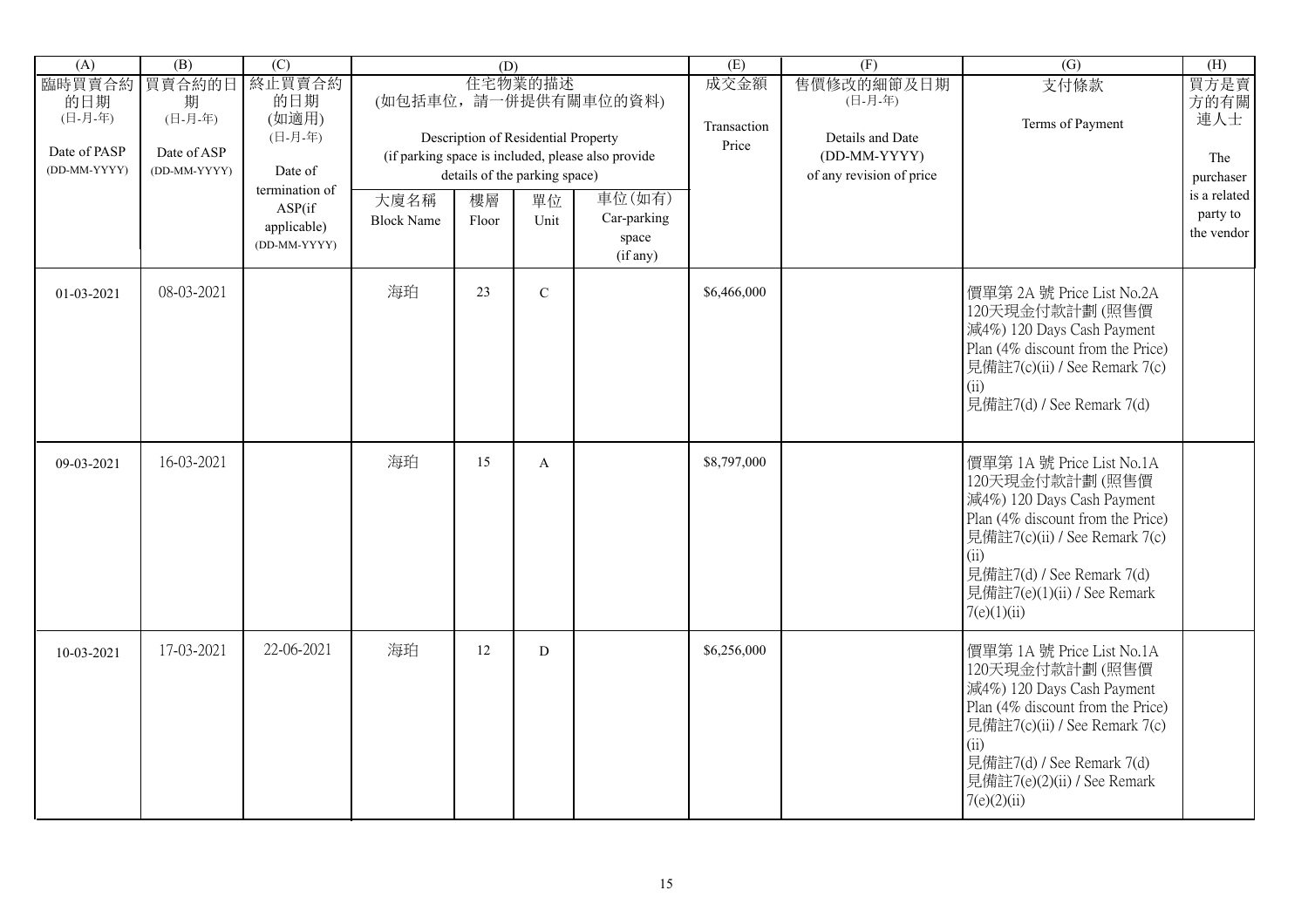| (A)                          | (B)                         | $\overline{(C)}$                                        |                           | (D)         |                                                |                                                    | (E)                 | (F)                                       | $\overline{(G)}$                                                                                                                                                                                                                   | (H)                                    |
|------------------------------|-----------------------------|---------------------------------------------------------|---------------------------|-------------|------------------------------------------------|----------------------------------------------------|---------------------|-------------------------------------------|------------------------------------------------------------------------------------------------------------------------------------------------------------------------------------------------------------------------------------|----------------------------------------|
| 臨時買賣合約<br>的日期<br>(日-月-年)     | 買賣合約的日<br>期<br>(日-月-年)      | 終止買賣合約<br>的日期<br>(如適用)<br>(日-月-年)                       |                           |             | 住宅物業的描述<br>Description of Residential Property | (如包括車位,請一併提供有關車位的資料)                               | 成交金額<br>Transaction | 售價修改的細節及日期<br>(日-月-年)<br>Details and Date | 支付條款<br>Terms of Payment                                                                                                                                                                                                           | 買方是賣<br>方的有關<br>連人士                    |
| Date of PASP<br>(DD-MM-YYYY) | Date of ASP<br>(DD-MM-YYYY) | Date of                                                 |                           |             | details of the parking space)                  | (if parking space is included, please also provide | Price               | (DD-MM-YYYY)<br>of any revision of price  |                                                                                                                                                                                                                                    | The<br>purchaser                       |
|                              |                             | termination of<br>ASP(if<br>applicable)<br>(DD-MM-YYYY) | 大廈名稱<br><b>Block Name</b> | 樓層<br>Floor | 單位<br>Unit                                     | 車位(如有)<br>Car-parking<br>space<br>(if any)         |                     |                                           |                                                                                                                                                                                                                                    | is a related<br>party to<br>the vendor |
| 13-03-2021                   | 19-03-2021                  |                                                         | 海珀                        | 16          | D                                              |                                                    | \$6,479,000         |                                           | 價單第 2A 號 Price List No.2A<br>120天現金付款計劃(照售價<br>減4%) 120 Days Cash Payment<br>Plan (4% discount from the Price)<br>見備註7(c)(ii) / See Remark 7(c)<br>(ii)<br>見備註7(d) / See Remark 7(d)                                               |                                        |
| 15-03-2021                   | 22-03-2021                  |                                                         | 海珀                        | 25          | A                                              |                                                    | \$11,768,000        |                                           | 價單第 2A 號 Price List No.2A<br>120天現金付款計劃(照售價<br>減4%) 120 Days Cash Payment<br>Plan (4% discount from the Price)<br>見備註7(c)(ii) / See Remark 7(c)<br>(ii)<br>見備註7(d) / See Remark 7(d)                                               |                                        |
| 17-03-2021                   | 24-03-2021                  |                                                         | 海珀                        | $\tau$      | D                                              |                                                    | \$6,054,000         |                                           | 價單第 1A 號 Price List No.1A<br>120天現金付款計劃(照售價<br>減4%) 120 Days Cash Payment<br>Plan (4% discount from the Price)<br>見備註7(c)(ii) / See Remark 7(c)<br>(ii)<br>見備註7(d) / See Remark 7(d)<br>見備註7(e)(2)(ii) / See Remark<br>7(e)(2)(ii) |                                        |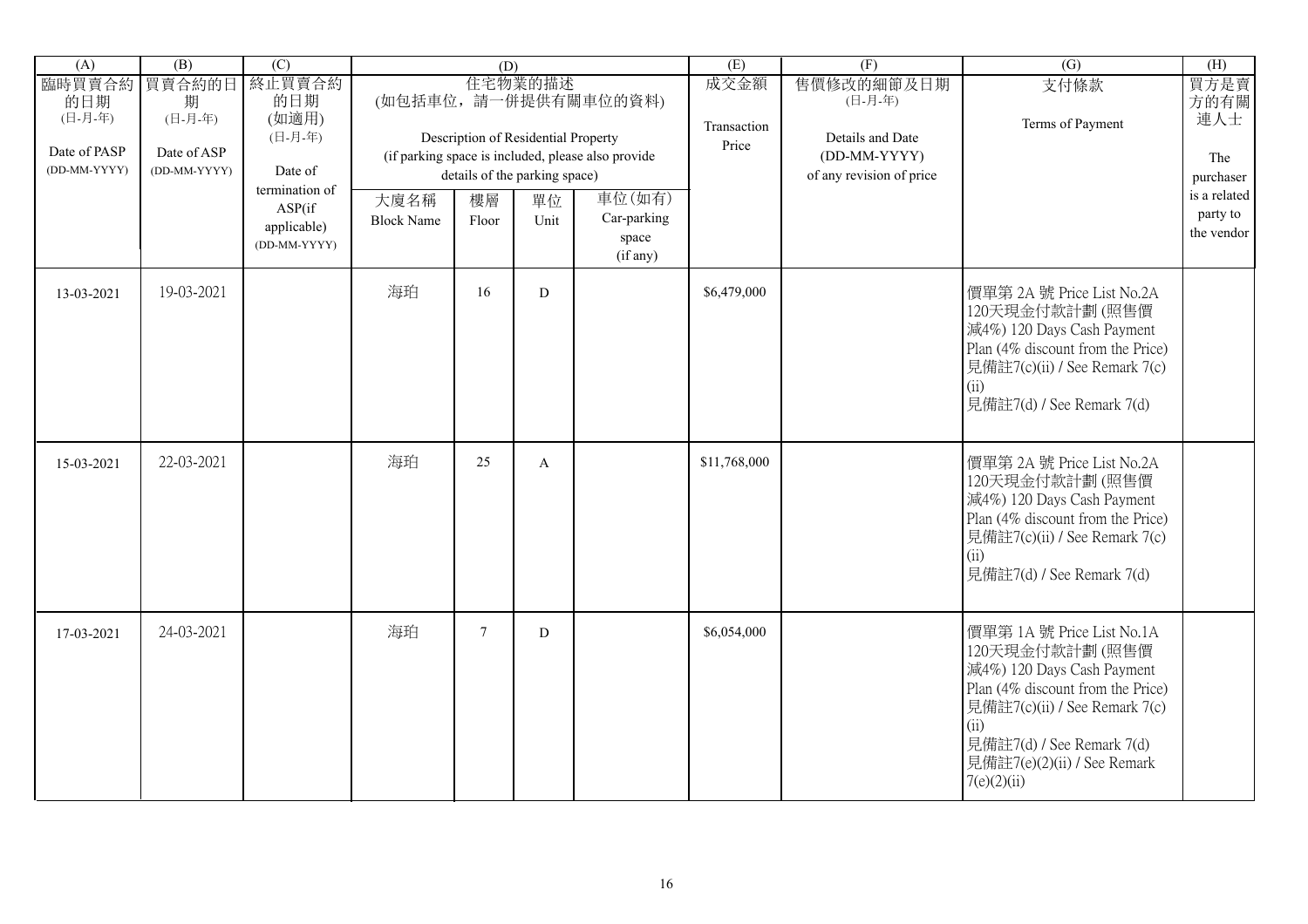| (A)                                                      | (B)                                                   | $\overline{C}$                                                                                          |                           | (D)             |                                                                                               |                                                                                                                          | (E)                          | (F)                                                                                   | $\overline{(G)}$                                                                                                                                                                                                                     | (H)                                                                               |
|----------------------------------------------------------|-------------------------------------------------------|---------------------------------------------------------------------------------------------------------|---------------------------|-----------------|-----------------------------------------------------------------------------------------------|--------------------------------------------------------------------------------------------------------------------------|------------------------------|---------------------------------------------------------------------------------------|--------------------------------------------------------------------------------------------------------------------------------------------------------------------------------------------------------------------------------------|-----------------------------------------------------------------------------------|
| 臨時買賣合約<br>的日期<br>(日-月-年)<br>Date of PASP<br>(DD-MM-YYYY) | 買賣合約的日<br>期<br>(日-月-年)<br>Date of ASP<br>(DD-MM-YYYY) | 終止買賣合約<br>的日期<br>(如適用)<br>(日-月-年)<br>Date of<br>termination of<br>ASP(if<br>applicable)<br>(DD-MM-YYYY) | 大廈名稱<br><b>Block Name</b> | 樓層<br>Floor     | 住宅物業的描述<br>Description of Residential Property<br>details of the parking space)<br>單位<br>Unit | (如包括車位,請一併提供有關車位的資料)<br>(if parking space is included, please also provide<br>車位(如有)<br>Car-parking<br>space<br>(if any) | 成交金額<br>Transaction<br>Price | 售價修改的細節及日期<br>(日-月-年)<br>Details and Date<br>(DD-MM-YYYY)<br>of any revision of price | 支付條款<br>Terms of Payment                                                                                                                                                                                                             | 買方是賣<br>方的有關<br>連人士<br>The<br>purchaser<br>is a related<br>party to<br>the vendor |
| 18-03-2021                                               | 25-03-2021                                            |                                                                                                         | 海珀                        | 11              | D                                                                                             |                                                                                                                          | \$6,237,000                  |                                                                                       | 價單第 1A 號 Price List No.1A<br>120天現金付款計劃(照售價<br>減4%) 120 Days Cash Payment<br>Plan (4% discount from the Price)<br>見備註7(c)(ii) / See Remark 7(c)<br>(ii)<br>見備註7(d) / See Remark 7(d)<br>見備註7(e)(2)(ii) / See Remark<br>7(e)(2)(ii)   |                                                                                   |
| 21-03-2021                                               | 26-03-2021                                            |                                                                                                         | 海珀                        | 6               | $\mathbf{A}$                                                                                  |                                                                                                                          | \$8,461,000                  |                                                                                       | 價單第 1A 號 Price List No.1A<br>120天現金付款計劃(照售價<br>減4%) 120 Days Cash Payment<br>Plan (4% discount from the Price)<br>見備註7(c)(ii) / See Remark 7(c)<br>(ii)<br>見備註7(d) / See Remark 7(d)<br>見備註7(e)(1)(ii) / See Remark<br>7(e)(1)(ii)   |                                                                                   |
| 24-03-2021                                               | 31-03-2021                                            |                                                                                                         | 海珀                        | $5\overline{)}$ | $\mathbf{A}$                                                                                  |                                                                                                                          | \$8,481,000                  |                                                                                       | 價單第 1A 號 Price List No.1A<br>360天現金付款計劃(照售價<br>減3%) 360 Days Cash Payment<br>Plan (3% discount from the Price)<br>見備註7(c)(iii) / See Remark 7(c)<br>(iii)<br>見備註7(d) / See Remark 7(d)<br>見備註7(e)(1)(ii) / See Remark<br>7(e)(1)(ii) |                                                                                   |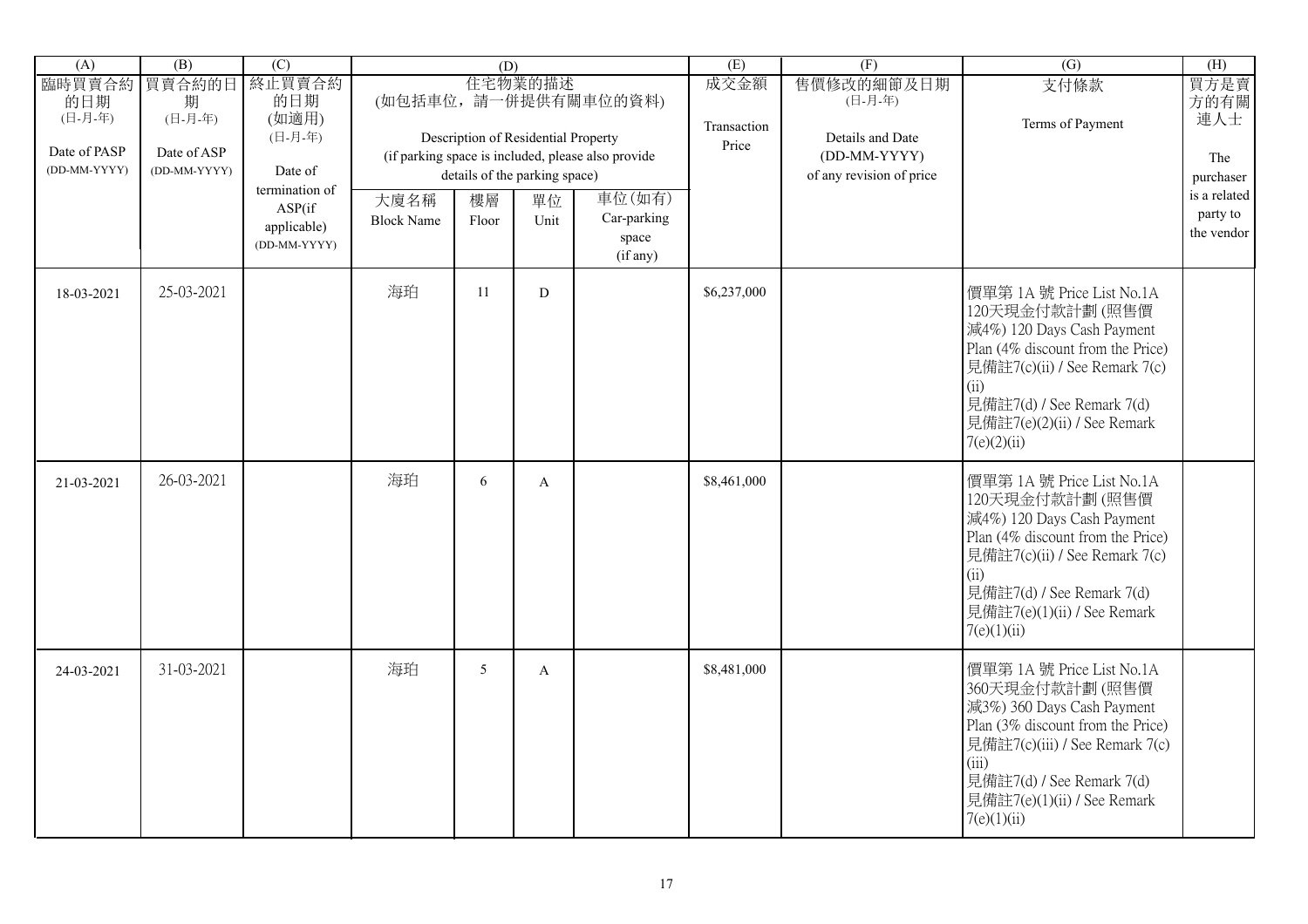| (A)                          | (B)                         | $\overline{(C)}$                                        |                           | (D)         |                                                                      |                                                    | (E)                 | (F)                                                          | $\overline{(G)}$                                                                                                                                                                                                                   | (H)                                    |
|------------------------------|-----------------------------|---------------------------------------------------------|---------------------------|-------------|----------------------------------------------------------------------|----------------------------------------------------|---------------------|--------------------------------------------------------------|------------------------------------------------------------------------------------------------------------------------------------------------------------------------------------------------------------------------------------|----------------------------------------|
| 臨時買賣合約<br>的日期<br>(日-月-年)     | 買賣合約的日<br>期<br>(日-月-年)      | 終止買賣合約<br>的日期<br>(如適用)                                  |                           |             | 住宅物業的描述                                                              | (如包括車位,請一併提供有關車位的資料)                               | 成交金額<br>Transaction | 售價修改的細節及日期<br>(日-月-年)                                        | 支付條款<br>Terms of Payment                                                                                                                                                                                                           | 買方是賣<br>方的有關<br>連人士                    |
| Date of PASP<br>(DD-MM-YYYY) | Date of ASP<br>(DD-MM-YYYY) | (日-月-年)<br>Date of                                      |                           |             | Description of Residential Property<br>details of the parking space) | (if parking space is included, please also provide | Price               | Details and Date<br>(DD-MM-YYYY)<br>of any revision of price |                                                                                                                                                                                                                                    | The<br>purchaser                       |
|                              |                             | termination of<br>ASP(if<br>applicable)<br>(DD-MM-YYYY) | 大廈名稱<br><b>Block Name</b> | 樓層<br>Floor | 單位<br>Unit                                                           | 車位(如有)<br>Car-parking<br>space<br>(if any)         |                     |                                                              |                                                                                                                                                                                                                                    | is a related<br>party to<br>the vendor |
| 28-03-2021                   | 07-04-2021                  |                                                         | 海珀                        | 10          | D                                                                    |                                                    | \$6,219,000         |                                                              | 價單第 1A 號 Price List No.1A<br>120天現金付款計劃(照售價<br>減4%) 120 Days Cash Payment<br>Plan (4% discount from the Price)<br>見備註7(c)(ii) / See Remark 7(c)<br>(ii)<br>見備註7(d) / See Remark 7(d)<br>見備註7(e)(2)(ii) / See Remark<br>7(e)(2)(ii) |                                        |
| 30-03-2021                   | 09-04-2021                  |                                                         | 海珀                        | 16          | $\mathbf{A}$                                                         |                                                    | \$9,120,000         |                                                              | 價單第 2A 號 Price List No.2A<br>120天現金付款計劃(照售價<br>減4%) 120 Days Cash Payment<br>Plan (4% discount from the Price)<br>見備註7(c)(ii) / See Remark 7(c)<br>(ii)<br>見備註7(d) / See Remark 7(d)                                               |                                        |
| 01-04-2021                   | 13-04-2021                  |                                                         | 海珀                        | 19          | A                                                                    |                                                    | \$9,461,000         |                                                              | 價單第 1A 號 Price List No.1A<br>120天現金付款計劃(照售價<br>減4%) 120 Days Cash Payment<br>Plan (4% discount from the Price)<br>見備註7(c)(ii) / See Remark 7(c)<br>(ii)<br>見備註7(d) / See Remark 7(d)                                               |                                        |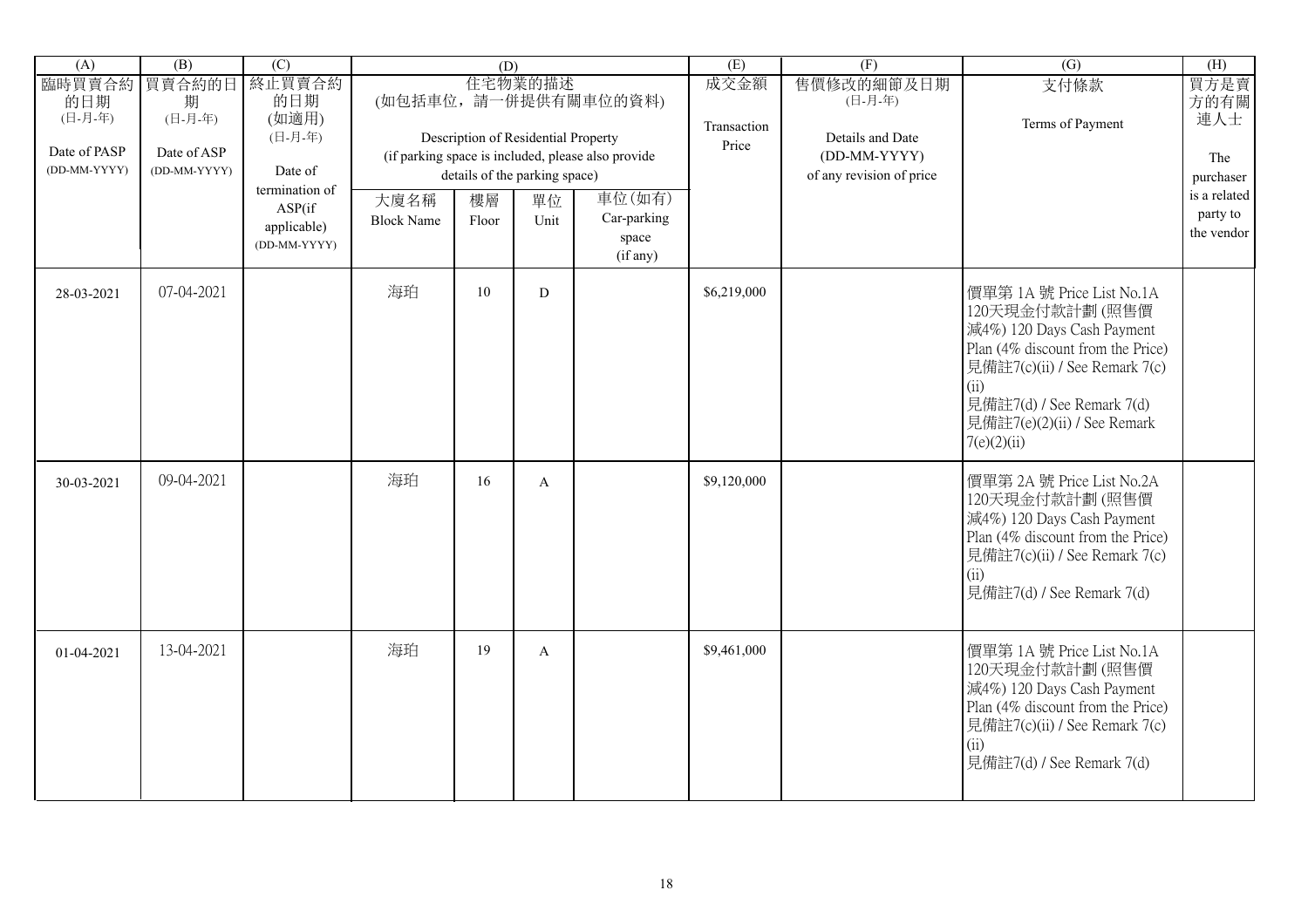| (A)                          | $\overline{(B)}$            | (C)                                                      |                           | (D)         |                                                                      |                                                    | (E)                  | (F)                                                          | $\overline{(G)}$                                                                                                                                                                                                                   | (H)                                    |
|------------------------------|-----------------------------|----------------------------------------------------------|---------------------------|-------------|----------------------------------------------------------------------|----------------------------------------------------|----------------------|--------------------------------------------------------------|------------------------------------------------------------------------------------------------------------------------------------------------------------------------------------------------------------------------------------|----------------------------------------|
| 臨時買賣合約<br>的日期<br>(日-月-年)     | 買賣合約的日<br>期<br>(日-月-年)      | 終止買賣合約<br>的日期<br>(如適用)                                   |                           |             | 住宅物業的描述                                                              | (如包括車位,請一併提供有關車位的資料)                               | 成交金額                 | 售價修改的細節及日期<br>(日-月-年)                                        | 支付條款                                                                                                                                                                                                                               | 買方是賣<br>方的有關<br>連人士                    |
| Date of PASP<br>(DD-MM-YYYY) | Date of ASP<br>(DD-MM-YYYY) | (日-月-年)<br>Date of                                       |                           |             | Description of Residential Property<br>details of the parking space) | (if parking space is included, please also provide | Transaction<br>Price | Details and Date<br>(DD-MM-YYYY)<br>of any revision of price | Terms of Payment                                                                                                                                                                                                                   | The<br>purchaser                       |
|                              |                             | termination of<br>ASP(if)<br>applicable)<br>(DD-MM-YYYY) | 大廈名稱<br><b>Block Name</b> | 樓層<br>Floor | 單位<br>Unit                                                           | 車位(如有)<br>Car-parking<br>space<br>(if any)         |                      |                                                              |                                                                                                                                                                                                                                    | is a related<br>party to<br>the vendor |
| 03-04-2021                   | 13-04-2021                  |                                                          | 海珀                        | 9           | A                                                                    |                                                    | \$8,512,000          |                                                              | 價單第 1A 號 Price List No.1A<br>120天現金付款計劃(照售價<br>減4%) 120 Days Cash Payment<br>Plan (4% discount from the Price)<br>見備註7(c)(ii) / See Remark 7(c)<br>(ii)<br>見備註7(d) / See Remark 7(d)<br>見備註7(e)(1)(ii) / See Remark<br>7(e)(1)(ii) |                                        |
| 04-04-2021                   | 09-04-2021                  |                                                          | 海珀                        | 21          | ${\bf D}$                                                            |                                                    | \$7,025,000          |                                                              | 價單第 2A 號 Price List No.2A<br>360天現金付款計劃(照售價<br>減3%) 360 Days Cash Payment<br>Plan (3% discount from the Price)<br>見備註7(c)(iii) / See Remark 7(c)<br>(iii)<br>見備註7(d) / See Remark 7(d)                                             |                                        |
| 05-04-2021                   | 13-04-2021                  |                                                          | 海珀                        | 6           | D                                                                    |                                                    | \$6,041,000          |                                                              | 價單第 1A 號 Price List No.1A<br>120天現金付款計劃(照售價<br>減4%) 120 Days Cash Payment<br>Plan (4% discount from the Price)<br>見備註7(c)(ii) / See Remark 7(c)<br>(ii)<br>見備註7(d) / See Remark 7(d)<br>見備註7(e)(2)(ii) / See Remark<br>7(e)(2)(ii) |                                        |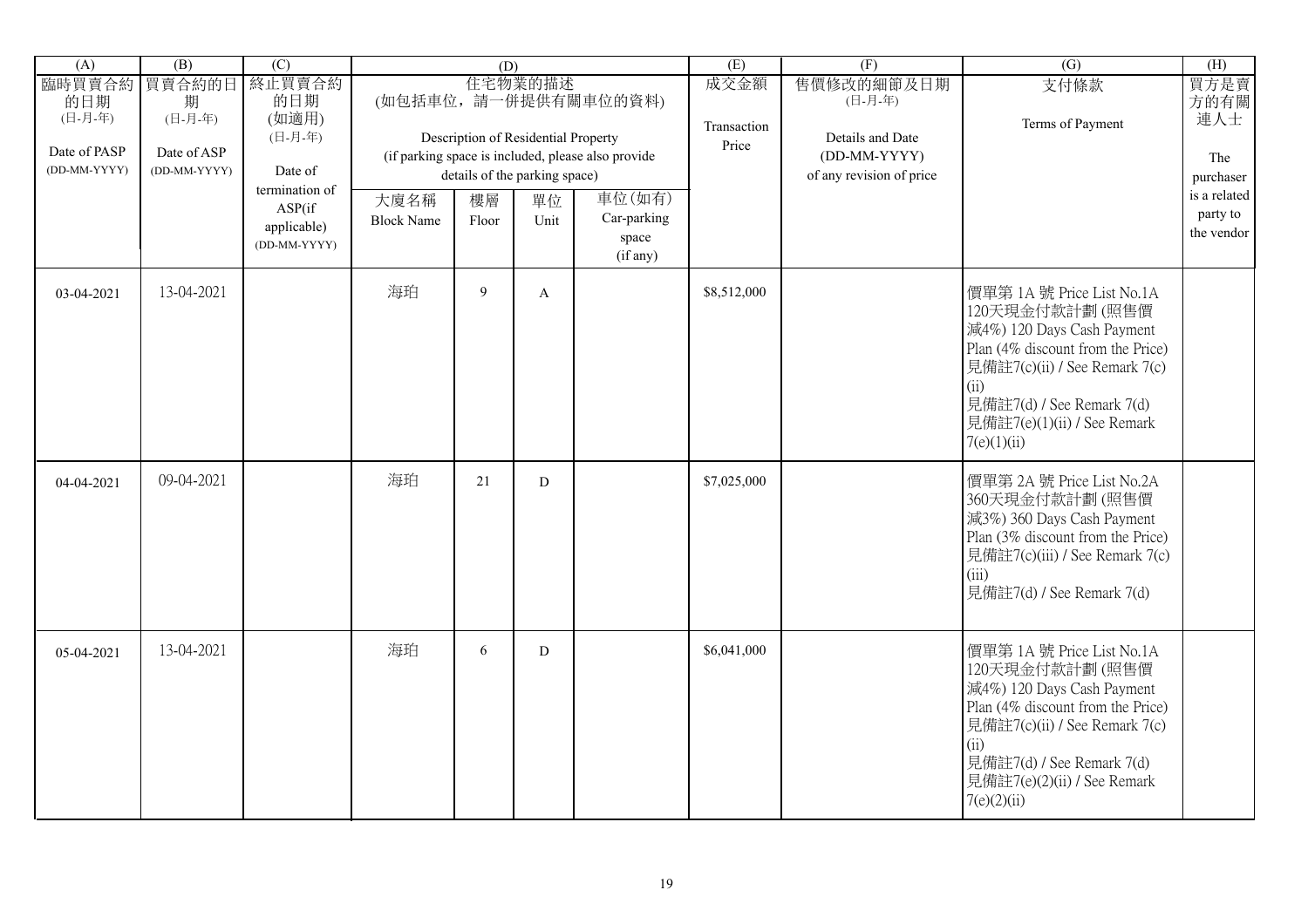| (A)                                                      | $\overline{(B)}$                                      | $\overline{C}$                                                                                           |                           | (D)         |                                                                                               |                                                                                                                          | (E)                          | $\overline{(F)}$                                                                      | (G)                                                                                                                                                                                                                                | (H)                                                                               |
|----------------------------------------------------------|-------------------------------------------------------|----------------------------------------------------------------------------------------------------------|---------------------------|-------------|-----------------------------------------------------------------------------------------------|--------------------------------------------------------------------------------------------------------------------------|------------------------------|---------------------------------------------------------------------------------------|------------------------------------------------------------------------------------------------------------------------------------------------------------------------------------------------------------------------------------|-----------------------------------------------------------------------------------|
| 臨時買賣合約<br>的日期<br>(日-月-年)<br>Date of PASP<br>(DD-MM-YYYY) | 買賣合約的日<br>期<br>(日-月-年)<br>Date of ASP<br>(DD-MM-YYYY) | 終止買賣合約<br>的日期<br>(如適用)<br>(日-月-年)<br>Date of<br>termination of<br>ASP(if)<br>applicable)<br>(DD-MM-YYYY) | 大廈名稱<br><b>Block Name</b> | 樓層<br>Floor | 住宅物業的描述<br>Description of Residential Property<br>details of the parking space)<br>單位<br>Unit | (如包括車位,請一併提供有關車位的資料)<br>(if parking space is included, please also provide<br>車位(如有)<br>Car-parking<br>space<br>(if any) | 成交金額<br>Transaction<br>Price | 售價修改的細節及日期<br>(日-月-年)<br>Details and Date<br>(DD-MM-YYYY)<br>of any revision of price | 支付條款<br>Terms of Payment                                                                                                                                                                                                           | 買方是賣<br>方的有關<br>連人士<br>The<br>purchaser<br>is a related<br>party to<br>the vendor |
| 05-04-2021                                               | 13-04-2021                                            |                                                                                                          | 海珀                        | 5           | D                                                                                             |                                                                                                                          | \$6,029,000                  |                                                                                       | 價單第 1A 號 Price List No.1A<br>120天現金付款計劃(照售價<br>減4%) 120 Days Cash Payment<br>Plan (4% discount from the Price)<br>見備註7(c)(ii) / See Remark 7(c)<br>(ii)<br>見備註7(d) / See Remark 7(d)<br>見備註7(e)(2)(ii) / See Remark<br>7(e)(2)(ii) |                                                                                   |
| 06-04-2021                                               | 13-04-2021                                            |                                                                                                          | 海珀                        | 11          | A                                                                                             |                                                                                                                          | \$8,743,000                  |                                                                                       | 價單第 1A 號 Price List No.1A<br>120天現金付款計劃(照售價<br>減4%) 120 Days Cash Payment<br>Plan (4% discount from the Price)<br>見備註7(c)(ii) / See Remark 7(c)<br>(ii)<br>見備註7(d) / See Remark 7(d)<br>見備註7(e)(1)(ii) / See Remark<br>7(e)(1)(ii) |                                                                                   |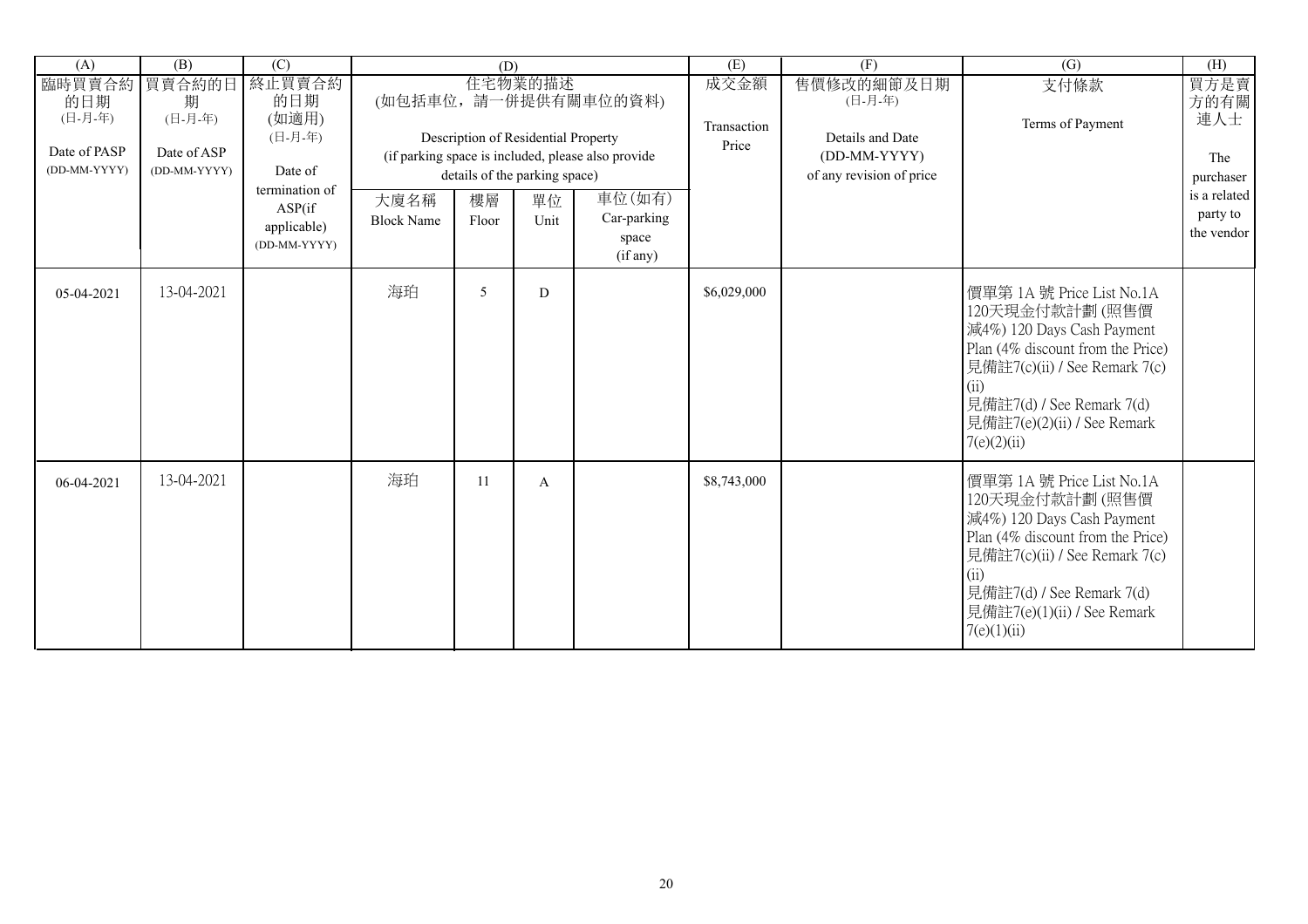| (A)                                                      | (B)                                                   | $\overline{C}$                                                                                          |                           | (D)         |                                                                                               |                                                                                                                          | (E)                          | (F)                                                                                                                                                                                           | $\overline{(G)}$                                                                                                                                                                                                                                                                                                                                                                                                                                                                                                                                   | (H)                                                                               |
|----------------------------------------------------------|-------------------------------------------------------|---------------------------------------------------------------------------------------------------------|---------------------------|-------------|-----------------------------------------------------------------------------------------------|--------------------------------------------------------------------------------------------------------------------------|------------------------------|-----------------------------------------------------------------------------------------------------------------------------------------------------------------------------------------------|----------------------------------------------------------------------------------------------------------------------------------------------------------------------------------------------------------------------------------------------------------------------------------------------------------------------------------------------------------------------------------------------------------------------------------------------------------------------------------------------------------------------------------------------------|-----------------------------------------------------------------------------------|
| 臨時買賣合約<br>的日期<br>(日-月-年)<br>Date of PASP<br>(DD-MM-YYYY) | 買賣合約的日<br>期<br>(日-月-年)<br>Date of ASP<br>(DD-MM-YYYY) | 終止買賣合約<br>的日期<br>(如適用)<br>(日-月-年)<br>Date of<br>termination of<br>ASP(if<br>applicable)<br>(DD-MM-YYYY) | 大廈名稱<br><b>Block Name</b> | 樓層<br>Floor | 住宅物業的描述<br>Description of Residential Property<br>details of the parking space)<br>單位<br>Unit | (如包括車位,請一併提供有關車位的資料)<br>(if parking space is included, please also provide<br>車位(如有)<br>Car-parking<br>space<br>(if any) | 成交金額<br>Transaction<br>Price | 售價修改的細節及日期<br>(日-月-年)<br>Details and Date<br>(DD-MM-YYYY)<br>of any revision of price                                                                                                         | 支付條款<br>Terms of Payment                                                                                                                                                                                                                                                                                                                                                                                                                                                                                                                           | 買方是賣<br>方的有關<br>連人士<br>The<br>purchaser<br>is a related<br>party to<br>the vendor |
| 06-04-2021                                               | 13-04-2021                                            |                                                                                                         | 海珀                        | $\tau$      | $\mathbf{A}$                                                                                  |                                                                                                                          | \$8,568,000                  | 在03-06-2021,基於法例<br>第35(2)(b)條所容許的原<br>因,售價更改為\$8,478,000<br>On 03-06-2021, the price<br>adjusted to \$8,478,000 due to<br>the reason allowed under<br>section $35(2)(b)$ of the<br>Ordinance | 價單第 1A 號 Price List No.1A<br>360天現金付款計劃(照售價<br>減3%) 360 Days Cash Payment<br>Plan (3% discount from the Price)<br>見備註7(c)(iii) / See Remark 7(c)<br>(iii)見備註7(d) / See Remark<br>7(d)見備註7(e)(1)(ii) / See<br>Remark7(e)(1)(ii)<br>在 03-06-2021,支付條款更改為<br>On 03-06-2021, the terms of<br>payment adjusted to<br>價單第 1A 號 Price List No.1A<br>120天現金付款計劃(照售價<br>減4%) 120 Days Cash Payment<br>Plan (4% discount from the Price)<br>見備註7(c)(ii) / See Remark 7(c)<br>(ii)<br>見備註7(d) / See Remark 7(d)<br>見備註7(e)(1)(ii) / See Remark<br>7(e)(1)(ii) |                                                                                   |
| 08-04-2021                                               | 15-04-2021                                            |                                                                                                         | 海珀                        | 18          | $\mathbf{A}$                                                                                  |                                                                                                                          | \$9,414,000                  |                                                                                                                                                                                               | 價單第 2A 號 Price List No.2A<br>120天現金付款計劃(照售價<br>減4%) 120 Days Cash Payment<br>Plan (4% discount from the Price)<br>見備註7(c)(ii) / See Remark 7(c)<br>(ii)<br>見備註7(d) / See Remark 7(d)                                                                                                                                                                                                                                                                                                                                                               |                                                                                   |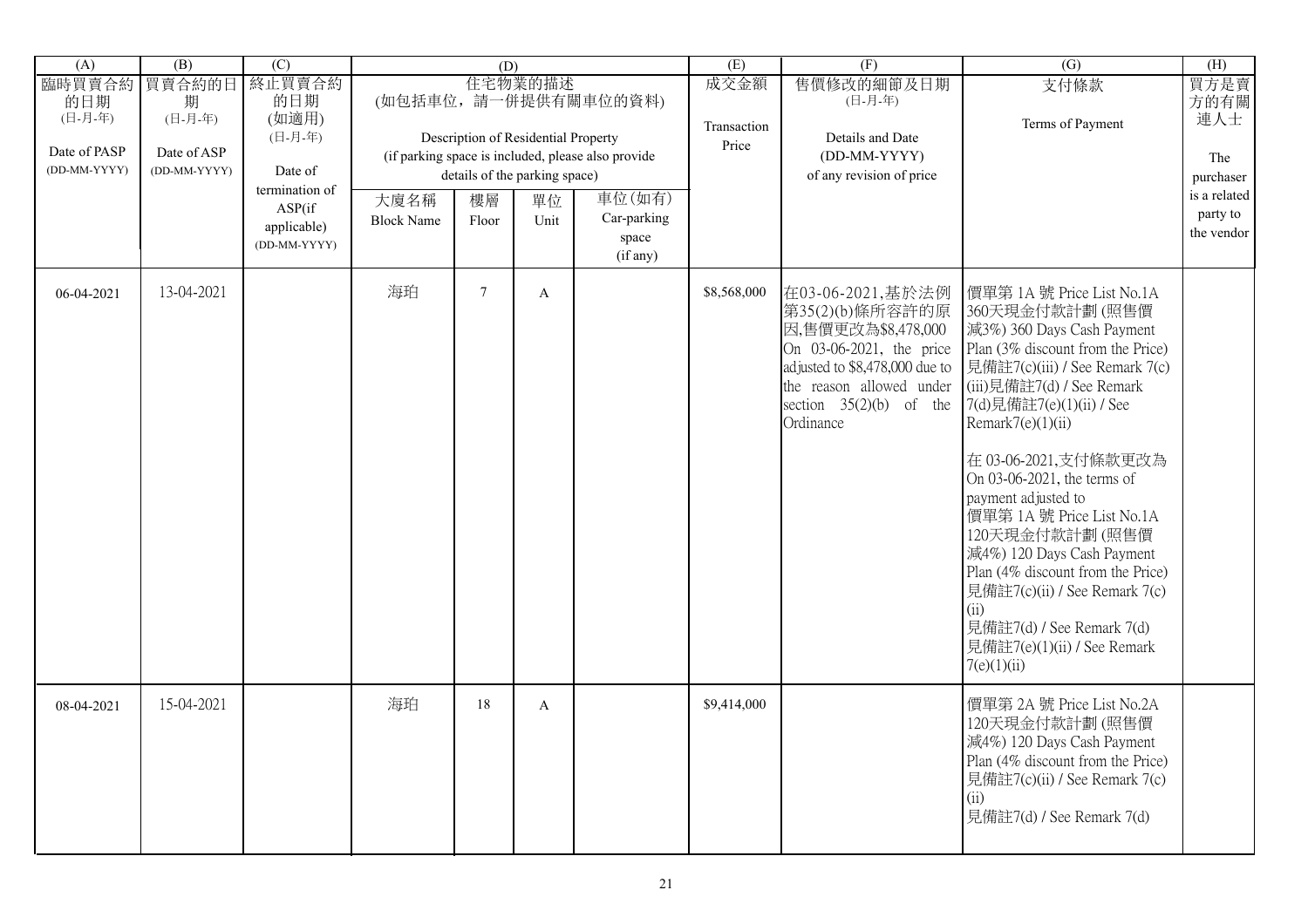| (A)                                      | (B)                         | $\overline{(C)}$                                        |                           | (D)         |                                                |                                                    | (E)                          | (F)                                       | $\overline{(G)}$                                                                                                                                                                                                                   | (H)                                    |
|------------------------------------------|-----------------------------|---------------------------------------------------------|---------------------------|-------------|------------------------------------------------|----------------------------------------------------|------------------------------|-------------------------------------------|------------------------------------------------------------------------------------------------------------------------------------------------------------------------------------------------------------------------------------|----------------------------------------|
| 臨時買賣合約<br>的日期<br>(日-月-年)<br>Date of PASP | 買賣合約的日<br>期<br>(日-月-年)      | 終止買賣合約<br>的日期<br>(如適用)<br>(日-月-年)                       |                           |             | 住宅物業的描述<br>Description of Residential Property | (如包括車位,請一併提供有關車位的資料)                               | 成交金額<br>Transaction<br>Price | 售價修改的細節及日期<br>(日-月-年)<br>Details and Date | 支付條款<br>Terms of Payment                                                                                                                                                                                                           | 買方是賣<br>方的有關<br>連人士                    |
| (DD-MM-YYYY)                             | Date of ASP<br>(DD-MM-YYYY) | Date of                                                 |                           |             | details of the parking space)                  | (if parking space is included, please also provide |                              | (DD-MM-YYYY)<br>of any revision of price  |                                                                                                                                                                                                                                    | The<br>purchaser                       |
|                                          |                             | termination of<br>ASP(if<br>applicable)<br>(DD-MM-YYYY) | 大廈名稱<br><b>Block Name</b> | 樓層<br>Floor | 單位<br>Unit                                     | 車位(如有)<br>Car-parking<br>space<br>(if any)         |                              |                                           |                                                                                                                                                                                                                                    | is a related<br>party to<br>the vendor |
| 26-04-2021                               | 03-05-2021                  |                                                         | 海珀                        | 23          | ${\bf D}$                                      |                                                    | \$7,062,000                  |                                           | 價單第 2A 號 Price List No.2A<br>120天現金付款計劃(照售價<br>減4%) 120 Days Cash Payment<br>Plan (4% discount from the Price)<br>見備註7(c)(ii) / See Remark 7(c)<br>(ii)<br>見備註7(d) / See Remark 7(d)                                               |                                        |
| 01-05-2021                               | 07-05-2021                  |                                                         | 海珀                        | 25          | B                                              |                                                    | \$7,521,000                  |                                           | 價單第 2A 號 Price List No.2A<br>120天現金付款計劃(照售價<br>減4%) 120 Days Cash Payment<br>Plan (4% discount from the Price)<br>見備註7(c)(ii) / See Remark 7(c)<br>(ii)<br>見備註7(d) / See Remark 7(d)                                               |                                        |
| 12-05-2021                               | 20-05-2021                  |                                                         | 海珀                        | 12          | $\mathbf{A}$                                   |                                                    | \$8,770,000                  |                                           | 價單第 1A 號 Price List No.1A<br>120天現金付款計劃(照售價<br>減4%) 120 Days Cash Payment<br>Plan (4% discount from the Price)<br>見備註7(c)(ii) / See Remark 7(c)<br>(ii)<br>見備註7(d) / See Remark 7(d)<br>見備註7(e)(1)(ii) / See Remark<br>7(e)(1)(ii) |                                        |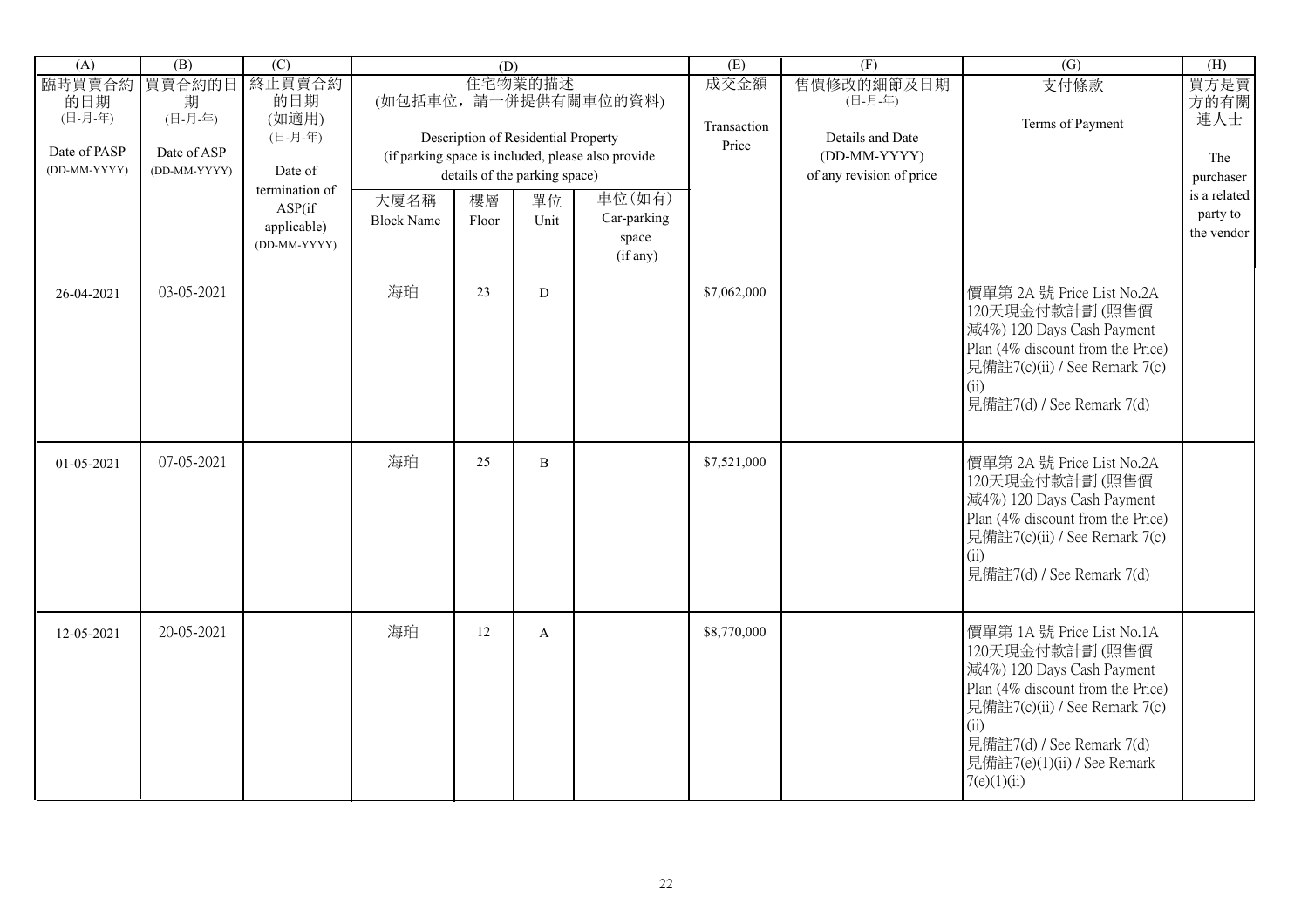| (A)                                                      | (B)                                                   | $\overline{C}$                                                           |                   | (D)                                                                        |               |                                                                                      | (E)                          | (F)                                                                                   | $\overline{(G)}$                                                                                                                                                                                                                   | (H)                                                                 |
|----------------------------------------------------------|-------------------------------------------------------|--------------------------------------------------------------------------|-------------------|----------------------------------------------------------------------------|---------------|--------------------------------------------------------------------------------------|------------------------------|---------------------------------------------------------------------------------------|------------------------------------------------------------------------------------------------------------------------------------------------------------------------------------------------------------------------------------|---------------------------------------------------------------------|
| 臨時買賣合約<br>的日期<br>(日-月-年)<br>Date of PASP<br>(DD-MM-YYYY) | 買賣合約的日<br>期<br>(日-月-年)<br>Date of ASP<br>(DD-MM-YYYY) | 終止買賣合約<br>的日期<br>(如適用)<br>(日-月-年)<br>Date of<br>termination of<br>ASP(if | 大廈名稱              | Description of Residential Property<br>details of the parking space)<br>樓層 | 住宅物業的描述<br>單位 | (如包括車位,請一併提供有關車位的資料)<br>(if parking space is included, please also provide<br>車位(如有) | 成交金額<br>Transaction<br>Price | 售價修改的細節及日期<br>(日-月-年)<br>Details and Date<br>(DD-MM-YYYY)<br>of any revision of price | 支付條款<br>Terms of Payment                                                                                                                                                                                                           | 買方是賣<br>方的有關<br>連人士<br>The<br>purchaser<br>is a related<br>party to |
|                                                          |                                                       | applicable)<br>(DD-MM-YYYY)                                              | <b>Block Name</b> | Floor                                                                      | Unit          | Car-parking<br>space<br>(if any)                                                     |                              |                                                                                       |                                                                                                                                                                                                                                    | the vendor                                                          |
| 12-05-2021                                               | 20-05-2021                                            |                                                                          | 海珀                | 10                                                                         | $\mathbf{A}$  |                                                                                      | \$8,716,000                  |                                                                                       | 價單第 1A 號 Price List No.1A<br>120天現金付款計劃(照售價<br>減4%) 120 Days Cash Payment<br>Plan (4% discount from the Price)<br>見備註7(c)(ii) / See Remark 7(c)<br>(ii)<br>見備註7(d) / See Remark 7(d)<br>見備註7(e)(1)(ii) / See Remark<br>7(e)(1)(ii) |                                                                     |
| 20-06-2021                                               | 25-06-2021                                            |                                                                          | 海珀                | 21                                                                         | $\mathbf{A}$  |                                                                                      | \$9,945,000                  |                                                                                       | 價單第 2A 號 Price List No.2A<br>360天現金付款計劃(照售價<br>減3%) 360 Days Cash Payment<br>Plan (3% discount from the Price)<br>見備註7(c)(iii) / See Remark 7(c)<br>(iii)<br>見備註7(d) / See Remark 7(d)                                             |                                                                     |
| 24-06-2021                                               | 02-07-2021                                            |                                                                          | 海珀                | 12                                                                         | D             |                                                                                      | \$6,256,000                  |                                                                                       | 價單第 1A 號 Price List No.1A<br>120天現金付款計劃(照售價<br>減4%) 120 Days Cash Payment<br>Plan (4% discount from the Price)<br>見備註7(c)(ii) / See Remark 7(c)<br>(ii)<br>見備註7(d) / See Remark 7(d)<br>見備註7(e)(2)(ii) / See Remark<br>7(e)(2)(ii) |                                                                     |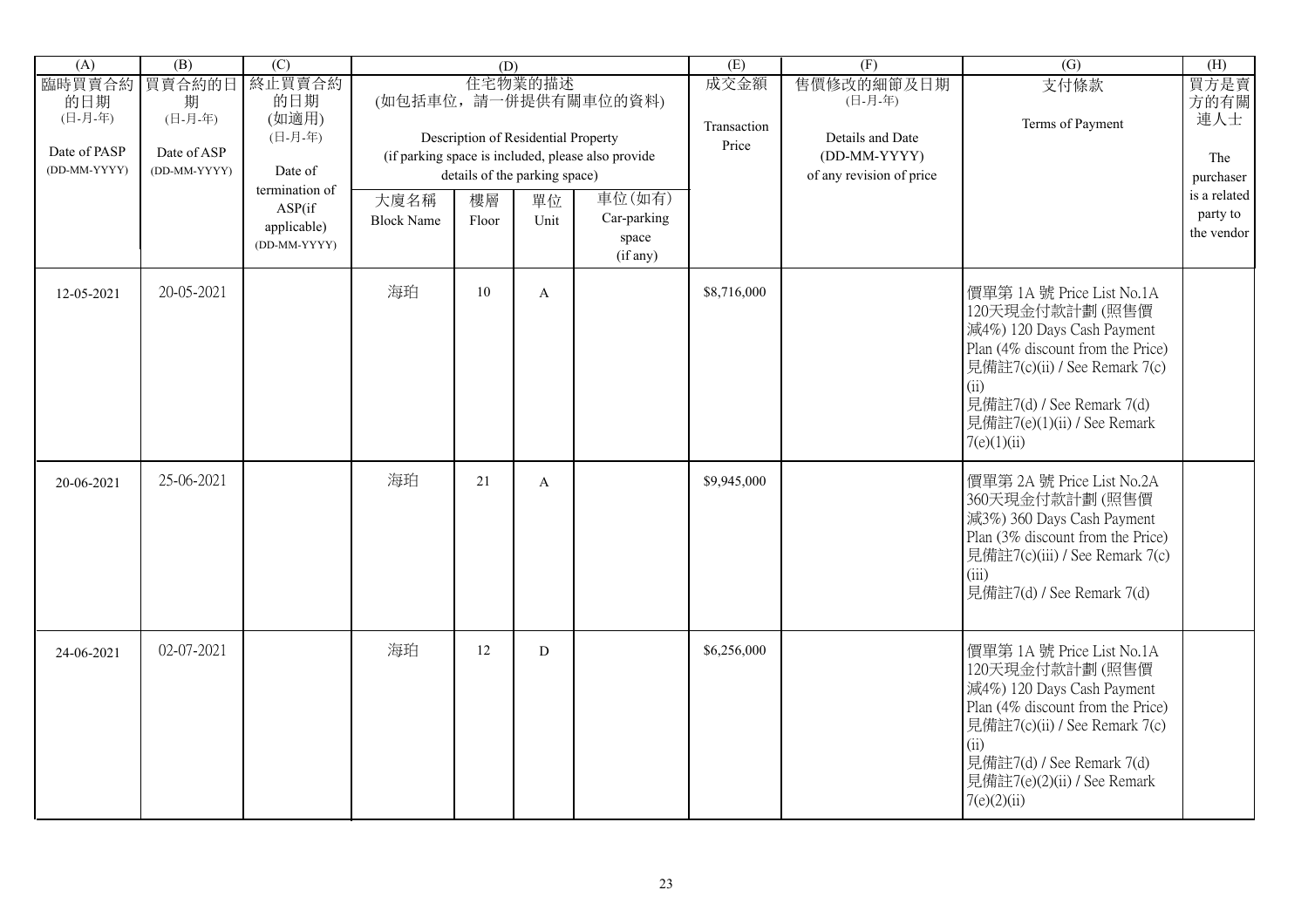| (A)                          | (B)                         | $\overline{(C)}$                      |                           | (D)         |                                                                      |                                                    | (E)                 | (F)                                                          | $\overline{(G)}$                                                                                                                                                                                                                | (H)                                    |
|------------------------------|-----------------------------|---------------------------------------|---------------------------|-------------|----------------------------------------------------------------------|----------------------------------------------------|---------------------|--------------------------------------------------------------|---------------------------------------------------------------------------------------------------------------------------------------------------------------------------------------------------------------------------------|----------------------------------------|
| 臨時買賣合約<br>的日期<br>(日-月-年)     | 買賣合約的日<br>期<br>(日-月-年)      | 終止買賣合約<br>的日期<br>(如適用)                |                           |             | 住宅物業的描述                                                              | (如包括車位,請一併提供有關車位的資料)                               | 成交金額<br>Transaction | 售價修改的細節及日期<br>(日-月-年)                                        | 支付條款<br>Terms of Payment                                                                                                                                                                                                        | 買方是賣<br>方的有關<br>連人士                    |
| Date of PASP<br>(DD-MM-YYYY) | Date of ASP<br>(DD-MM-YYYY) | (日-月-年)<br>Date of<br>termination of  |                           |             | Description of Residential Property<br>details of the parking space) | (if parking space is included, please also provide | Price               | Details and Date<br>(DD-MM-YYYY)<br>of any revision of price |                                                                                                                                                                                                                                 | The<br>purchaser                       |
|                              |                             | ASP(if<br>applicable)<br>(DD-MM-YYYY) | 大廈名稱<br><b>Block Name</b> | 樓層<br>Floor | 單位<br>Unit                                                           | 車位(如有)<br>Car-parking<br>space<br>(if any)         |                     |                                                              |                                                                                                                                                                                                                                 | is a related<br>party to<br>the vendor |
| 10-07-2021                   | 16-07-2021                  |                                       | 海珀                        | 22          | D                                                                    |                                                    | \$7,285,000         |                                                              | 價單第 2B 號 Price List No.2B<br>360天現金付款計劃(照售價<br>減3%) 360 Days Cash Payment<br>Plan (3% discount from the Price)<br>見備註7(c)(iii) / See Remark 7(c)<br>(iii)<br>見備註7(d) / See Remark 7(d)<br>見備註7(f)(ii) / See Remark 7(f)<br>(ii) |                                        |
| 24-07-2021                   | 30-07-2021                  |                                       | 海珀                        | 23          | $\mathbf{A}$                                                         |                                                    | \$10,080,000        |                                                              | 價單第 2B 號 Price List No.2B<br>120天現金付款計劃(照售價<br>減4%) 120 Days Cash Payment<br>Plan (4% discount from the Price)<br>見備註7(c)(ii) / See Remark 7(c)<br>(ii)<br>見備註7(d) / See Remark 7(d)                                            |                                        |
| 12-09-2021                   | 17-09-2021                  |                                       | 海珀                        | 22          | A                                                                    |                                                    | \$10,210,000        |                                                              | 價單第 2B 號 Price List No.2B<br>120天現金付款計劃(照售價<br>減4%) 120 Days Cash Payment<br>Plan (4% discount from the Price)<br>見備註7(c)(ii) / See Remark 7(c)<br>(ii)<br>見備註7(d) / See Remark 7(d)<br>見備註7(f)(i) / See Remark 7(f)(i)         |                                        |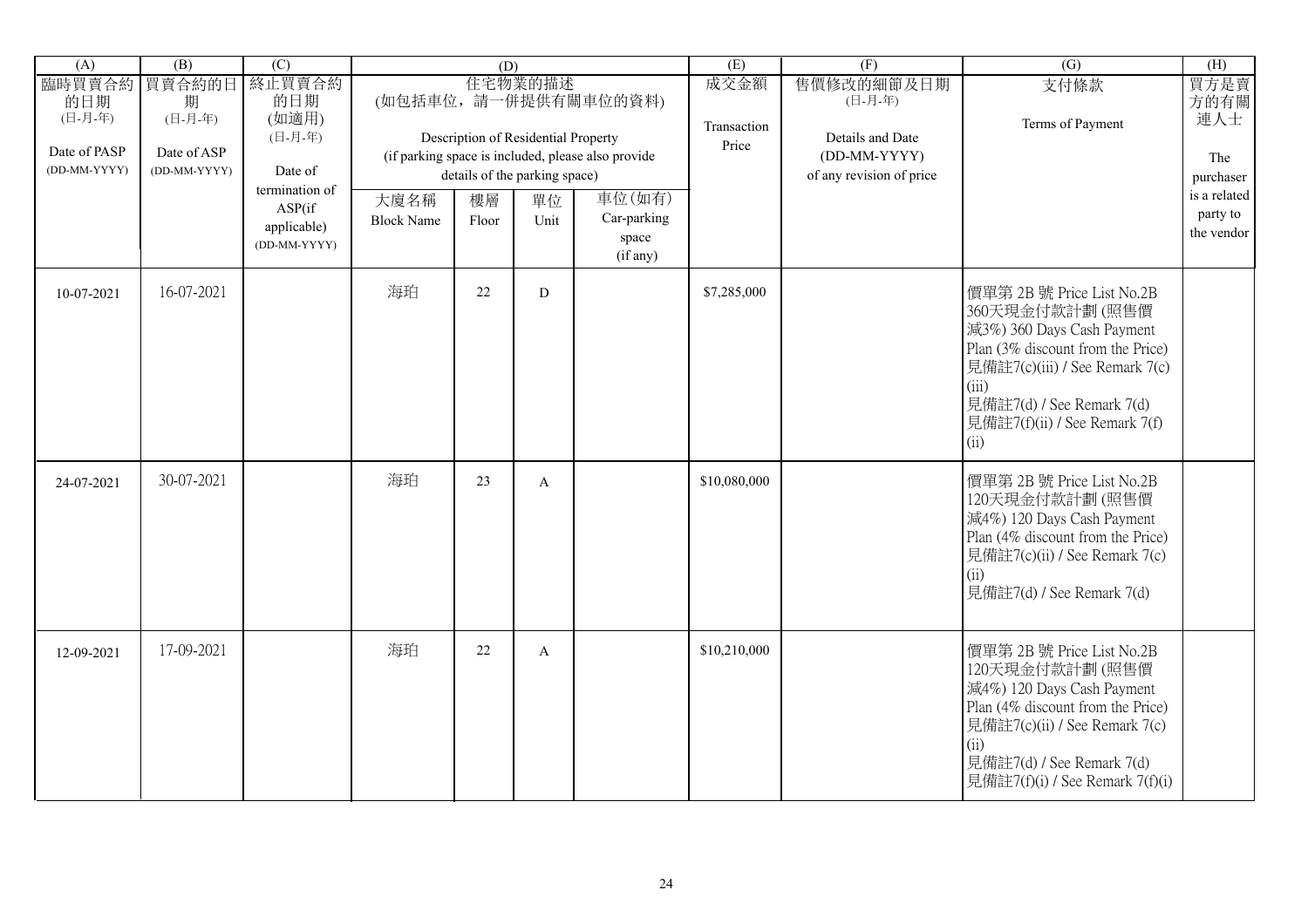| (A)                                                      | $\overline{(B)}$                                      | $\overline{C}$                                                                                          |                           | (D)         |                                                                                               |                                                                                                                          | (E)                          | (F)                                                                                   | (G)                                                                                                                                                                                                                                 | (H)                                                                               |
|----------------------------------------------------------|-------------------------------------------------------|---------------------------------------------------------------------------------------------------------|---------------------------|-------------|-----------------------------------------------------------------------------------------------|--------------------------------------------------------------------------------------------------------------------------|------------------------------|---------------------------------------------------------------------------------------|-------------------------------------------------------------------------------------------------------------------------------------------------------------------------------------------------------------------------------------|-----------------------------------------------------------------------------------|
| 臨時買賣合約<br>的日期<br>(日-月-年)<br>Date of PASP<br>(DD-MM-YYYY) | 買賣合約的日<br>期<br>(日-月-年)<br>Date of ASP<br>(DD-MM-YYYY) | 終止買賣合約<br>的日期<br>(如適用)<br>(日-月-年)<br>Date of<br>termination of<br>ASP(if<br>applicable)<br>(DD-MM-YYYY) | 大廈名稱<br><b>Block Name</b> | 樓層<br>Floor | 住宅物業的描述<br>Description of Residential Property<br>details of the parking space)<br>單位<br>Unit | (如包括車位,請一併提供有關車位的資料)<br>(if parking space is included, please also provide<br>車位(如有)<br>Car-parking<br>space<br>(if any) | 成交金額<br>Transaction<br>Price | 售價修改的細節及日期<br>(日-月-年)<br>Details and Date<br>(DD-MM-YYYY)<br>of any revision of price | 支付條款<br>Terms of Payment                                                                                                                                                                                                            | 買方是賣<br>方的有關<br>連人士<br>The<br>purchaser<br>is a related<br>party to<br>the vendor |
| 08-04-2022                                               | 19-04-2022                                            |                                                                                                         | 海珀                        | 25          | D                                                                                             |                                                                                                                          | \$7,782,000                  |                                                                                       | 價單第 2C 號 Price List No.2C<br>120天現金付款計劃(照售價<br>減4%) 120 Days Cash Payment<br>Plan (4% discount from the Price)<br>見備註7(c)(ii) / See Remark 7(c)<br>(ii)<br>見備註7(d) / See Remark 7(d)<br>見備註7 $(g)(ii)$ / See Remark 7 $(g)$<br>(ii) |                                                                                   |
| 10-04-2022                                               | 19-04-2022                                            |                                                                                                         | 海珀                        | 25          | $\mathcal{C}$                                                                                 |                                                                                                                          | \$7,171,000                  |                                                                                       | 價單第 2C 號 Price List No.2C<br>120天現金付款計劃(照售價<br>減4%) 120 Days Cash Payment<br>Plan (4% discount from the Price)<br>見備註7(c)(ii) / See Remark 7(c)<br>(ii)<br>見備註7(d) / See Remark 7(d)<br>見備註7(g)(ii) / See Remark 7(g)<br>(ii)       |                                                                                   |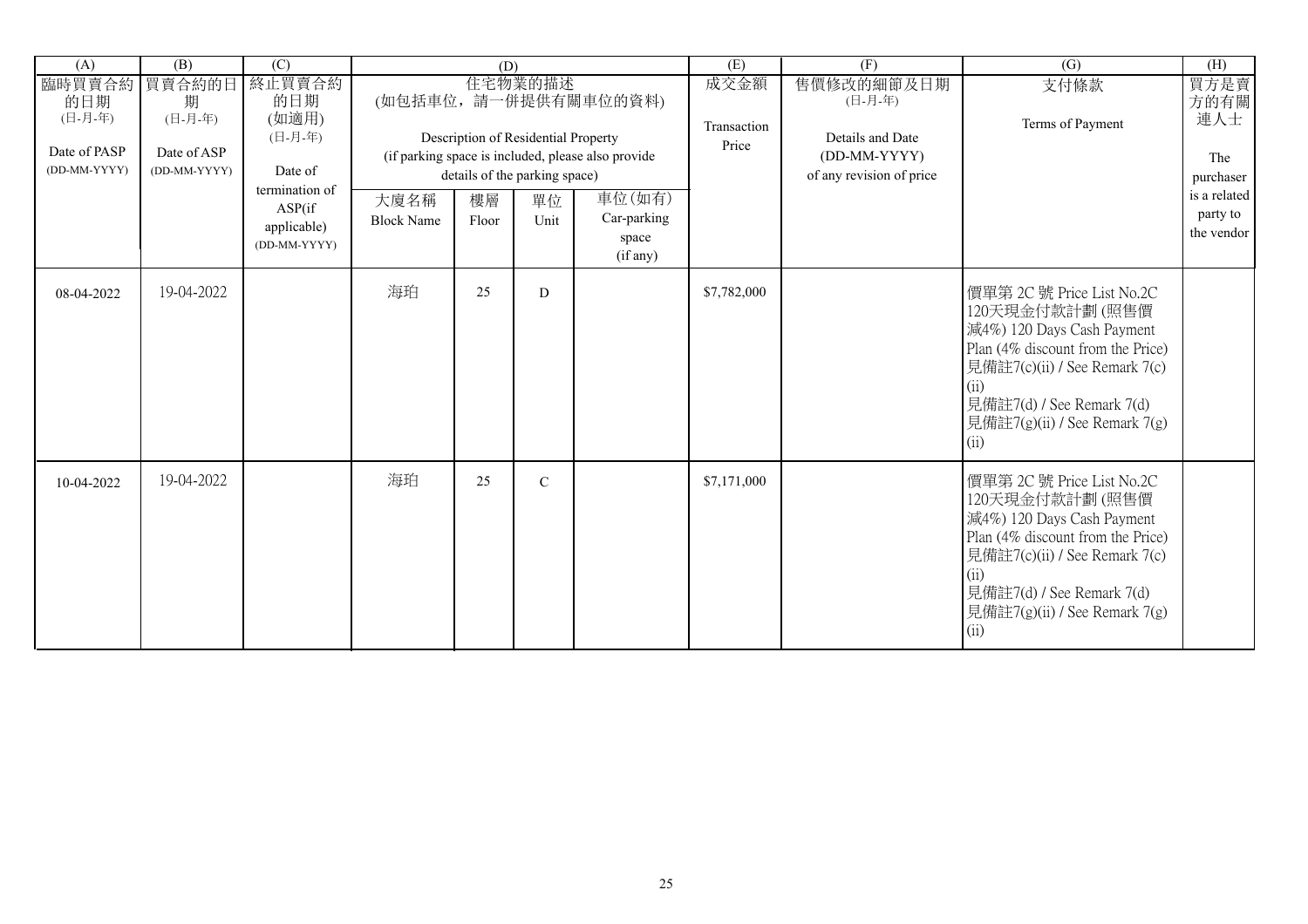## 第三部份:備註 Part 3: Remarks

1. 關於臨時買賣合約的資料(即(A),(D),(E),(G)及(H)欄)須於擁有人訂立該等臨時買賣合約之後的24小時內填入此紀錄冊。在擁有人訂立買賣合約之後的1個工作日之 內,賣方須在此紀錄冊內記入該合約的日期及在(H)欄所述的交易詳情有任何改動的情況下,須在此紀錄冊中修改有關記項。

Information on the PASPs (i.e. columns (A), (D), (E), (G) and (H)) should be entered into this register within 24 hours after the owner enters into the relevant PASPs. Within 1 working day after the date on which the owner enters into the relevant ASPs, the vendor must enter the date of that agreement in this register and revise the entry in this register if there is any change in the particulars of the transaction mentioned in column (H).

- 如買賣合約於某日期遭終止,賣方須在該日期後的1個工作日內,在此紀錄冊(C)欄記入該日期。 If an ASP is terminated, the vendor must within 1 working day after the date of termination, enter that date in column (C) of this register. 2.
- 如在簽訂臨時買賣合約的日期之後的 5 個工作日内未有簽訂買賣合約,賣方可在該日期之後的第 6 個工作日在(B)欄寫上「簽訂臨時買賣合約後交易再未有進展」,以符合 一手住宅物業銷售條例第59(2)(c)條的要求。 3.

If the PASP does not proceed to ASP within 5 working days after the date on which the PASP is entered into, in order to fulfill the requirement under section  $59(2)(c)$  of the Residential Properties (First-hand Sales) Ordinance, vendor may state "the PASP has not proceeded further" in column (B) on the sixth working day after that date.

在住宅物業的售價根據一手住宅物業銷售條例第35(2)條修改的日期之後的1個工作日之內,賣方須將有關細節及該日期記入此紀錄冊(F)欄。 4.

Within 1 working day after the date on which the price of a residential property is revised under section 35(2) of the Residential Properties (First-hand Sales) Ordinance, the Vendor must enter the details and that date in column (F) of this register.

- 賣方須一直提供此記錄冊,直至發展項目中的每一住宅物業的首份轉讓契均已於土地註冊處註冊的首日完結。 The Vendor should maintain this Register until the first day on which the first assignment of each residential property in the development has been registered in the Land Registry. 5.
- 6. 本記錄冊會在(H)欄以 "√"標示買方是賣方的有關連人士的交易。如有以下情況,某人即屬賣方的有關連人士 −
	- (a) 該賣方屬法團,而該人是 −
		- (i) 該賣方的董事,或該董事的父母、配偶或子女;
		- (ii) 該賣方的經理;
		- (iii) 上述董事、父母、配偶、子女或經理屬其董事或股東的私人公司;
		- (iv) 該賣方的有聯繫法團或控權公司;
		- (v) 上述有聯繫法團或控權公司的董事,或該董事的父母、配偶或子女;或
		- (vi) 上述有聯繫法團或控權公司的經理;
	- (b) 該賣方屬個人,而該人是 −
		- (i) 該賣方的父母、配偶或子女;或
		- (ii) 上述父母、配偶或子女屬其董事或股東的私人公司; 或
	- (c) 該賣方屬合夥,而該人是 −
		- (i) 該賣方的合夥人,或該合夥人的父母、配偶或子女;或
		- (ii) 其董事或股東為上述合夥人、父母、配偶或子女的私人公司。

The transactions in which the purchaser is a related party to the vendor will be marked with " $\checkmark$ " in column (H) in this register. A person is a related party to a vendor if  $-$ 

- (a) where that vendor is a corporation, the person is −
	- (i) a director of that vendor, or a parent, spouse or child of such a director;
	- (ii) a manager of that vendor;
	- (iii) a private company of which such a director, parent, spouse, child or manager is a director or shareholder;
	- (iv) an associate corporation or holding company of that vendor;
	- (v) a director of such an associate corporation or holding company, or a parent, spouse or child of such a director; or
	- (vi) a manager of such an associate corporation or holding company;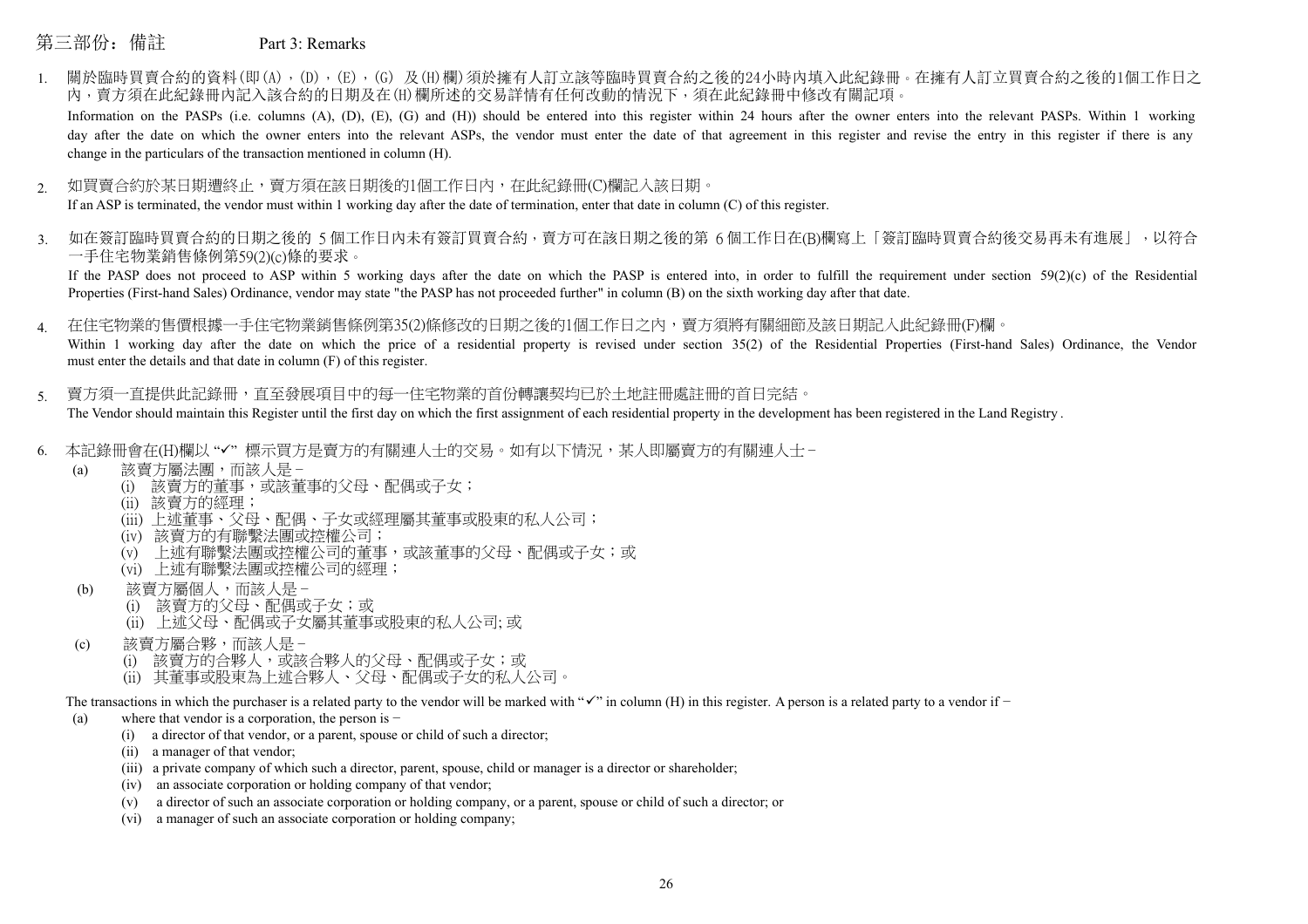- (b) where that vendor is an individual, the person is −
	- (i) a parent, spouse or child of that vendor; or
	- (ii) a private company of which such a parent, spouse or child is a director or shareholder; or
- (c) where that vendor is a partnership, the person is −
	- (i) a partner of that vendor, or a parent, spouse or child of such a partner; or
	- (ii) a private company of which such a partner, parent, spouse, child is a director or shareholder.
- 7. (G)欄所指的支付條款包括售價的任何折扣,及就該項購買而連帶的贈品、財務優惠或利益。 (a)
	- For column (G), the terms of payment include any discount on the price, and any gift, or any financial advantage or benefit, made available in connection with the purchase.
	- 於本備註 7 內,「售價」指相關價單第二部份表中所列之價錢,而「相關價單」指有關住宅物業之價單,該價單在(G)欄列出。因應不同支付條款及/或折扣(如 有)按售價計算得出之價目,皆向上進位至最近的千位數作為成交金額。 (b)

In this Remark 7, "Price" means the price set out in the schedule in Part 2 of the price list concerned, and "price list concerned" means the price list in relation to the residential property concerned, which said price list is set out in column(G). The price obtained after applying the relevant terms of payment and/or applicable discounts (if any) on the Price will be rounded up to the nearest thousand to determine the Transaction Price.

(c)(i) 相關價單於2021年1月12日之前發出﹕

The price list concerned was issued before 12 January 2021:

相關價單中支付條款(a) − 建築期付款計劃 − 照售價減 4%

Terms of Payment (a) under the price list concerned - Stage Payment Plan - 4% discount from the Price

1) 成交金額 5% (臨時訂金):於買方簽署臨時買賣合約時繳付,買方須於簽署臨時買賣合約的日期後 5 個工作日内簽署正式買賣合約。

5% of the Transaction Price being the Preliminary Deposit shall be paid upon signing of the preliminary agreement for sale and purchase. The agreement for sale and purchase must be signed by the Purchaser within 5 working days after the date of signing of the preliminary agreement for sale and purchase.

成交金額 5%(加付訂金):於買方簽署臨時買賣合約後 60 天內繳付,或於賣方就其有能力將物業有效地轉讓予買方一事向買方發出通知日期後的 14 日 內繳付,以較早者為準。 2)

5% of the Transaction Price being Further Deposit shall be paid within 60 days after signing of the preliminary agreement for sale and purchase or within 14 days after the date of the notification to the Purchaser that the Vendor is in a position validly to assign the property to the Purchaser, whichever is earlier.

3) 放交金額(成交金額餘款):於賣方就其有能力將物業有效地轉讓予買方一事向買方發出通知的日期後的 14 日内支付。

90% of the Transaction Price being the remaining balance of the Transaction Price shall be paid within 14 days after the date of the notification to the Purchaser that the Vendor is in a position validly to assign the property to the Purchaser.

(ii) 相關價單於2021年1月12日或之後發出﹕

The price list concerned was issued on or after 12 January 2021:

相關價單中支付條款(a) - 120天現金付款計劃 - 照售價減 4%

Terms of Payment (a) under the price list concerned - 120 Days Cash Payment Plan - 4% discount from the Price

1) 成交金額 5% (臨時訂金): 於買方簽署臨時買賣合約時繳付,買方須於簽署臨時買賣合約的日期後 5 個工作日内簽署正式買賣合約。

5% of the Transaction Price being the Preliminary Deposit shall be paid upon signing of the preliminary agreement for sale and purchase. The agreement for sale and purchase must be signed by the Purchaser within 5 working days after the date of signing of the preliminary agreement for sale and purchase.

2) 成交金額 5%(加付訂金)﹕於買方簽署臨時買賣合約後 60 天內繳付。

5% of the Transaction Price being Further Deposit shall be paid within 60 days after signing of the preliminary agreement for sale and purchase.

3) 成交金額 90%(成交金額餘款) ﹕於買方簽署臨時買賣合約後 120 天內繳付。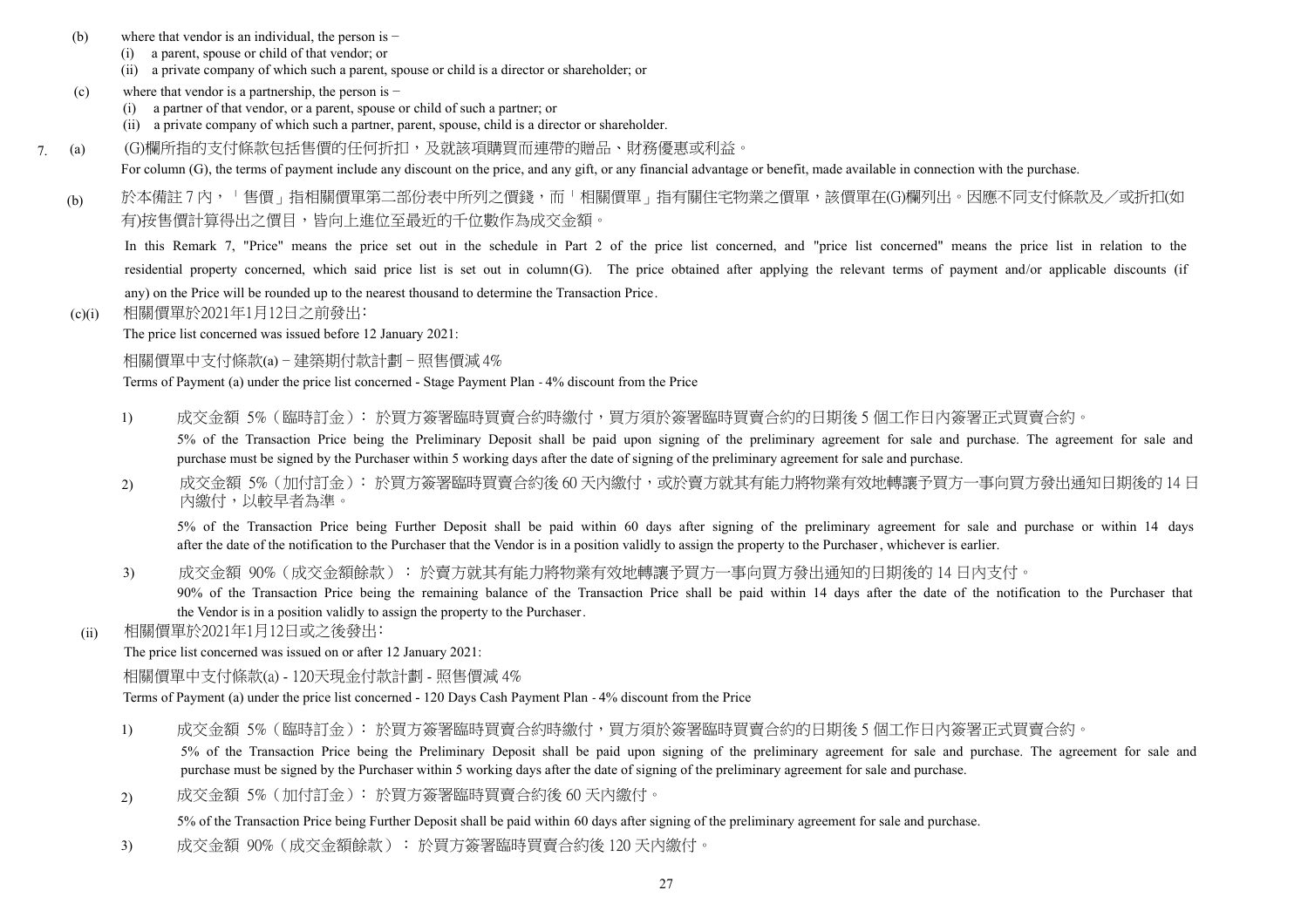#### (iii) 相關價單於2021年1月12日或之後發出﹕

The price list concerned was issued on or after 12 January 2021:

#### 相關價單中支付條款(b) - 360天現金付款計劃 - 照售價減 3%

Terms of Payment (b) under the price list concerned - 360 Days Cash Payment Plan - 3% discount from the Price

- 1) 成交金額 5%(臨時訂金)﹕於買方簽署臨時買賣合約時繳付,買方須於簽署臨時買賣合約的日期後 5 個工作日內簽署正式買賣合約。 5% of the Transaction Price being the Preliminary Deposit shall be paid upon signing of the preliminary agreement for sale and purchase. The agreement for sale and purchase must be signed by the Purchaser within 5 working days after the date of signing of the preliminary agreement for sale and purchase.
- 2) 成交金額 5%(加付訂金)﹕於買方簽署臨時買賣合約後 60 天內繳付。

5% of the Transaction Price being Further Deposit shall be paid within 60 days after signing of the preliminary agreement for sale and purchase.

3) 成交金額 5%(部分樓價)﹕於買方簽署臨時買賣合約後 120 天內繳付。

5% of the Transaction Price being part payment shall be paid within 120 days after signing of the preliminary agreement for sale and purchase.

4) 成交金額 85%(成交金額餘款)﹕於買方簽署臨時買賣合約後360天內繳付。

85% of the Transaction Price being the remaining balance of the Transaction Price shall be paid within 360 days after signing of the preliminary agreement for sale and purchase.

(d) 「成交金額 80% 第一按揭」安排

買方可向如此聘用的人介紹之「信心財務有限公司」(「介紹之第一承按人」) 申請最高達成交金額之 80% 之第一按揭 (「第一按揭」)。第一按揭及其申請受以下 主要條款及條件規限﹕

#### **The arrangement of "first mortgage for 80% of Transaction Price"**

The Purchaser may apply to "Reliance Credit Limited" referred by the Person so Engaged ("Referred First Mortgagee") for first mortgage with a maximum loan amount equivalent to 80% of the Transaction Price (the "First Mortgage"). The First Mortgage loan and its application are subject to the key terms and conditions as follows:

1) 買方須依照介紹之第一承按人之要求提供足夠之入息證明文件。

The Purchaser shall provide sufficient proof of income in accordance with the requirements of the Referred First Mortgagee.

2) 第一按揭年期必須不長於20年。

The maximum tenure of the First Mortgage shall not exceed 20 years.

3) 第一按揭之年利率為 8.8% 起。最終按揭利率以介紹之第一承按人審批結果而定,賣方或如此聘用的人並無就其作出,亦不得被視為就其作出任何不論明 示或隱含之陳述、承諾或保證。

The annual interest rate is up from 8.8%. The final mortgage rate will be subject to final approval by the Referred First Mortgagee. No representation, undertaking or warranty, whether express or implied, is given, or shall be deemed to have been given by the Vendor or the Person so Engaged in respect thereof.

4) 買方須就該申請支付相等於貸款額之 0.5% 予介紹之第一承按人作為一次性不可退還的貸款安排費。

The Purchaser shall pay to the Referred First Mortgagee in the sum equivalent to 0.5% of the loan amount as an one-off non-refundable loan arrangement fee.

- 5) 買方於決定選擇此安排前,請先向介紹之第一承按人查詢清楚第一按揭之按揭條款及條件、批核條件及申請手續。 The Purchaser is advised to enquire with the Referred First Mortgagee on details of the terms and conditions of the mortgages, approval conditions and application procedures of the First Mortgage before choosing this arrangement.
- 6) 第一按揭條款及批核條件僅供參考,介紹之第一承按人保留不時更改第一按揭條款及批核條件的權利。

The terms and conditions and approval conditions of the First Mortgage are for reference only, the Referred First Mortgagee reserves the right to change the terms and conditions and approval conditions of the First Mortgage from time to time as it sees fit.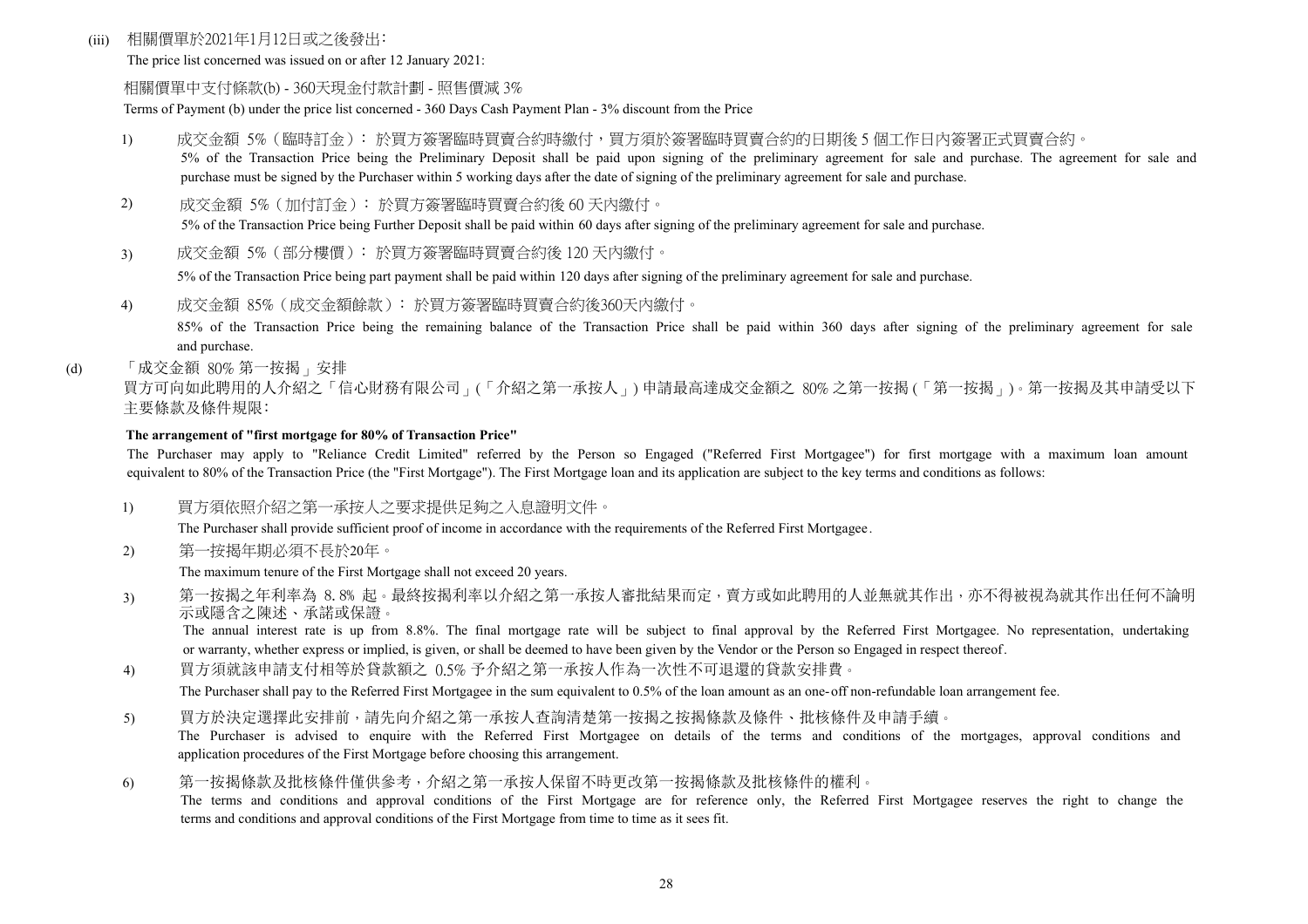- 7) 所有第一按揭之文件必須由介紹之第一承按人指定之律師行辦理,並由買方負責有關律師費用及其他開支。 All legal documents in relation to the First Mortgage must be prepared by the solicitors' firm designated by the Referred First Mortgagee. All legal costs and other expenses incurred shall be paid by the Purchaser.
- 8) 買方可於任何時候提前償還全部貸款並無需繳付提前還款罰息及行政費用,但須預先給予介紹之第一承按人一個月書面通知。 The Purchaser may at any time make early repayment of the outstanding loan in full by giving the Referred First Mortgagee one month's prior notice in writing without any early repayment penalty and administration fee.

有關第一按揭之按揭條款及條件以及申請之批核概以介紹之第一承按人之最終決定為準,與賣方或如此聘用的人無關,且於任何情況下賣方或如此聘用的人均無需 為此負責。賣方或如此聘用的人並無或不得被視為就第一按揭之按揭條款及條件以及申請之批核作出任何不論明示或隱含之陳述、承諾或保證。不論第一按揭獲批 與否,買方仍須完成購買住宅物業及繳付該住宅物業的樓價全數。

The terms and conditions and the approval of applications for the First Mortgage are subject to the final decision of the Referred First Mortgagee, and are not related to the Vendor or the Person so Engaged (who shall under no circumstances be responsible therefor). No representation, undertaking or warranty, whether express or implied, is given, or shall be deemed to have been given by Vendor or the Person so Engaged in respect of the terms and conditions and the approval of applications for the First Mortgage. The Purchaser shall complete the purchase of the residential property and shall fully pay the purchase price of the residential property irrespective of whether the First Mortgage is approved or not.

#### 海珀傢俬折扣 (只適用於5樓 至15樓A單位 及 5樓 至12樓D單位之買方): (e)

Hyde Park Furniture Discount (only applicable to the purchasers of Unit A of 5/F-12/F & 15/F and Unit D of 5/F-12/F)

於 2021年1月16日或之後購買任何以下指定單位之買方,可享有以下其中一項優惠(買方必須於簽署臨時買賣合約時決定選用以下其中一項優惠,其後不得更 改) :

On or after 16 January 2021, Purchaser who purchases any following specified Units shall be entitled to enjoy one of the benefits set out below (the Purchaser must choose one of the benefits upon signing of the preliminary agreement for sale and purchase and must not change his/her choice thereafter) :

#### 1) 只適用於5樓 至15樓A單位之買方﹕

#### Only applicable to the purchaser of Unit A of 5/F-12/F & 15/F :

(i) 總值港幣\$133,800 元之「IKEA」傢俬禮券。上述傢俬禮券之使用(包括使用期限等)受商品提供者所訂之條款及條件限制。優惠詳情以相關交易文件條 款作準(包括但不限於買方須依照買賣合約訂定的日期付清所購住宅物業每一期樓款及餘款)。受制於相關交易文件的條款及條件,有關傢俬禮券會於住 宅物業之買賣成交時或之後交付予買方;或

Furniture Coupon(s) of "IKEA" with a total value of HK\$133,800. The use of the aforesaid coupon(s) (including validity period, etc) is subject to the terms and conditions prescribed by the supplier. The benefit is subject to the terms and conditions of the relevant transaction documents (including without limitation that the Purchaser shall settle each part payment and the balance of the purchase price according to the respective dates stipulated in the agreement for sale and purchase). Subject to the terms and conditions of the relevant transaction documents, the Furniture Coupon(s) will be delivered to the Purchaser on or after completion of the sale and purchase of the residential property; or

#### (ii) 港幣\$128,000 元之額外售價折扣 (扣除7c(ii) 或7c(iii) 所述的付款計劃折扣後) (「海珀傢俬折扣」)

HK\$128,000 extra discount on the Price (after deducting the payment plan discount as referred to in 7c(ii) or 7c(iii)) ("Hyde Park Furniture Discount")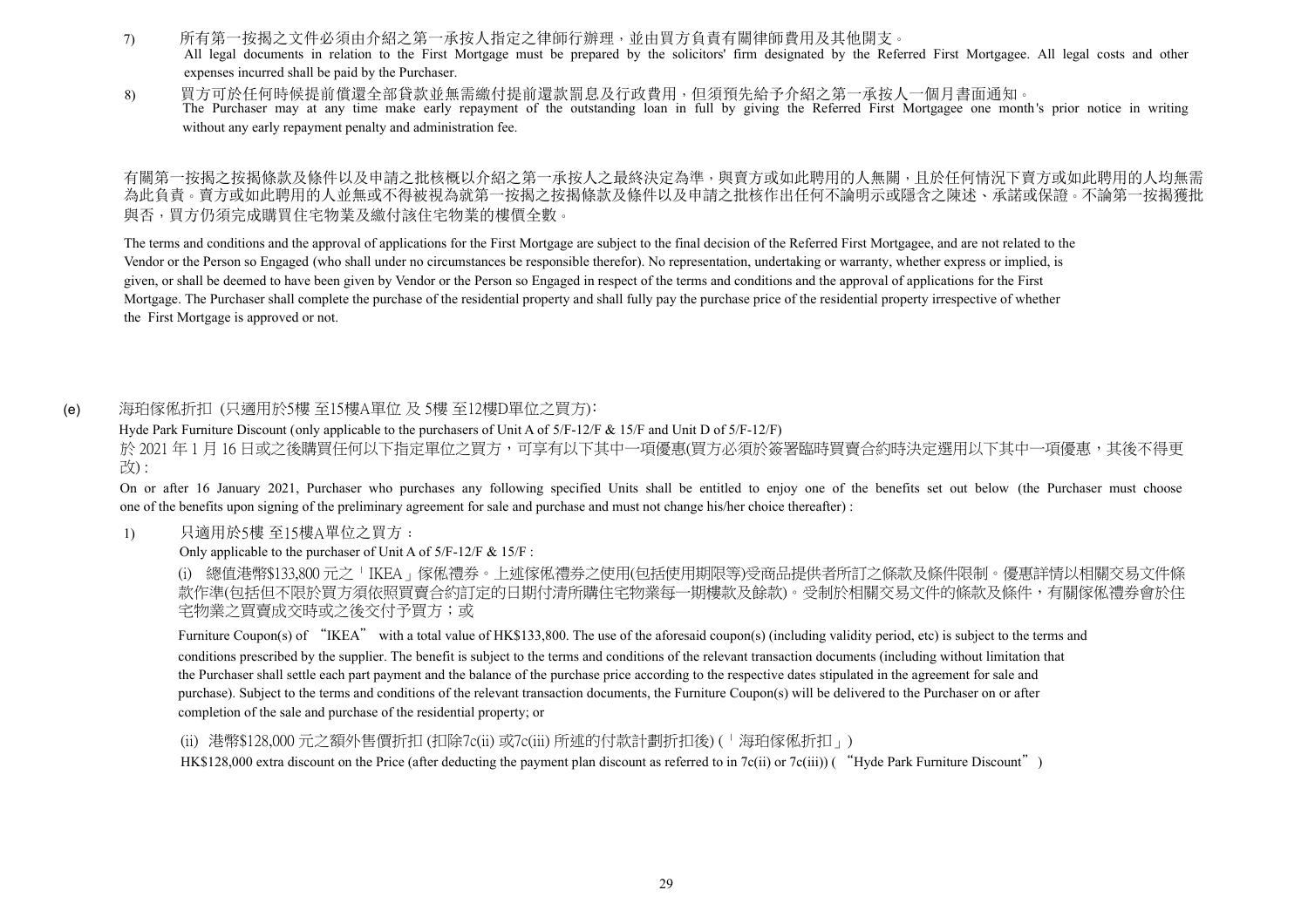#### 2) 只適用於5樓 至12樓D單位之買方﹕

#### Only applicable to the purchaser of Unit D of 5/F-12/F :

(i) 總值港幣 \$83,800 元之「IKEA」傢俬禮券。上述傢俬禮券之使用(包括使用期限等)受商品提供者所訂之條款及條件限制。優惠詳情以相關交易文件條 款作進(包括但不限於買方須依照買賣合約訂定的日期付清所購住宅物業每一期樓款及餘款)。受制於相關交易文件的條款及條件,有關傢俬禮券會於住宅 物業之買賣成交時或之後交付予買方;或

Furniture Coupon(s) of "IKEA" with a total value of HK\$83,800. The use of the aforesaid coupon(s) (including validity period, etc) is subject to the terms and conditions prescribed by the supplier. The benefit is subject to the terms and conditions of the relevant documents (including without limitation that the Purchaser shall settle each part payment and the balance of the purchase price according to the respective dates stipulated in the agreement for sale and purchase). Subject to the terms and conditions of the relevant transaction documents, the Furniture Coupon(s) will be delivered to the Purchaser on or after completion of the sale and purchase of the residential property; or

#### (ii) 港幣\$80,000元之額外售價折扣 (扣除7c(ii) 或7c(iii) 所述的付款計劃折扣後) (「海珀傢俬折扣」)

HK\$80,000 extra discount on the Price (after deducting the payment plan discount as referred to in 7c(ii) or 7c(iii)) ("Hyde Park Furniture Discount")

#### 送贈裝置及傢俱優惠

(f)

#### Free Fittings and Furniture Offer

凡購買 22 樓A或D單位之買方可免費獲贈本價單附錄載列之裝飾、裝置、傢俱和物件(『該傢俱』)。該傢俱將以現狀形式交付予買方,賣方不會就任何該傢俱之 質量及狀況作出任何陳述或保證或承諾,賣方亦無及不會就任何該傢俱提供任何維修或保養或補救任何欠妥之處。為免生疑,即使賣方因任何原因未能將任何該傢 俱以現狀形式或未能將任何該傢俱贈與買方,買方仍須履行其在臨時買賣合約及正式買賣合約項下的所有責任及完成購買單位。本優惠受其他條款及條件約束。

The Purchaser of Flat A or Flat D on 22/F will be provided with the decoration, fittings, furniture and chattels as set out in the Annex hereto (the "Furniture") free of charge. The Furniture will be delivered to the Purchaser on an "as is" basis and the Vendor does not and will not give any representation or warranty or undertaking as to the quality and condition of any of the Furniture or provide any repair or maintenance or remedy any defect for any of the Furniture. For the avoidance of doubt, the Purchaser shall be obliged to perform all his obligations under the preliminary agreement for sale and purchase and the agreement for sale and purchase and complete the purchase of the flat even if the Vendor fails to deliver any of the basis or at all for whatever reason. This offer is subject to other terms and conditions.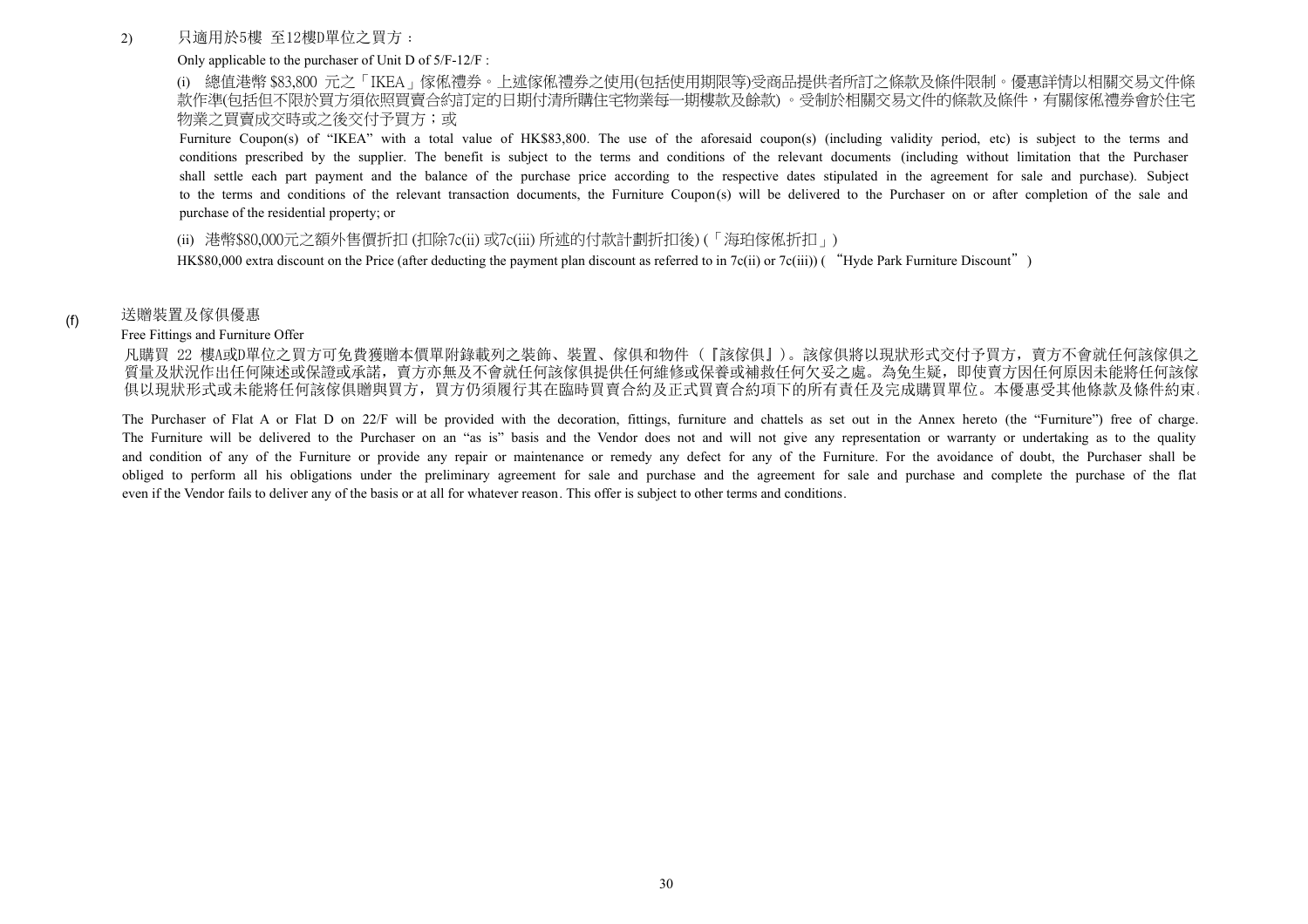附錄 送贈傢俱優惠

Annex Free Furniture Offer

購買 22 樓 A 單位之買方可免費獲贈該傢俱如下: (i)

The Purchaser of Flat A on 22/F will be provided with the Furniture as below free of charge:

Living / Dining Room 客飯廳

| 描述 Description                                                                                      | 數量<br>Quantity | 描述 Description                                             | 數量<br>Quantity |
|-----------------------------------------------------------------------------------------------------|----------------|------------------------------------------------------------|----------------|
| Built-in Full height wine cabinet include sliding dining table<br>combination<br>嵌入式固定的全高酒櫃包括伸縮餐枱組合 |                | Built-in TV cabinet combination<br>嵌入式固定的電視櫃組合             |                |
| Dining Chair 餐椅                                                                                     | $\overline{2}$ | Tableware and Placemat 餐具及餐墊                               | $\mathfrak{D}$ |
| Table Flag 餐枱旗                                                                                      |                | Wine Glass 玻璃酒杯                                            | 10             |
| Red Wine 紅酒                                                                                         |                | Wine rack 酒架                                               |                |
| Half waist cabinet with sliding Bar table combination<br>半腰櫃連吧枱組合                                   |                | Bar chair 酒吧椅                                              |                |
| Sofa 梳化                                                                                             |                | Cushion 咕吨                                                 | $\mathbf{3}$   |
| Glass wine decanter玻璃紅酒瓶                                                                            |                | Hanging picture 掛畫                                         |                |
| TV set 電視                                                                                           |                | Curtain 窗簾                                                 |                |
| Spotlight in a gypsum board ceiling 石膏板假天花上的射燈                                                      | 8              | LED Strip Light Kit (By Lighting Switch)<br>LED燈帶套件 (以燈掣計) | 3              |
| Carpet 地毯                                                                                           |                | Side table 茶几                                              |                |

#### Bedroom睡房

| 描述 Description                                             | 數量<br>Quantity | 描述 Description                     | 數量<br>Quantity |
|------------------------------------------------------------|----------------|------------------------------------|----------------|
| Wall lamp 壁燈                                               |                | Curtain 窗簾                         |                |
| TV set 電視                                                  |                | Mattress 床褥                        |                |
| Pillow 枕頭                                                  |                | Bedding 寢具                         |                |
| Bed Throw 床尾巾                                              |                | Cushion 咕咂                         |                |
| LED Strip Light Kit (By Lighting Switch)<br>LED燈帶套件 (以燈掣計) |                | Bedside wall cabinet Lamp<br>床頭吊櫃燈 |                |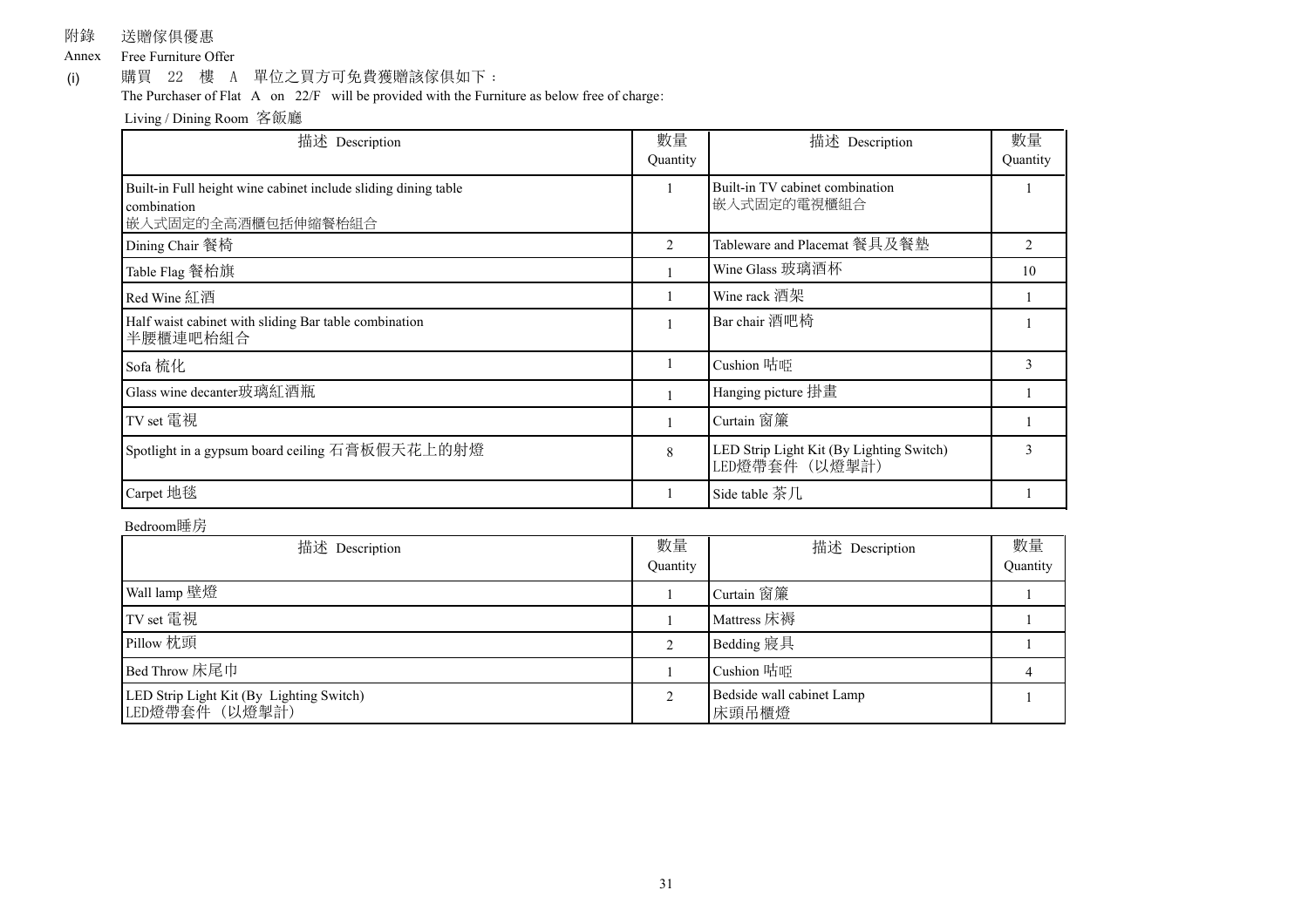#### Master Bedroom 主人房

| 描述 Description | 數量<br>Ouantity | 描述 Description         | 數量<br>Quantity |
|----------------|----------------|------------------------|----------------|
| Wall lamp 壁燈   |                | Ceiling Lampshade 天花燈罩 |                |
| Curtain 窗簾     |                | Pillow 枕頭              |                |
| Cushion 咕吨     |                | Mattress 床褥            |                |
| Bedding 寢具     |                | Soft toy 毛公仔           |                |

(ii)

購買 22 樓 D 單位之買方可免費獲贈該傢俱如下:

The Purchaser of Flat D on 22/F will be provided with the Furniture as below free of charge:

Living / Dining Room 客飯廳

| 描述 Description                                                                                     | 數量<br>Quantity | 描述 Description                                                       | 數量<br>Quantity |
|----------------------------------------------------------------------------------------------------|----------------|----------------------------------------------------------------------|----------------|
| Built-in TV cabinet combination<br>嵌入式固定的電視櫃組合                                                     |                | Built-in Full height storage cabinet<br>combination<br>嵌入式固定的全高儲物櫃組合 |                |
| Built-in Loft double bed combination include lockers and sliding desk<br>嵌入式固定的雙人高架床組合包括儲物櫃及伸縮書枱裝置 |                |                                                                      |                |
| TV set 電視                                                                                          |                | Sofa 梳化                                                              |                |
| Cushion 咕啞                                                                                         | 3              | Marble Dining Table 雲石餐枱                                             |                |
| Dining Chairs 餐椅                                                                                   | $\mathfrak{D}$ | Tableware and Placemat 餐具及餐墊                                         | $\mathfrak{D}$ |
| Table Flag 餐枱旗                                                                                     |                | Wine rack 酒架                                                         |                |
| Red Wine 紅酒                                                                                        |                | Wine Glass 玻璃酒杯                                                      |                |
| Mattress 床褥                                                                                        |                | Pillow 枕頭                                                            | $\mathcal{L}$  |
| Bedding 寢具                                                                                         |                | Blanket 毛毯                                                           |                |
| Wall Lamp 壁燈                                                                                       | 3              | Ceiling Lampshade 天花燈罩                                               |                |
| Curtain 窗簾                                                                                         | 3              | Desk Chair 書枱椅                                                       |                |
| LED Strip Light Kit (By Lighting Switch)<br>LED燈帶套件 (以燈掣計)                                         | 7              |                                                                      |                |